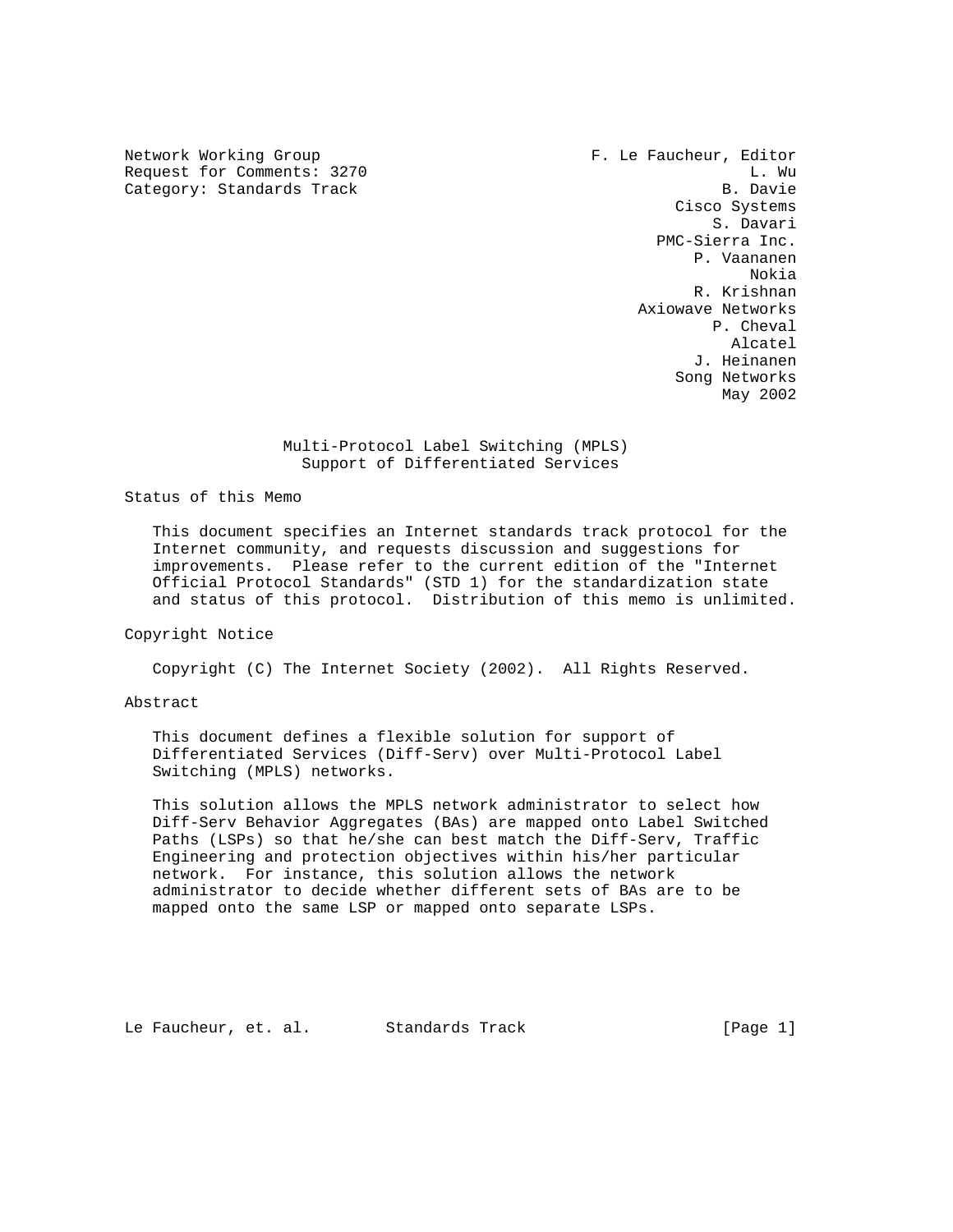# Table of Contents

| 1.1                                                                   |  |
|-----------------------------------------------------------------------|--|
| 1.2 EXP-Inferred-PSC LSPs (E-LSP) 6                                   |  |
| 1.3 Label-Only-Inferred-PSC LSPs (L-LSP). 7                           |  |
|                                                                       |  |
| 1.5 Relationship between Label and FEC. 8                             |  |
| 1.6 Bandwidth Reservation for E-LSPs and L-LSPs 8                     |  |
| 2. Label Forwarding Model for Diff-Serv LSRs and Tunneling Models . 9 |  |
| 2.1 Label Forwarding Model for Diff-Serv LSRs 9                       |  |
|                                                                       |  |
| 2.3 Outgoing PHB Determination With Optional Traffic Conditioning .11 |  |
|                                                                       |  |
| 2.5 Encoding Diff-Serv Information Into Encapsulation Layer 13        |  |
| 2.6 Diff-Serv Tunneling Models over MPLS. 13                          |  |
|                                                                       |  |
|                                                                       |  |
| 3.2 Populating the 'Encaps-->PHB mapping' for an incoming E-LSP 23    |  |
| 3.3 Incoming PHB Determination On Incoming E-LSP. 23                  |  |
| 3.4 Populating the 'Set of PHB-->Encaps mappings' for an outgoing     |  |
|                                                                       |  |
| 3.5 Encoding Diff-Serv information into Encapsulation Layer On        |  |
|                                                                       |  |
|                                                                       |  |
|                                                                       |  |
|                                                                       |  |
| 4.2 Populating the 'Encaps-->PHB mapping' for an incoming L-LSP 28    |  |
| 4.3 Incoming PHB Determination On Incoming L-LSP. 30                  |  |
| 4.4 Populating the 'Set of PHB-->Encaps mappings' for an outgoing     |  |
|                                                                       |  |
| 4.5 Encoding Diff-Serv Information into Encapsulation Layer on        |  |
|                                                                       |  |
|                                                                       |  |
| 5. RSVP Extension for Diff-Serv Support 34                            |  |
| 5.1 Diff-Serv related RSVP Messages Format. 34                        |  |
|                                                                       |  |
|                                                                       |  |
| 5.4 Non-support of the DIFFSERV Object. 40                            |  |
|                                                                       |  |
|                                                                       |  |
| 6. LDP Extensions for Diff-Serv Support 41                            |  |
|                                                                       |  |
| 6.2 Diff-Serv Status Code Values. 44                                  |  |
| 6.3 Diff-Serv Related LDP Messages. 44                                |  |
| 6.4 Handling of the Diff-Serv TLV 46                                  |  |
| 6.5 Non-Handling of the Diff-Serv TLV 49                              |  |
|                                                                       |  |
|                                                                       |  |

Le Faucheur, et. al. Standards Track (Page 2)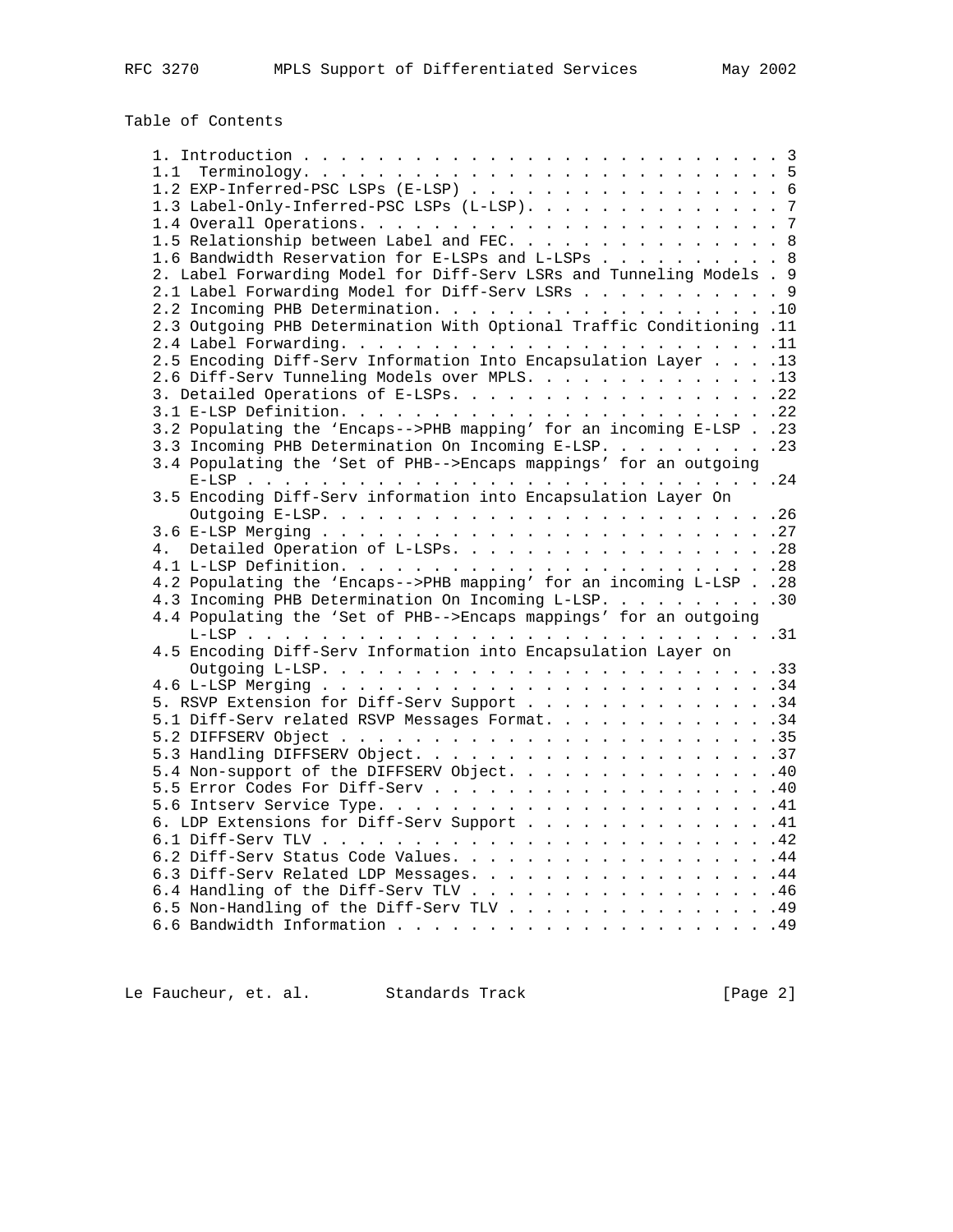| 7. MPLS Support of Diff-Serv over PPP, LAN, Non-LC-ATM and            |  |
|-----------------------------------------------------------------------|--|
|                                                                       |  |
| 8. MPLS Support of Diff-Serv over LC-ATM Interfaces 50                |  |
| 8.1 Use of ATM Traffic Classes and Traffic Management mechanisms. .50 |  |
| 8.2 LSR Implementation With LC-ATM Interfaces 50                      |  |
| 9. MPLS Support of Diff-Serv over LC-FR Interfaces. 51                |  |
| 9.1 Use of Frame Relay Traffic parameters and Traffic Management      |  |
|                                                                       |  |
| 9.2 LSR Implementation With LC-FR Interfaces. 51                      |  |
|                                                                       |  |
|                                                                       |  |
|                                                                       |  |
| APPENDIX A. Example Deployment Scenarios. 53                          |  |
| APPENDIX B. Example Bandwidth Reservation Scenarios 58                |  |
|                                                                       |  |
|                                                                       |  |
|                                                                       |  |

## 1. Introduction

 In an MPLS domain [MPLS\_ARCH], when a stream of data traverses a common path, a Label Switched Path (LSP) can be established using MPLS signaling protocols. At the ingress Label Switch Router (LSR), each packet is assigned a label and is transmitted downstream. At each LSR along the LSP, the label is used to forward the packet to the next hop.

 In a Differentiated Service (Diff-Serv) domain [DIFF\_ARCH] all the IP packets crossing a link and requiring the same Diff-Serv behavior are said to constitute a Behavior Aggregate (BA). At the ingress node of the Diff-Serv domain, the packets are classified and marked with a Diff-Serv Code Point (DSCP) which corresponds to their Behavior Aggregate. At each transit node, the DSCP is used to select the Per Hop Behavior (PHB) that determines the scheduling treatment and, in some cases, drop probability for each packet.

 This document specifies a solution for supporting the Diff-Serv Behavior Aggregates whose corresponding PHBs are currently defined (in [DIFF\_HEADER], [DIFF\_AF], [DIFF\_EF]) over an MPLS network. This solution also offers flexibility for easy support of PHBs that may be defined in the future.

This solution relies on the combined use of two types of LSPs:

 - LSPs which can transport multiple Ordered Aggregates, so that the EXP field of the MPLS Shim Header conveys to the LSR the PHB to be applied to the packet (covering both information about the packet's scheduling treatment and its drop precedence).

Le Faucheur, et. al. Standards Track [Page 3]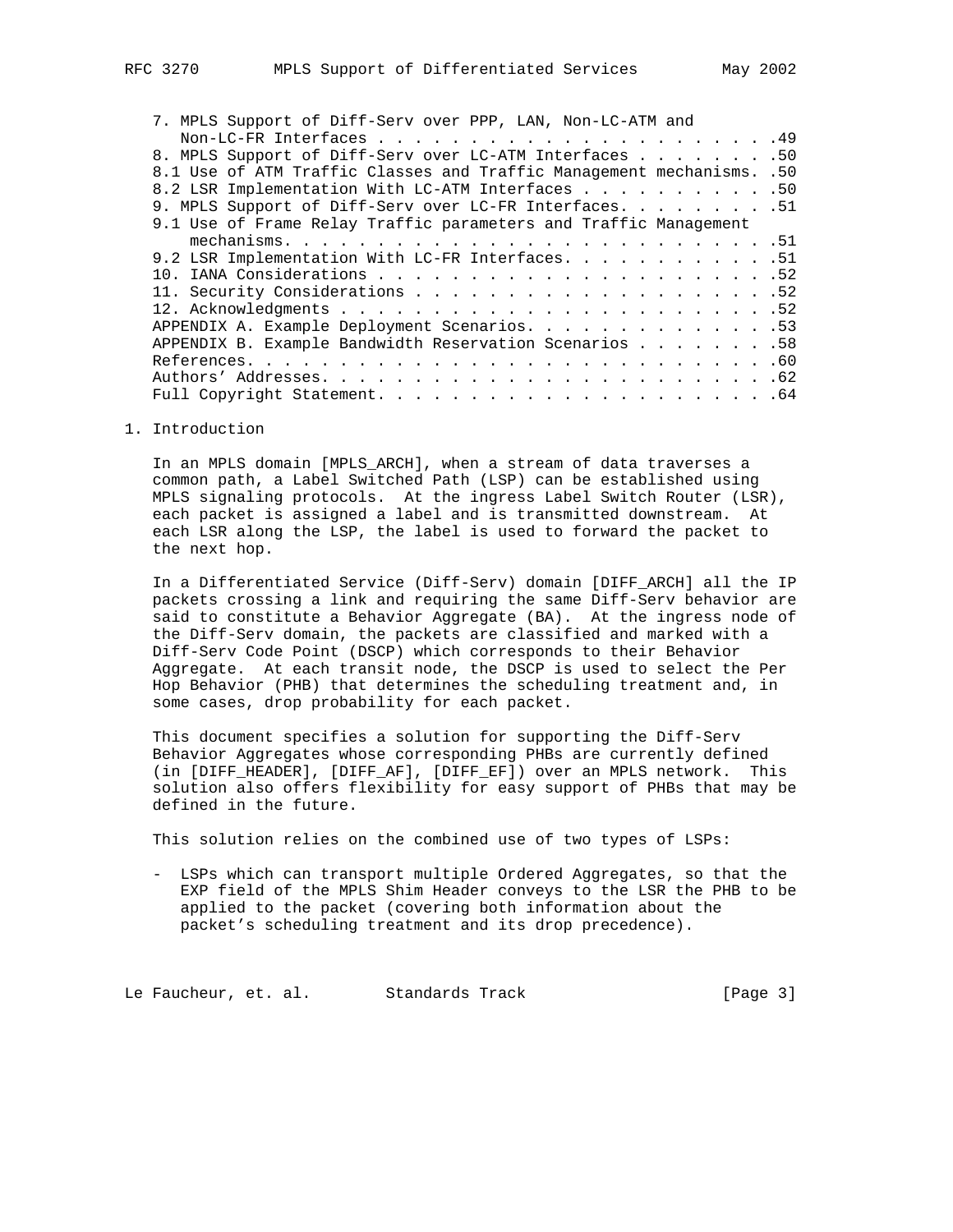- LSPs which only transport a single Ordered Aggregate, so that the packet's scheduling treatment is inferred by the LSR exclusively from the packet's label value while the packet's drop precedence is conveyed in the EXP field of the MPLS Shim Header or in the encapsulating link layer specific selective drop mechanism (ATM, Frame Relay, 802.1).

 As mentioned in [DIFF\_HEADER], "Service providers are not required to use the same node mechanisms or configurations to enable service differentiation within their networks, and are free to configure the node parameters in whatever way that is appropriate for their service offerings and traffic engineering objectives". Thus, the solution defined in this document gives Service Providers flexibility in selecting how Diff-Serv classes of service are Routed or Traffic Engineered within their domain (e.g., separate classes of services supported via separate LSPs and Routed separately, all classes of service supported on the same LSP and Routed together).

 Because MPLS is path-oriented it can potentially provide faster and more predictable protection and restoration capabilities in the face of topology changes than conventional hop by hop routed IP systems. In this document we refer to such capabilities as "MPLS protection". Although such capabilities and associated mechanisms are outside the scope of this specification, we note that they may offer different levels of protection to different LSPs. Since the solution presented here allow Service Providers to choose how Diff-Serv classes of services are mapped onto LSPs, the solution also gives Service Providers flexibility in the level of protection provided to different Diff-Serv classes of service (e.g., some classes of service can be supported by LSPs which are protected while some other classes of service are supported by LSPs which are not protected).

 Furthermore, the solution specified in this document achieves label space conservation and reduces the volume of label set-up/tear-down signaling where possible by only resorting to multiple LSPs for a given Forwarding Equivalent Class (FEC) [MPLS\_ARCH] when useful or required.

 This specification allows support of Differentiated Services for both IPv4 and IPv6 traffic transported over an MPLS network. This document only describes operations for unicast. Multicast support is for future study.

 The solution described in this document does not preclude the signaled or configured use of the EXP bits to support Explicit Congestion Notification [ECN] simultaneously with Diff-Serv over MPLS. However, techniques for supporting ECN in an MPLS environment are outside the scope of this document.

Le Faucheur, et. al. Standards Track [Page 4]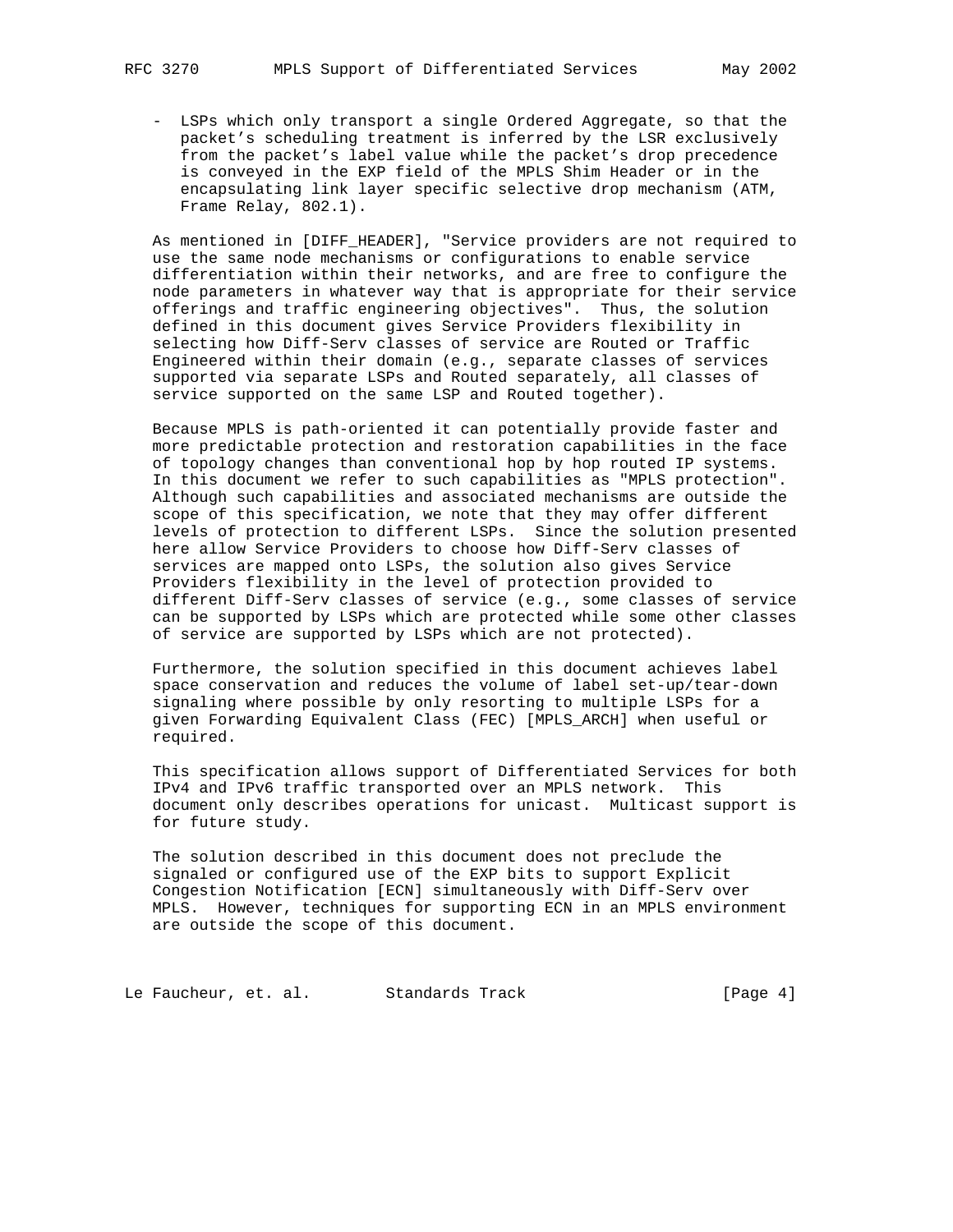## 1.1 Terminology

 The key words "MUST", "MUST NOT", "REQUIRED", "SHALL", "SHALL NOT", "SHOULD", "SHOULD NOT", "RECOMMENDED", "MAY", and "OPTIONAL" in this document are to be interpreted as described in RFC 2119.

 The reader is assumed to be familiar with the terminology of [MPLS\_ARCH], [MPLS\_ENCAPS], [MPLS\_ATM], [MPLS\_FR], including the following:

- FEC Forwarding Equivalency Class
- FTN FEC-To-NHLFE Map
- ILM Incoming Label Map
- LC-ATM Label Switching Controlled-ATM (interface)
- LC-FR Label Switching Controlled-Frame Relay (interface)
- LSP Label Switched Path
- LSR Label Switch Router
- MPLS Multi-Protocol Label Switching
- NHLFE Next Hop Label Forwarding Entry

 The reader is assumed to be familiar with the terminology of [DIFF\_ARCH], [DIFF\_HEADER], [DIFF\_AF], [DIFF\_EF], including the following:

- AF Assured Forwarding
- BA Behavior Aggregate
- CS Class Selector
- DF Default Forwarding
- DSCP Differentiated Services Code Point
- EF Expedited Forwarding
- PHB Per Hop Behavior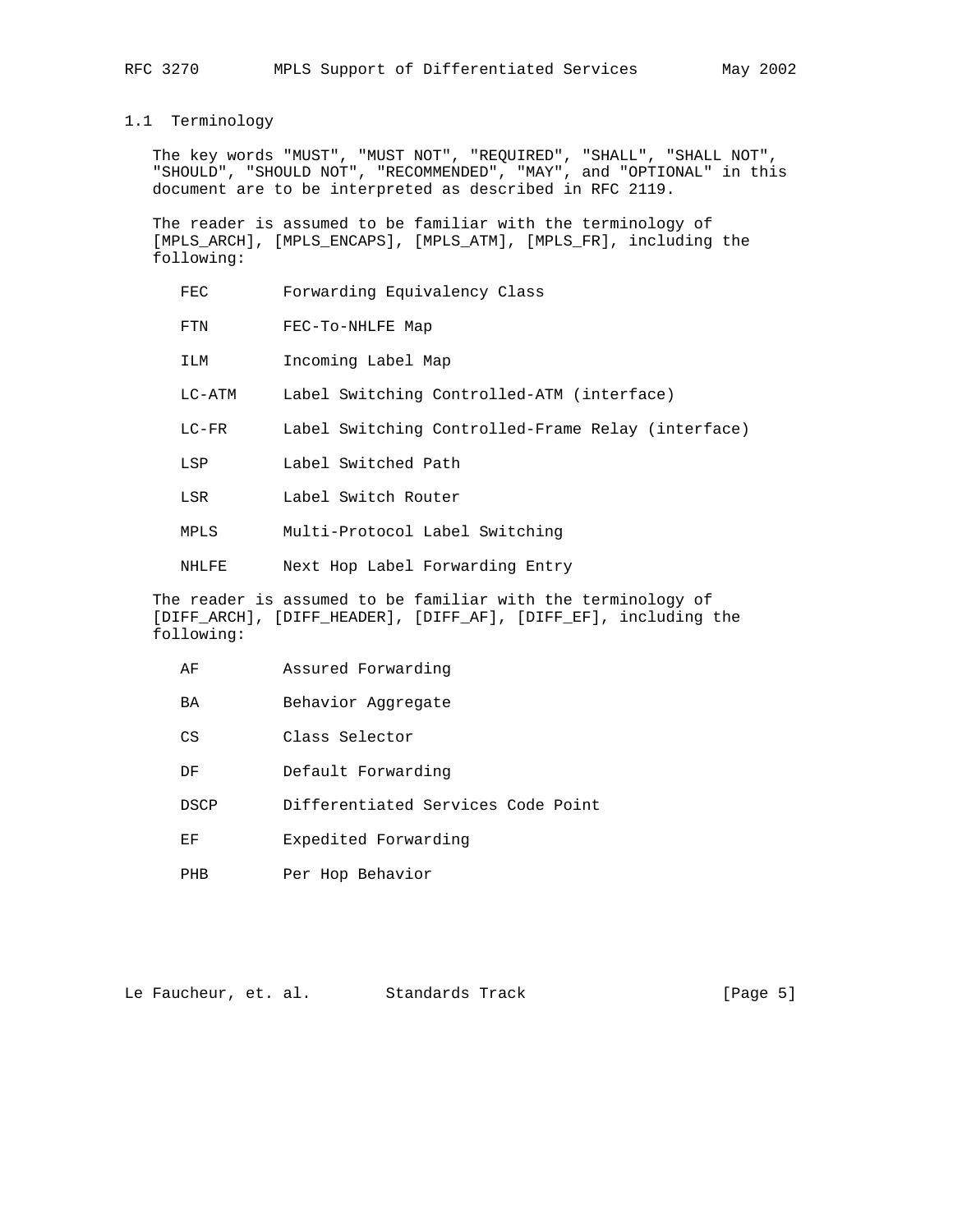The reader is assumed to be familiar with the terminology of [DIFF\_NEW], including the following:

- OA Ordered Aggregate. The set of Behavior Aggregates which share an ordering constraint.
- PSC PHB Scheduling Class. The set of one or more PHB(s) that are applied to the Behavior Aggregate(s) belonging to a given OA. For example, AF1x is a PSC comprising the AF11, AF12 and AF13 PHBs. EF is an example of PSC comprising a single PHB, the EF PHB.

The following acronyms are also used:

- CLP Cell Loss Priority
- DE Discard Eligibility
- SNMP Simple Network Management Protocol

Finally, the following acronyms are defined in this specification:

- E-LSP EXP-Inferred-PSC LSP
- L-LSP Label-Only-Inferred-PSC LSP

1.2 EXP-Inferred-PSC LSPs (E-LSP)

 A single LSP can be used to support one or more OAs. Such LSPs can support up to eight BAs of a given FEC, regardless of how many OAs these BAs span. With such LSPs, the EXP field of the MPLS Shim Header is used by the LSR to determine the PHB to be applied to the packet. This includes both the PSC and the drop preference.

We refer to such LSPs as "EXP-inferred-PSC LSPs" (E-LSP), since the PSC of a packet transported on this LSP depends on the EXP field value for that packet.

 The mapping from the EXP field to the PHB (i.e., to PSC and drop precedence) for a given such LSP, is either explicitly signaled at label set-up or relies on a pre-configured mapping.

Detailed operations of E-LSPs are specified in section 3 below.

Le Faucheur, et. al. Standards Track [Page 6]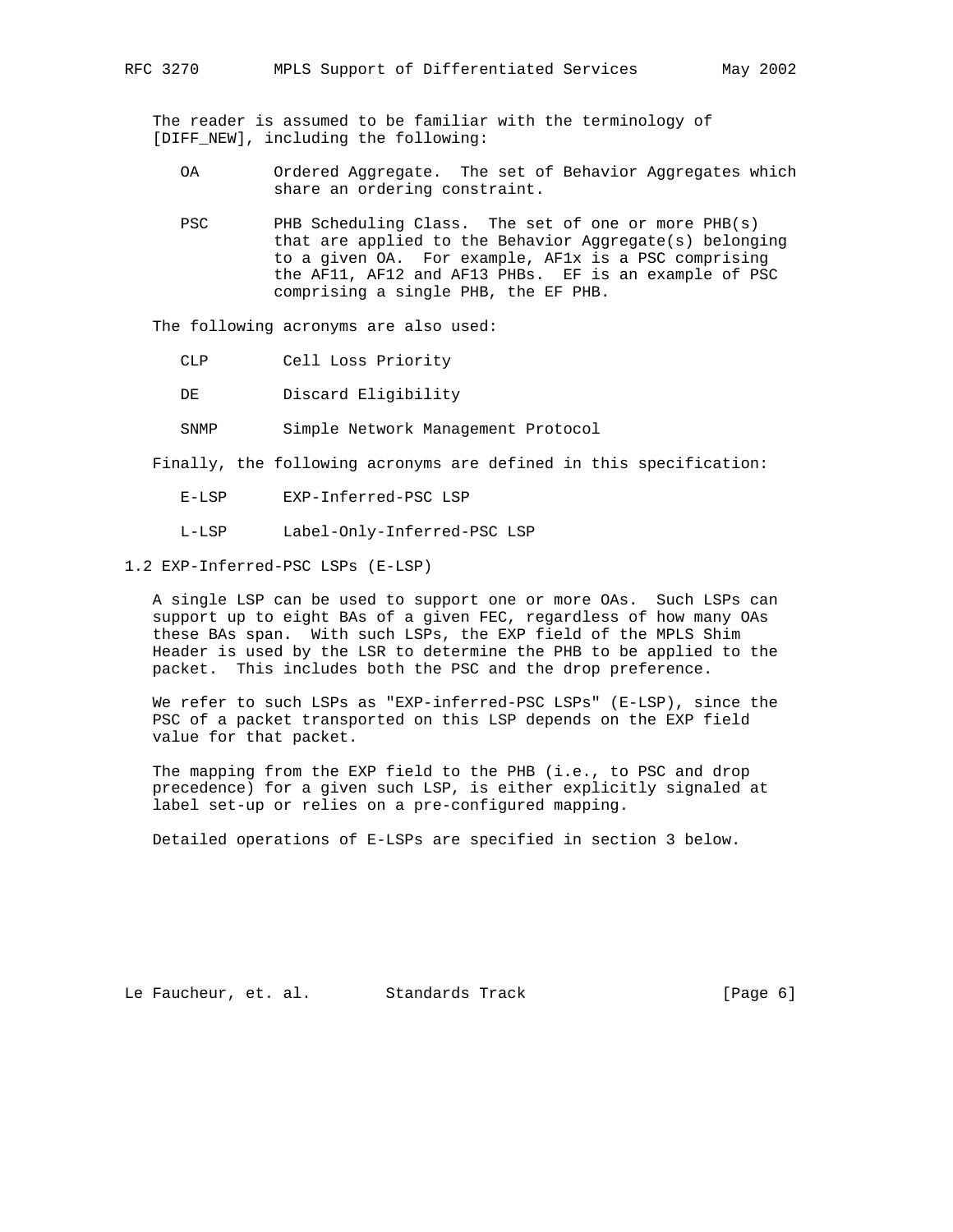1.3 Label-Only-Inferred-PSC LSPs (L-LSP)

 A separate LSP can be established for a single <FEC, OA> pair. With such LSPs, the PSC is explicitly signaled at the time of label establishment, so that after label establishment, the LSR can infer exclusively from the label value the PSC to be applied to a labeled packet. When the Shim Header is used, the Drop Precedence to be applied by the LSR to the labeled packet, is conveyed inside the labeled packet MPLS Shim Header using the EXP field. When the Shim Header is not used (e.g., MPLS Over ATM), the Drop Precedence to be applied by the LSR to the labeled packet is conveyed inside the link layer header encapsulation using link layer specific drop precedence fields (e.g., ATM CLP).

 We refer to such LSPs as "Label-Only-Inferred-PSC LSPs" (L-LSP) since the PSC can be fully inferred from the label without any other information (e.g., regardless of the EXP field value). Detailed operations of L-LSPs are specified in section 4 below.

1.4 Overall Operations

 For a given FEC, and unless media specific restrictions apply as identified in the sections 7, 8 and 9 below, this specification allows any one of the following combinations within an MPLS Diff-Serv domain:

- zero or any number of E-LSPs, and
- zero or any number of L-LSPs.

 The network administrator selects the actual combination of LSPs from the set of allowed combinations and selects how the Behavior Aggregates are actually transported over this combination of LSPs, in order to best match his/her environment and objectives in terms of Diff-Serv support, Traffic Engineering and MPLS Protection. Criteria for selecting such a combination are outside the scope of this specification.

 For a given FEC, there may be more than one LSP carrying the same OA, for example for purposes of load balancing of the OA; However in order to respect ordering constraints, all packets of a given microflow, possibly spanning multiple BAs of a given Ordered Aggregate, MUST be transported over the same LSP. Conversely, each LSP MUST be capable of supporting all the (active) BAs of a given OA.

 Examples of deployment scenarios are provided for information in APPENDIX A.

Le Faucheur, et. al. Standards Track [Page 7]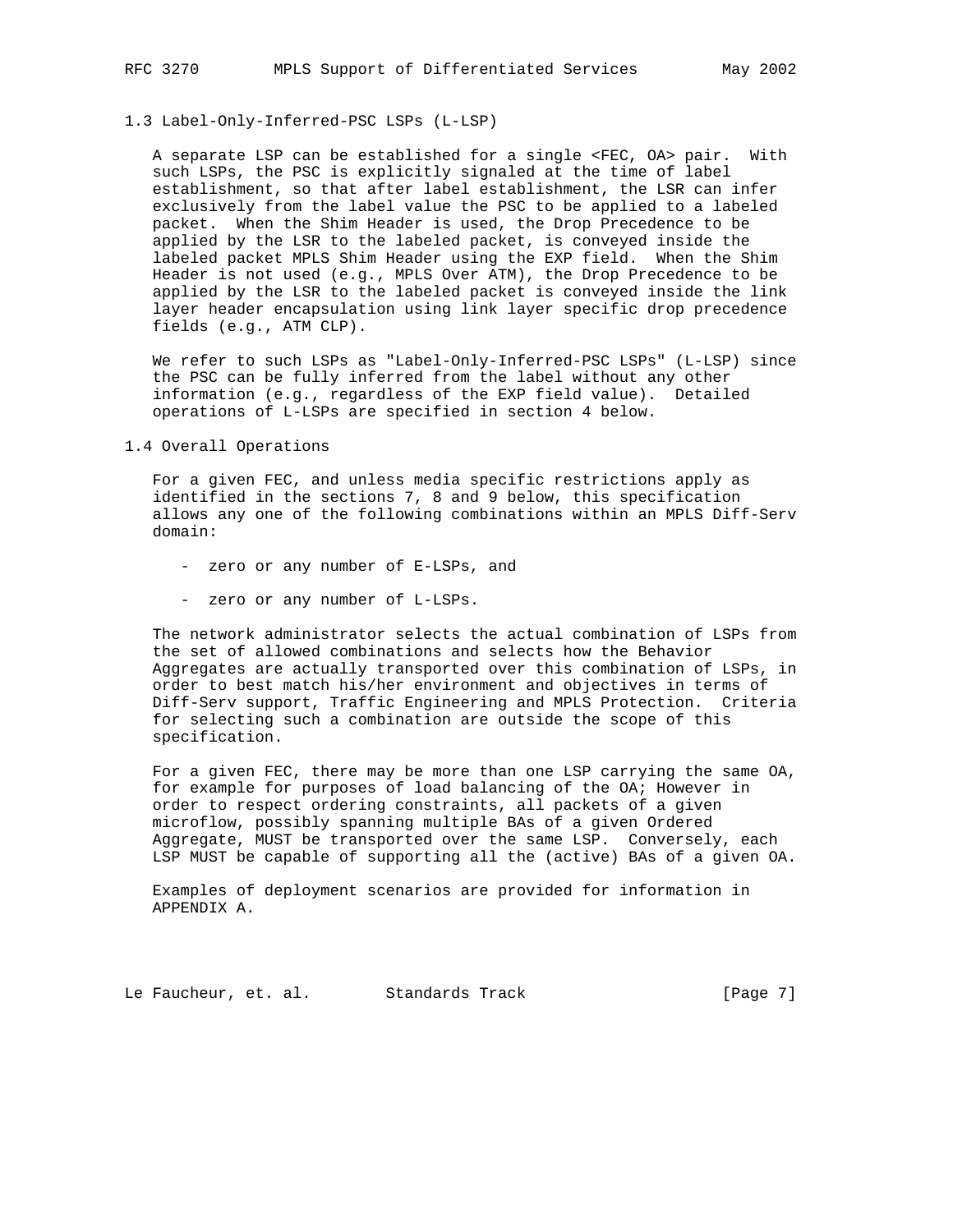1.5 Relationship between Label and FEC

 [MPLS\_ARCH] states in section '2.1. Overview' that: 'Some routers analyze a packet's network layer header not merely to choose the packet's next hop, but also to determine a packet's "precedence" or "class of service". They may then apply different discard thresholds or scheduling disciplines to different packets. MPLS allows (but does not require) the precedence or class of service to be fully or partially inferred from the label. In this case, one may say that the label represents the combination of a FEC and a precedence or class of service.'

In line with this, we observe that:

- With E-LSPs, the label represents the combination of a FEC and the set of BAs transported over the E-LSP. Where all the supported BAs are transported over an E-LSP, the label then represents the complete FEC.
- With L-LSPs, the label represents the combination of a FEC and an OA.
- 1.6 Bandwidth Reservation for E-LSPs and L-LSPs

 Regardless of which label binding protocol is used, E-LSPs and L-LSPs may be established with or without bandwidth reservation.

 Establishing an E-LSP or L-LSP with bandwidth reservation means that bandwidth requirements for the LSP are signaled at LSP establishment time. Such signaled bandwidth requirements may be used by LSRs at establishment time to perform admission control of the signaled LSP over the Diff-Serv resources provisioned (e.g., via configuration, SNMP or policy protocols) for the relevant PSC(s). Such signaled bandwidth requirements may also be used by LSRs at establishment time to perform adjustment to the Diff-Serv resources associated with the relevant PSC(s) (e.g., adjust PSC scheduling weight).

 Note that establishing an E-LSP or L-LSP with bandwidth reservation does not mean that per-LSP scheduling is required. Since E-LSPs and L-LSPs are specified in this document for support of Differentiated Services, the required forwarding treatment (scheduling and drop policy) is defined by the appropriate Diff-Serv PHB. This forwarding treatment MUST be applied by the LSR at the granularity of the BA and MUST be compliant with the relevant PHB specification.

Le Faucheur, et. al. Standards Track [Page 8]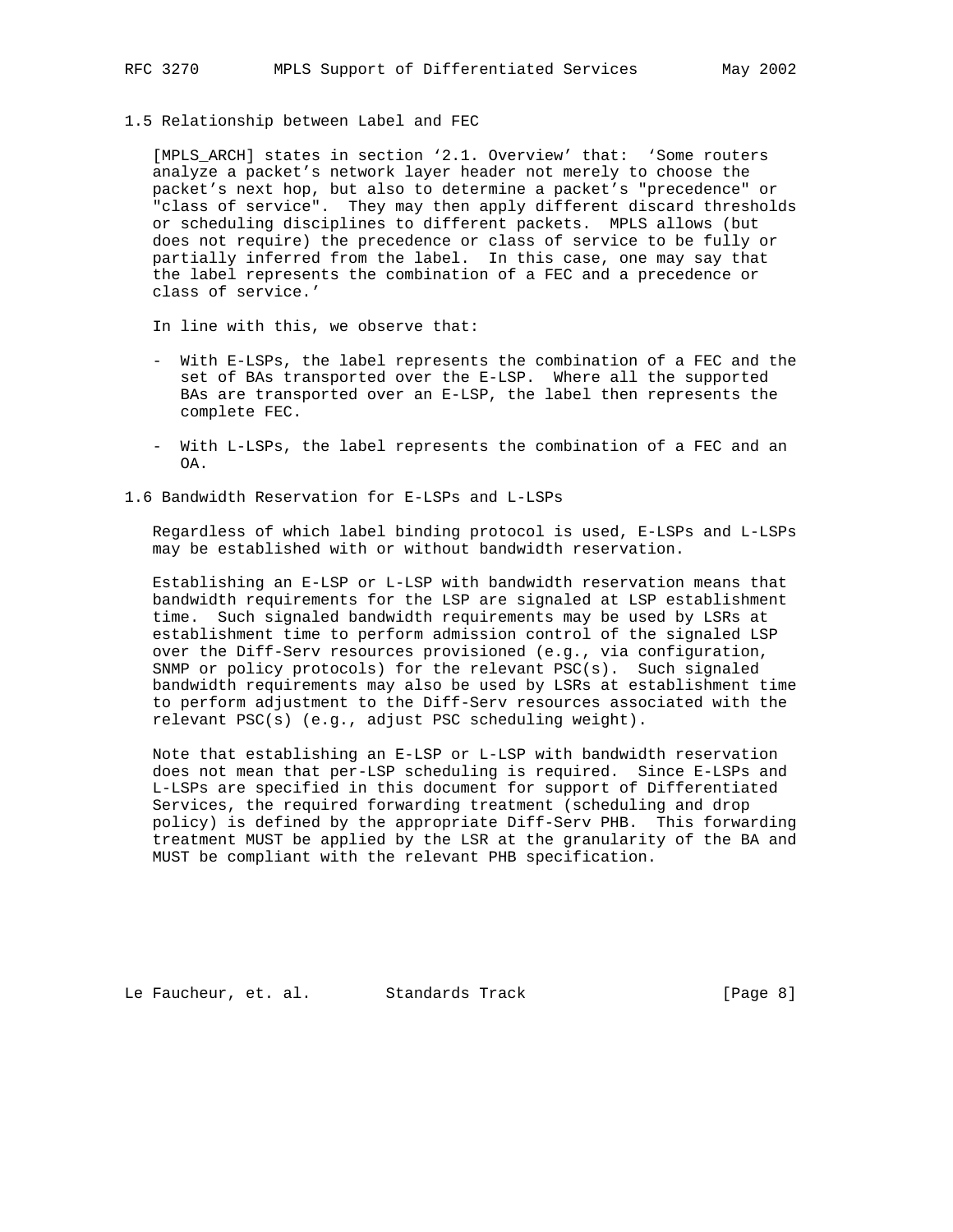When bandwidth requirements are signaled at the establishment of an L-LSP, the signaled bandwidth is obviously associated with the L- LSP's PSC. Thus, LSRs which use the signaled bandwidth to perform admission control may perform admission control over Diff-Serv resources, which are dedicated to the PSC (e.g., over the bandwidth guaranteed to the PSC through its scheduling weight).

 When bandwidth requirements are signaled at the establishment of an E-LSP, the signaled bandwidth is associated collectively with the whole LSP and therefore with the set of transported PSCs. Thus, LSRs which use the signaled bandwidth to perform admission control may perform admission control over global resources, which are shared by the set of PSCs (e.g., over the total bandwidth of the link).

 Examples of scenarios where bandwidth reservation is not used and scenarios where bandwidth reservation is used are provided for information in APPENDIX B.

2. Label Forwarding Model for Diff-Serv LSRs and Tunneling Models

2.1 Label Forwarding Model for Diff-Serv LSRs

 Since different Ordered Aggregates of a given FEC may be transported over different LSPs, the label swapping decision of a Diff-Serv LSR clearly depends on the forwarded packet's Behavior Aggregate. Also, since the IP DS field of a forwarded packet may not be directly visible to an LSR, the way to determine the PHB to be applied to a received packet and to encode the PHB into a transmitted packet, is different than a non-MPLS Diff-Serv Router.

 Thus, in order to describe Label Forwarding by Diff-Serv LSRs, we model the LSR Diff-Serv label switching behavior, comprised of four stages:

- Incoming PHB Determination (A)
- Outgoing PHB Determination with Optional Traffic Conditioning(B)
- Label Forwarding (C)
- Encoding of Diff-Serv information into Encapsulation Layer (EXP, CLP, DE, User\_Priority) (D)

Each stage is described in more detail in the following sections.

 Obviously, to enforce the Diff-Serv service differentiation the LSR MUST also apply the forwarding treatment corresponding to the Outgoing PHB.

Le Faucheur, et. al. Standards Track [Page 9]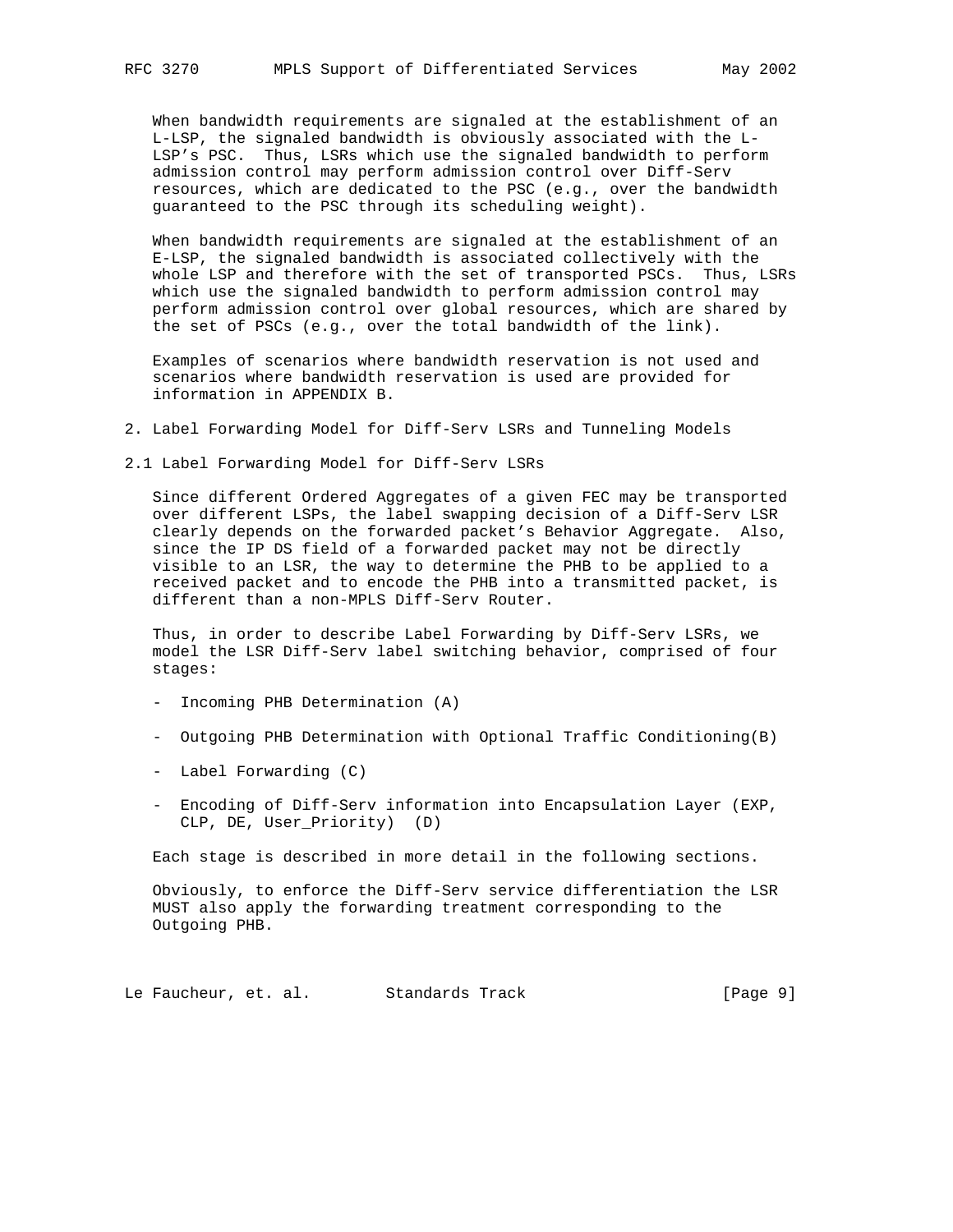This model is illustrated below:

 --Inc\_label(s)(\*)------------------------>I===I--Outg\_label(s)(&)--> \ I I \ \---->I===I I C I \-->I===I--Encaps->  $I A I$   $I = I - Outg_PHB - I == I$   $I D I$   $(\&)$  -Encaps->I===I--Inc\_PHB->I B I \ /->I===I (\*) I===I \--------+ \----Forwarding--> Treatment  $(PHB)$ 

 "Encaps" designates the Diff-Serv related information encoded in the MPLS Encapsulation layer (e.g., EXP field, ATM CLP, Frame Relay DE, 802.1 User\_Priority)

 (\*) when the LSR behaves as an MPLS ingress node, the incoming packet may be received unlabelled.

 (&) when the LSR behaves as an MPLS egress node, the outgoing packet may be transmitted unlabelled.

 This model is presented here to describe the functional operations of Diff-Serv LSRs and does not constrain actual implementation.

2.2 Incoming PHB Determination

 This stage determines which Behavior Aggregate the received packet belongs to.

2.2.1 Incoming PHB Determination Considering a Label Stack Entry

 Sections 3.3 and 4.3 provide the details on how to perform incoming PHB Determination considering a given received label stack entry and/or received incoming MPLS encapsulation information depending on the incoming LSP type and depending on the incoming MPLS encapsulation.

 Section 2.6 provides the details of which label stack entry to consider for the Incoming PHB Determination depending on the supported Diff-Serv tunneling mode.

2.2.2 Incoming PHB Determination Considering IP Header

 Section 2.6 provides the details of when the IP Header is to be considered for incoming PHB determination, depending on the supported Diff-Serv tunneling model. In those cases where the IP header is to

Le Faucheur, et. al. Standards Track [Page 10]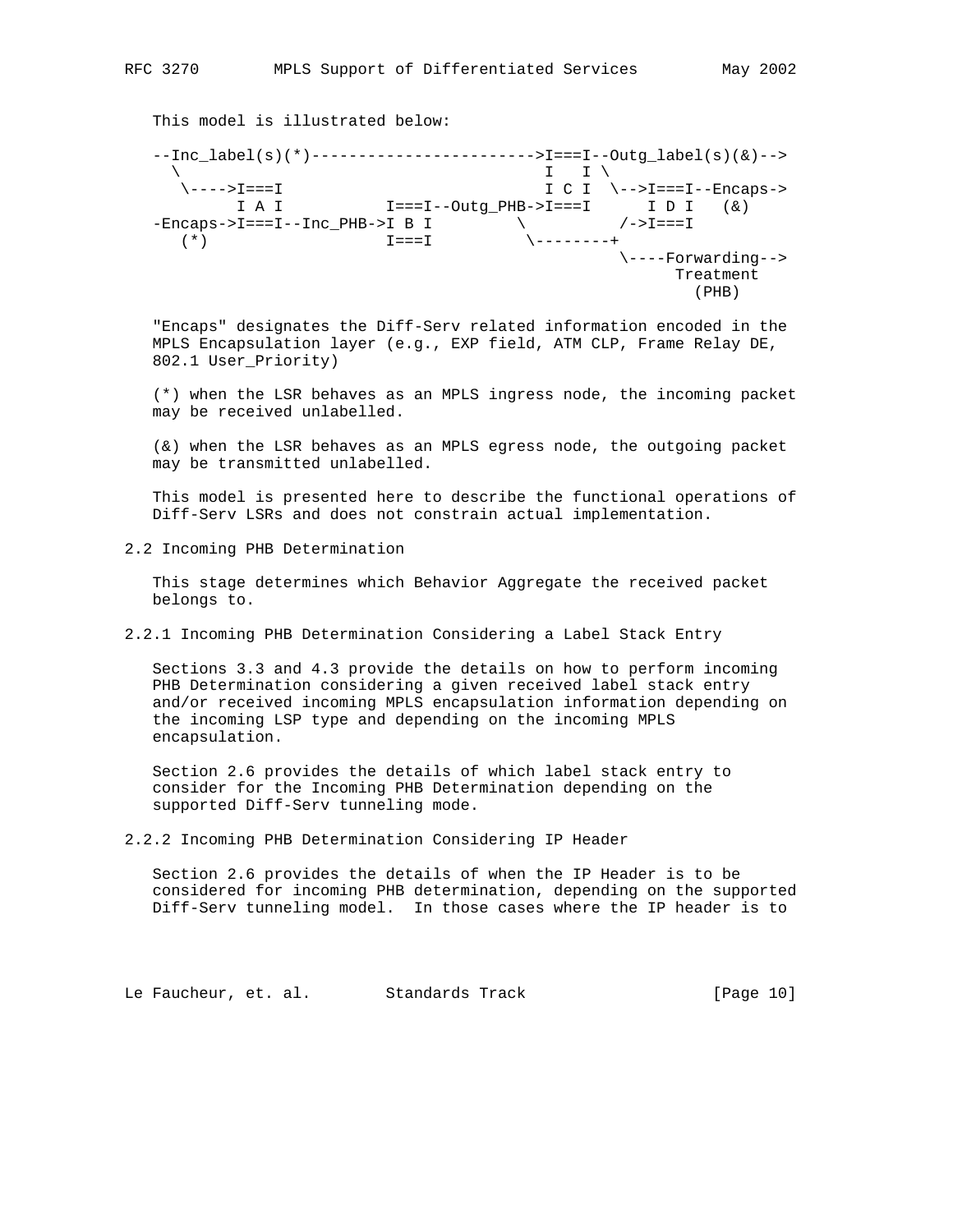be used, this stage operates exactly as with a non-MPLS IP Diff-Serv Router and uses the DS field to determine the incoming PHB.

2.3 Outgoing PHB Determination With Optional Traffic Conditioning

 The traffic conditioning stage is optional and may be used on an LSR to perform traffic conditioning including Behavior Aggregate demotion or promotion. It is outside the scope of this specification. For the purpose of specifying Diff-Serv over MPLS forwarding, we simply note that the PHB to be actually enforced and conveyed to downstream LSRs by an LSR (referred to as "outgoing PHB"), may be different to the PHB which had been associated with the packet by the previous LSR (referred to as "incoming PHB").

 When the traffic conditioning stage is not present, the "outgoing PHB" is simply identical to the "incoming PHB".

#### 2.4 Label Forwarding

 [MPLS\_ARCH] describes how label swapping is performed by LSRs on incoming labeled packets using an Incoming Label Map (ILM), where each incoming label is mapped to one or multiple NHLFEs. [MPLS\_ARCH] also describes how label imposition is performed by LSRs on incoming unlabelled packets using a FEC-to-NHLFEs Map (FTN), where each incoming FEC is mapped to one or multiple NHLFEs.

A Diff-Serv Context for a label is comprised of:

- 'LSP type (i.e., E-LSP or L-LSP)'
- 'supported PHBs'
- 'Encaps-->PHB mapping' for an incoming label
- 'Set of PHB-->Encaps mappings' for an outgoing label

 The present specification defines that a Diff-Serv Context is stored in the ILM for each incoming label.

 [MPLS\_ARCH] states that the 'NHLFE may also contain any other information needed in order to properly dispose of the packet'. In accordance with this, the present specification defines that a Diff- Serv Context is stored in the NHLFE for each outgoing label that is swapped or pushed.

 This Diff-Serv Context information is populated into the ILM and the FTN at label establishment time.

Le Faucheur, et. al. Standards Track [Page 11]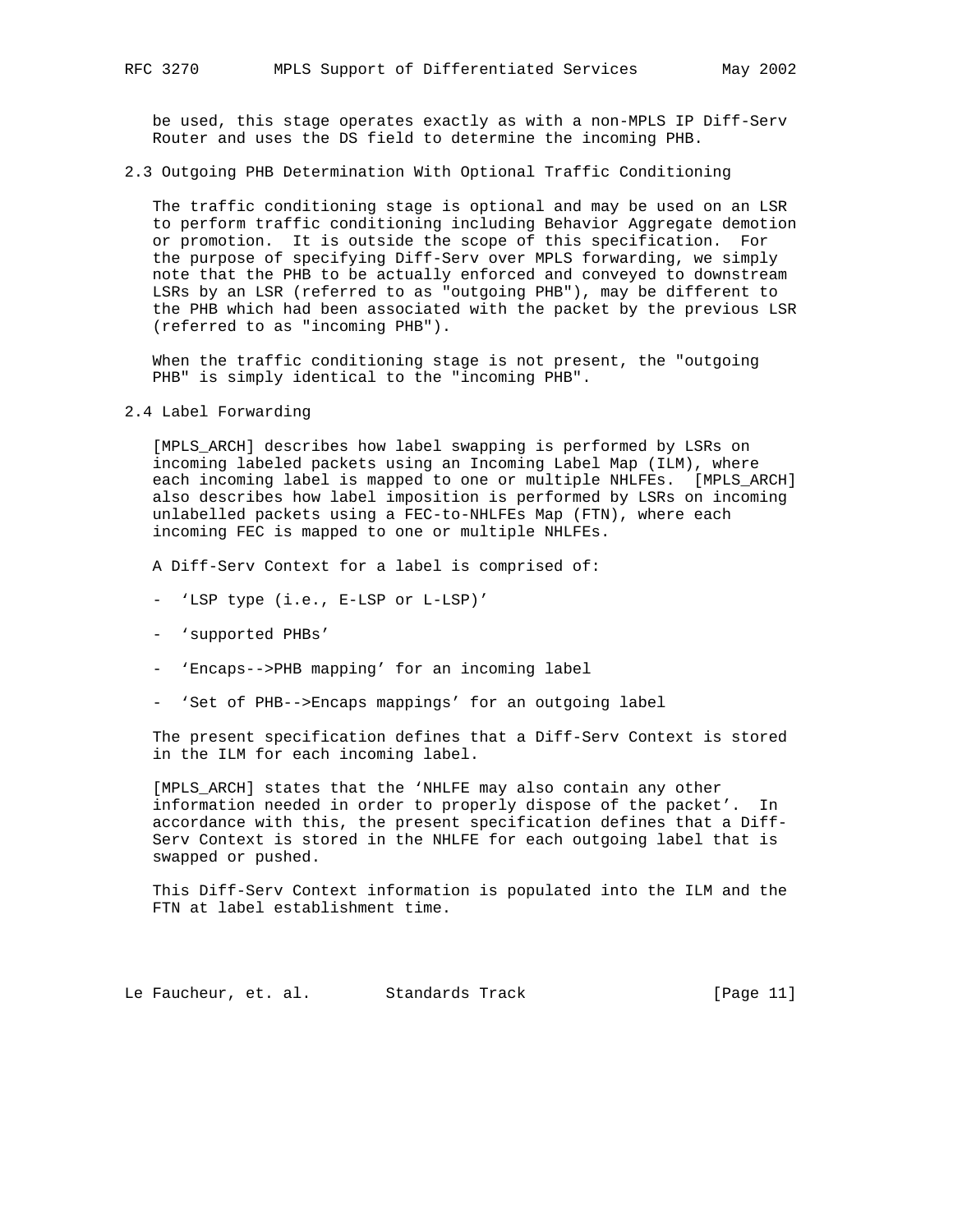If the label corresponds to an E-LSP for which no 'EXP<-->PHB mapping' has been explicitly signaled at LSP setup, the 'supported PHBs' is populated with the set of PHBs of the preconfigured 'EXP<-->PHB mapping', which is discussed below in section 3.2.1.

 If the label corresponds to an E-LSP for which an 'EXP<-->PHB mapping' has been explicitly signaled at LSP setup, the 'supported PHBs' is populated with the set of PHBs of the signaled 'EXP<-->PHB mapping'.

 If the label corresponds to an L-LSP, the 'supported PHBs' is populated with the set of PHBs forming the PSC that is signaled at LSP set-up.

 The details of how the 'Encaps-->PHB mapping' or 'Set of PHB-->Encaps mappings' are populated are defined below in sections 3 and 4.

[MPLS\_ARCH] also states that:

 "If the ILM [respectively, FTN] maps a particular label to a set of NHLFEs that contain more than one element, exactly one element of the set must be chosen before the packet is forwarded. The procedures for choosing an element from the set are beyond the scope of this document. Having the ILM [respectively, FTN] map a label [respectively, a FEC] to a set containing more than one NHLFE may be useful if, e.g., it is desired to do load balancing over multiple equal-cost paths."

 In accordance with this, the present specification allows that an incoming label [respectively FEC] may be mapped, for Diff-Serv purposes, to multiple NHLFEs (for instance where different NHLFEs correspond to egress labels supporting different sets of PHBs). When a label [respectively FEC] maps to multiple NHLFEs, the Diff-Serv LSR MUST choose one of the NHLFEs whose Diff-Serv Context indicates that it supports the Outgoing PHB of the forwarded packet.

 When a label [respectively FEC] maps to multiple NHLFEs which support the Outgoing PHB, the procedure for choosing one among those is outside the scope of this document. This situation may be encountered where it is desired to do load balancing of a Behavior Aggregate over multiple LSPs. In such situations, in order to respect ordering constraints, all packets of a given microflow MUST be transported over the same LSP.

Le Faucheur, et. al. Standards Track [Page 12]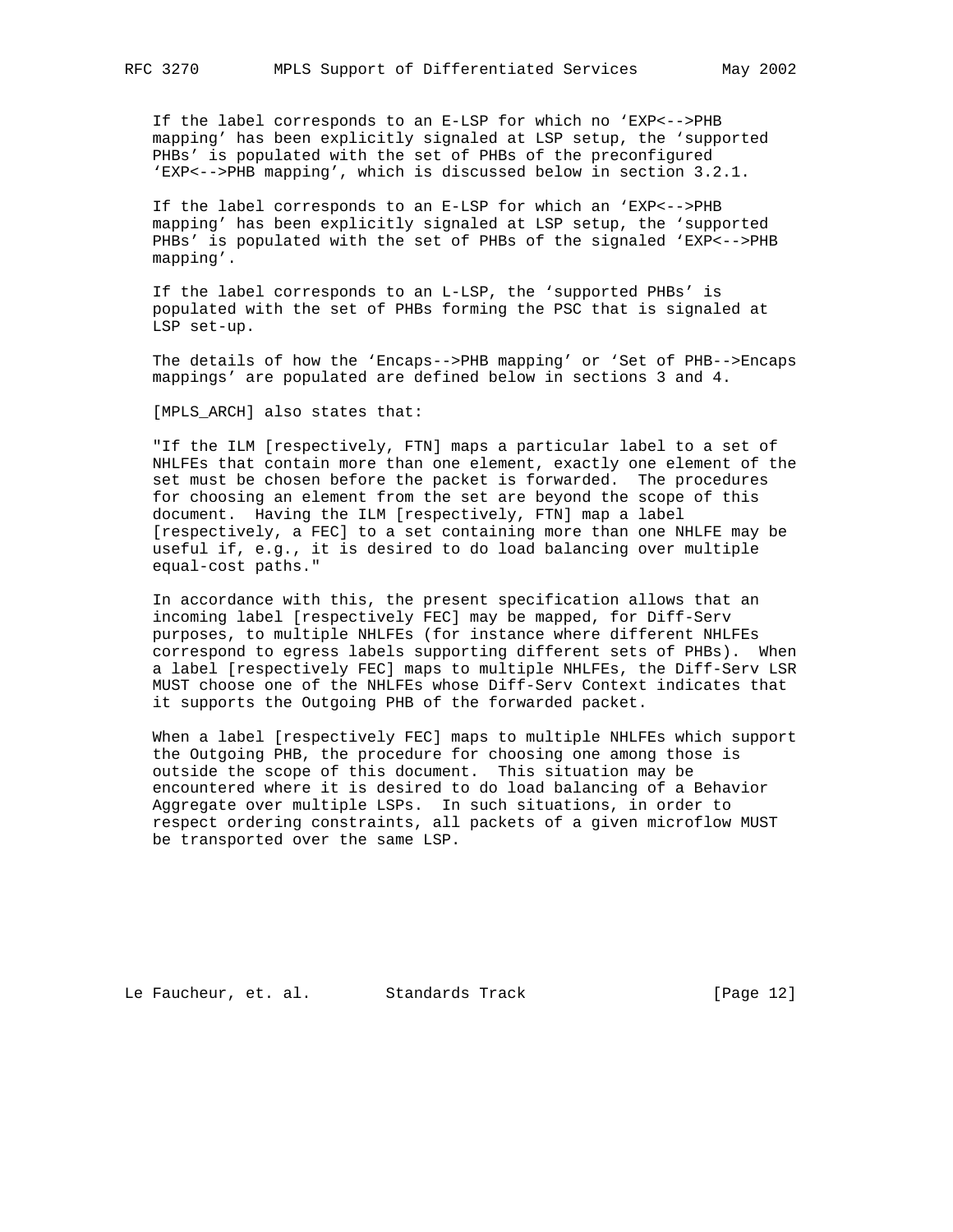2.5 Encoding Diff-Serv Information Into Encapsulation Layer

 This stage determines how to encode the fields which convey Diff-Serv information in the transmitted packet (e.g., MPLS Shim EXP, ATM CLP, Frame Relay DE, 802.1 User\_Priority).

2.5.1 Encoding Diff-Serv Information Into Transmitted Label Entry

 Sections 3.5 and 4.5 provide the details on how to perform Diff-Serv information encoding into a given transmitted label stack entry and/or transmitted MPLS encapsulation information depending on the corresponding outgoing LSP type and depending on the MPLS encapsulation.

 Section 2.6 provides the details in which label stack entry to perform Diff-Serv information encoding into depending on the supported Diff-Serv tunneling mode.

2.5.2 Encoding Diff-Serv Information Into Transmitted IP Header

 To perform Diff-Serv Information Encoding into the transmitted packet IP header, this stage operates exactly as with a non-MPLS IP Diff- Serv Router and encodes the DSCP of the Outgoing PHB into the DS field.

 Section 2.6 provides the details of when Diff-Serv Information Encoding is to be performed into transmitted IP header depending on the supported Diff-Serv tunneling mode.

- 2.6 Diff-Serv Tunneling Models over MPLS
- 2.6.1 Diff-Serv Tunneling Models

 [DIFF\_TUNNEL] considers the interaction of Differentiated Services with IP tunnels of various forms. MPLS LSPs are not a form of "IP tunnels" since the MPLS encapsulating header does not contain an IP header and thus MPLS LSPs are not considered in [DIFF\_TUNNEL]. However, although not a form of "IP tunnel", MPLS LSPs are a form of "tunnel".

 From the Diff-Serv standpoint, LSPs share a number of common characteristics with IP Tunnels:

- Intermediate nodes (i.e., Nodes somewhere along the LSP span) only see and operate on the "outer" Diff-Serv information.
- LSPs are unidirectional.

Le Faucheur, et. al. Standards Track [Page 13]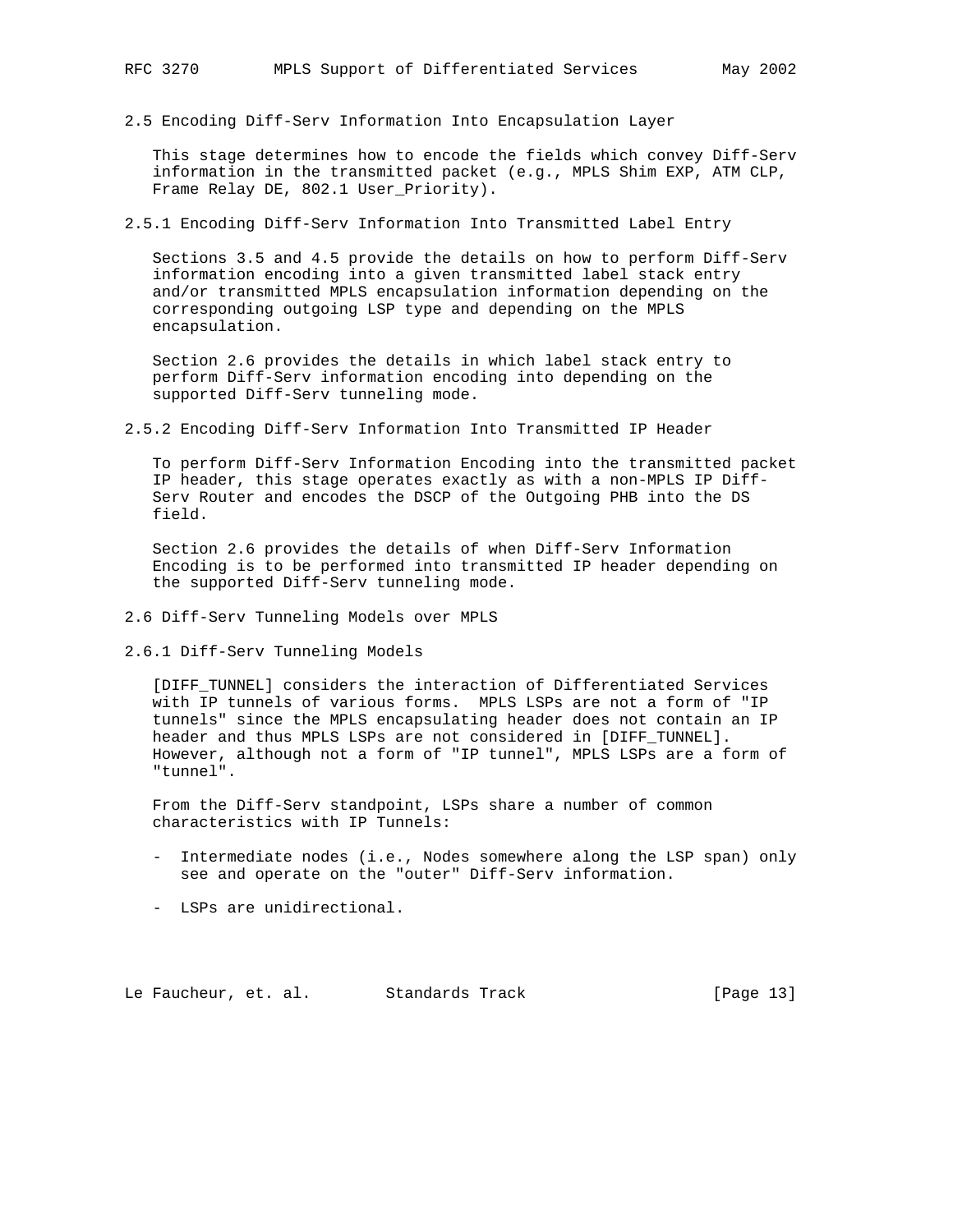- The "outer" Diff-Serv information can be modified at any of the intermediate nodes.

 However, from the Diff-Serv standpoint, LSPs also have a distinctive property compared to IP Tunnels:

 - There is generally no behavior analogous to Penultimate Hop Popping (PHP) used with IP Tunnels. Furthermore, PHP results in the "outer" Diff-Serv information associated with the LSP not being visible to the LSP egress. In situations where this information is not meaningful at the LSP Egress, this is obviously not an issue at all. In situations where this information is meaningful at the LSP Egress, then it must somehow be carried in some other means.

 The two conceptual models for Diff-Serv tunneling over IP Tunnels defined in [DIFF\_TUNNEL] are applicable and useful to Diff-Serv over MPLS but their respective detailed operations is somewhat different over MPLS. These two models are the Pipe Model and the Uniform Model. Their operations over MPLS are specified in the following sections. Discussion and definition of alternative tunneling models are outside the scope of this specification.

2.6.2 Pipe Model

 With the Pipe Model, MPLS tunnels (aka LSPs) are used to hide the intermediate MPLS nodes between LSP Ingress and Egress from the Diff-Serv perspective.

 In this model, tunneled packets must convey two meaningful pieces of Diff-Serv information:

- the Diff-Serv information which is meaningful to intermediate nodes along the LSP span including the LSP Egress (which we refer to as the "LSP Diff-Serv Information"). This LSP Diff-Serv Information is not meaningful beyond the LSP Egress: Whether Traffic Conditioning at intermediate nodes on the LSP span affects the LSP Diff-Serv information or not, this updated Diff-Serv information is not considered meaningful beyond the LSP Egress and is ignored.
- the Diff-Serv information which is meaningful beyond the LSP Egress (which we refer to as the "Tunneled Diff-Serv Information"). This information is to be conveyed by the LSP Ingress to the LSP Egress. This Diff-Serv information is not meaningful to the intermediate nodes on the LSP span.

Le Faucheur, et. al. Standards Track [Page 14]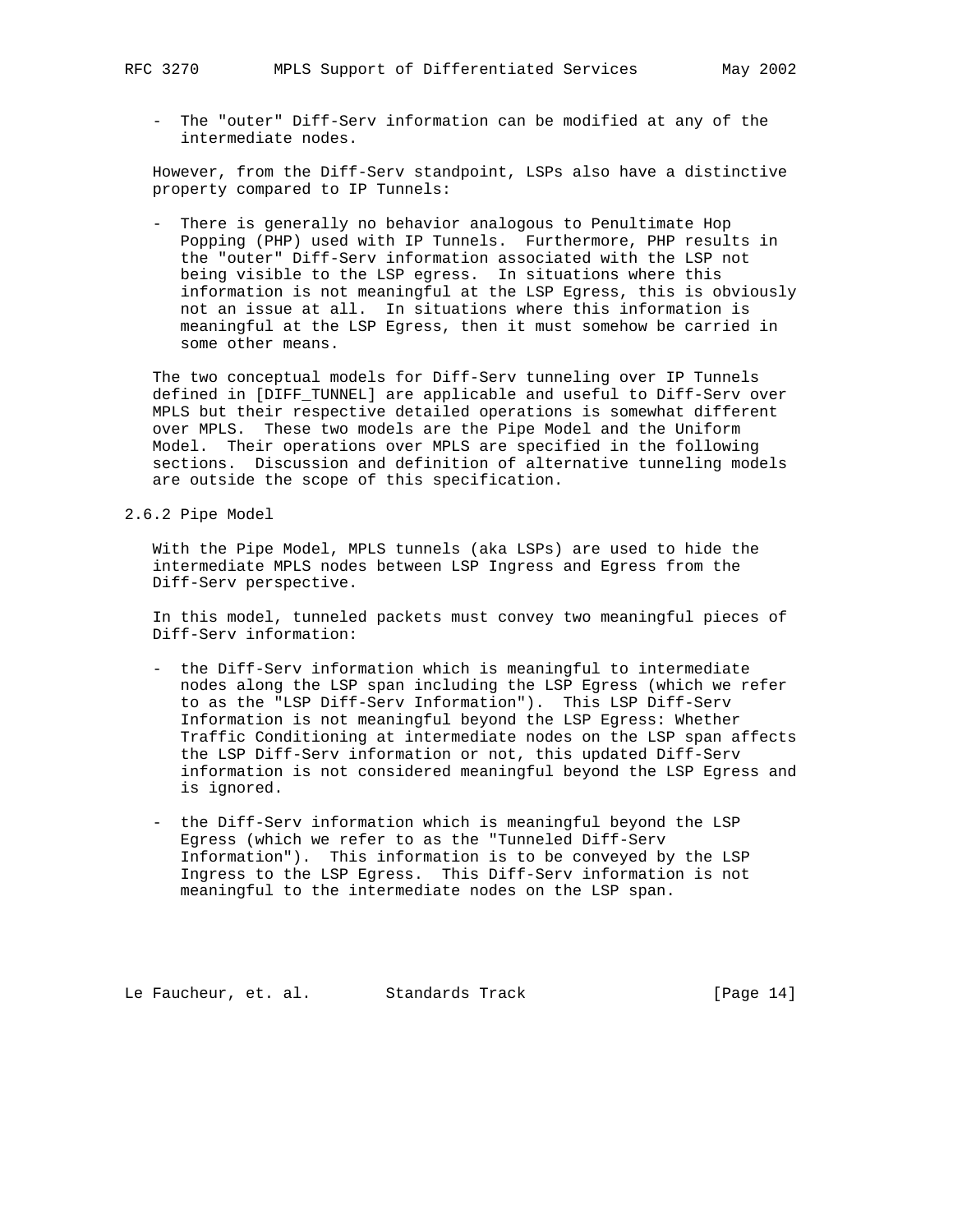Operation of the Pipe Model without PHP is illustrated below:

========== LSP =============================>

 ---Swap--(M)--...--Swap--(M)--Swap----  $/$  (outer header)  $\setminus$  $(M)$  $\sqrt{ }$  >--(m)-Push.................(m).....................Pop--(m)--> I (inner header) E (M\*)

(M) represents the "LSP Diff-Serv information"

(m) represents the "Tunneled Diff-Serv information"

 (\*) The LSP Egress considers the LSP Diff-Serv information received in the outer header (i.e., before the pop) in order to apply its Diff-Serv forwarding treatment (i.e., actual PHB) I represents the LSP ingress node

E represents the LSP egress node

 With the Pipe Model, the "LSP Diff-Serv Information" needs to be conveyed to the LSP Egress so that it applies its forwarding treatment based on it. The "Tunneled Diff-Serv information" also needs to be conveyed to the LSP Egress so it can be conveyed further downstream.

 Since both require that Diff-Serv information be conveyed to the LSP Egress, the Pipe Model operates only without PHP.

The Pipe Model is particularly appropriate for environments in which:

- the cloud upstream of the incoming interface of the LSP Ingress and the cloud downstream of the outgoing interface of the LSP Egress are in Diff-Serv domains which use a common set of Diff- Serv service provisioning policies and PHB definitions, while the LSP spans one (or more) Diff-Serv domain(s) which use(s) a different set of Diff-Serv service provisioning policies and PHB definitions
- the outgoing interface of the LSP Egress is in the (last) Diff- Serv domain spanned by the LSP.

 As an example, consider the case where a service provider is offering an MPLS VPN service (see [MPLS\_VPN] for an example of MPLS VPN architecture) including Diff-Serv differentiation. Say that a collection of sites is interconnected via such an MPLS VPN service. Now say that this collection of sites is managed under a common administration and is also supporting Diff-Serv service differentiation. If the VPN site administration and the Service

Le Faucheur, et. al. Standards Track [Page 15]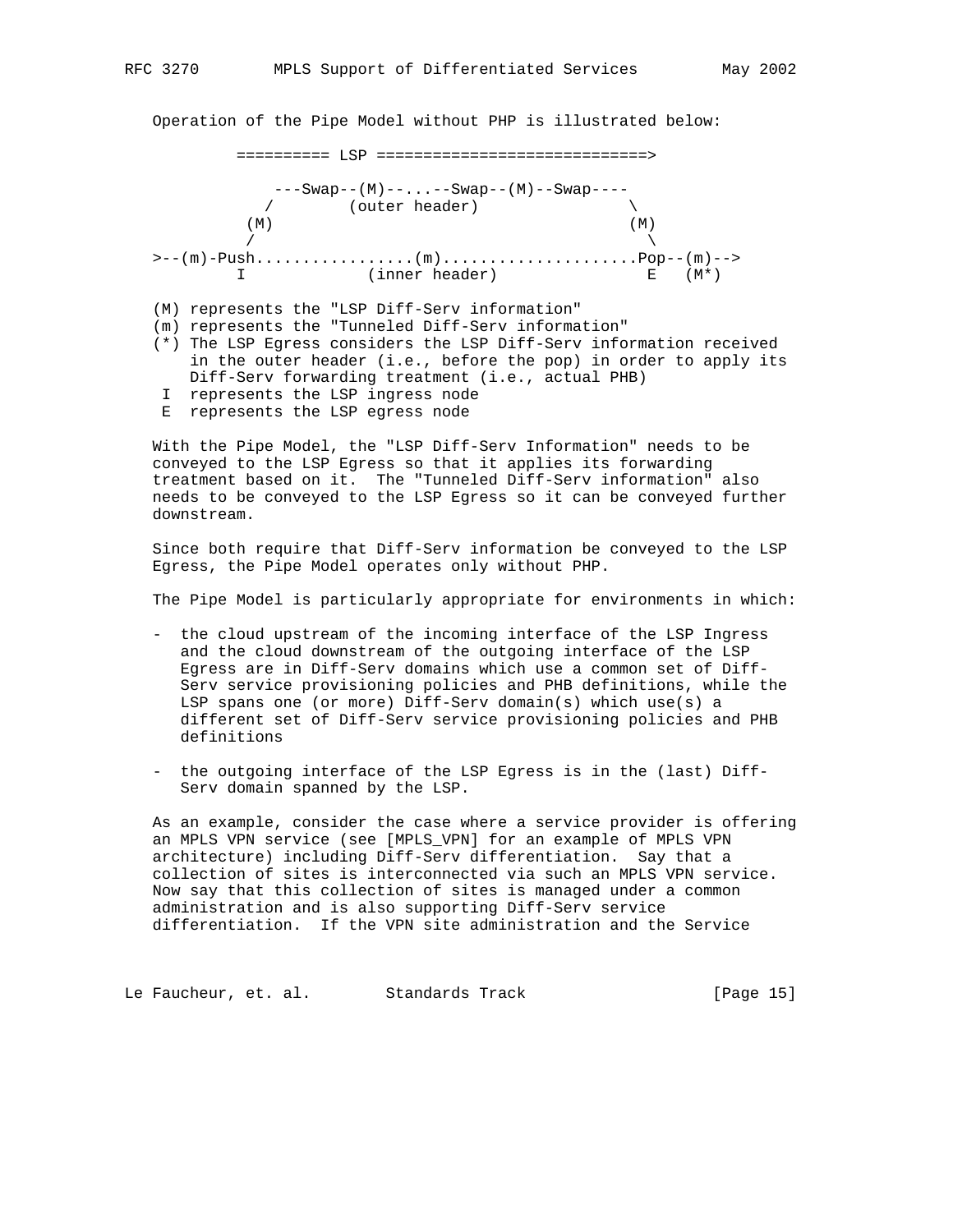Provider are not sharing the exact same Diff-Serv policy (for instance not supporting the same number of PHBs), then operation of Diff-Serv in the Pipe Model over the MPLS VPN service would allow the VPN Sites Diff-Serv policy to operate consistently throughout the ingress VPN Site and Egress VPN Site and transparently over the Service Provider Diff-Serv domain. It may be useful to view such LSPs as linking the Diff-Serv domains at their endpoints into a single Diff-Serv region by making these endpoints virtually contiguous even though they may be physically separated by intermediate network nodes.

The Pipe Model MUST be supported.

 For support of the Pipe Model over a given LSP without PHP, an LSR performs the Incoming PHB Determination and the Diff-Serv information Encoding in the following manner:

- when receiving an unlabelled packet, the LSR performs Incoming PHB Determination considering the received IP Header.
- when receiving a labeled packet, the LSR performs Incoming PHB Determination considering the outer label entry in the received label stack. In particular, when a pop operation is to be performed for the considered LSP, the LSR performs Incoming PHB Determination BEFORE the pop.
- when performing a push operation for the considered LSP, the LSR:
	- o encodes Diff-Serv Information corresponding to the OUTGOING PHB in the transmitted label entry corresponding to the pushed label.
	- o encodes Diff-Serv Information corresponding to the INCOMING PHB in the encapsulated header (swapped label entry or IP header).
- when performing a swap-only operation for the considered LSP, the LSR encodes Diff-Serv Information in the transmitted label entry that contains the swapped label
- when performing a pop operation for the considered LSP, the LSR does not perform Encoding of Diff-Serv Information into the header exposed by the pop operation (i.e., the LSR leaves the exposed header "as is").

2.6.2.1 Short Pipe Model

 The Short Pipe Model is an optional variation of the Pipe Model described above. The only difference is that, with the Short Pipe

Le Faucheur, et. al. Standards Track [Page 16]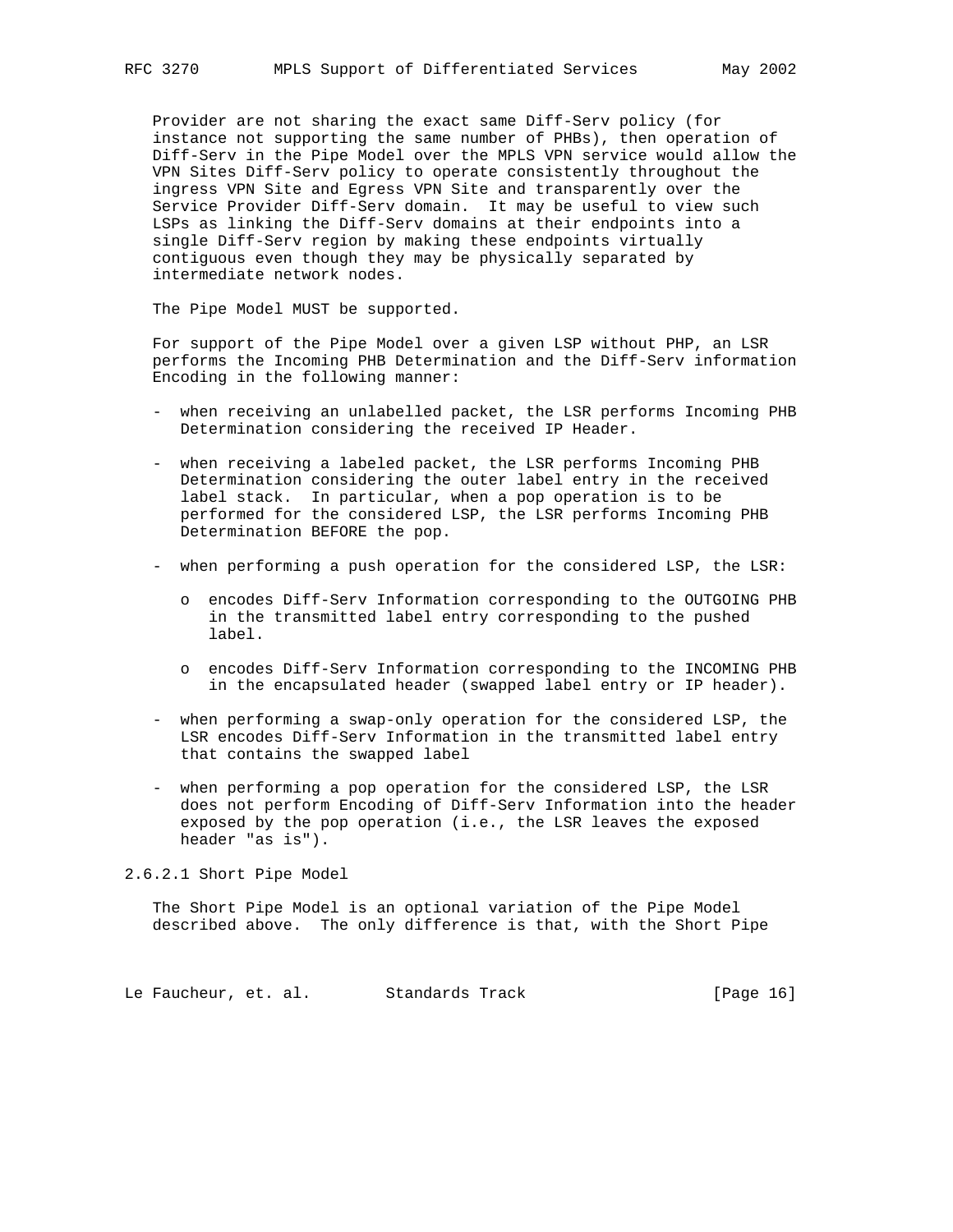Model, the Diff-Serv forwarding treatment at the LSP Egress is applied based on the "Tunneled Diff-Serv Information" (i.e., Diff- Serv information conveyed in the encapsulated header) rather than on the "LSP Diff-Serv information" (i.e., Diff-Serv information conveyed in the encapsulating header).

Operation of the Short Pipe Model without PHP is illustrated below:

 ========== LSP =============================> ---Swap--(M)--...--Swap--(M)--Swap---- / (outer header) \  $(M)$  $\sqrt{ }$  >--(m)-Push.................(m).....................Pop--(m)--> I (inner header) E (M) represents the "LSP Diff-Serv information" (m) represents the "Tunneled Diff-Serv information" I represents the LSP ingress node E represents the LSP egress node

 Since the LSP Egress applies its forwarding treatment based on the "Tunneled Diff-Serv Information", the "LSP Diff-Serv information" does not need to be conveyed by the penultimate node to the LSP Egress. Thus the Short Pipe Model can also operate with PHP.

Operation of the Short Pipe Model with PHP is illustrated below:

 =========== LSP ============================> ---Swap--(M)--...--Swap------  $\sqrt{2}$  (outer header)  $(M)$  (M)  $\sqrt{2}$  >--(m)-Push.................(m).............Pop-(m)--E--(m)--> I (inner header) P (M\*) (M) represents the "LSP Diff-Serv information" (m) represents the "Tunneled Diff-Serv information" (\*) The Penultimate LSR considers the LSP Diff-Serv information received in the outer header (i.e., before the pop) in order to apply its Diff-Serv forwarding treatment (i.e., actual PHB) I represents the LSP ingress node P represents the LSP penultimate node E represents the LSP egress node

Le Faucheur, et. al. Standards Track [Page 17]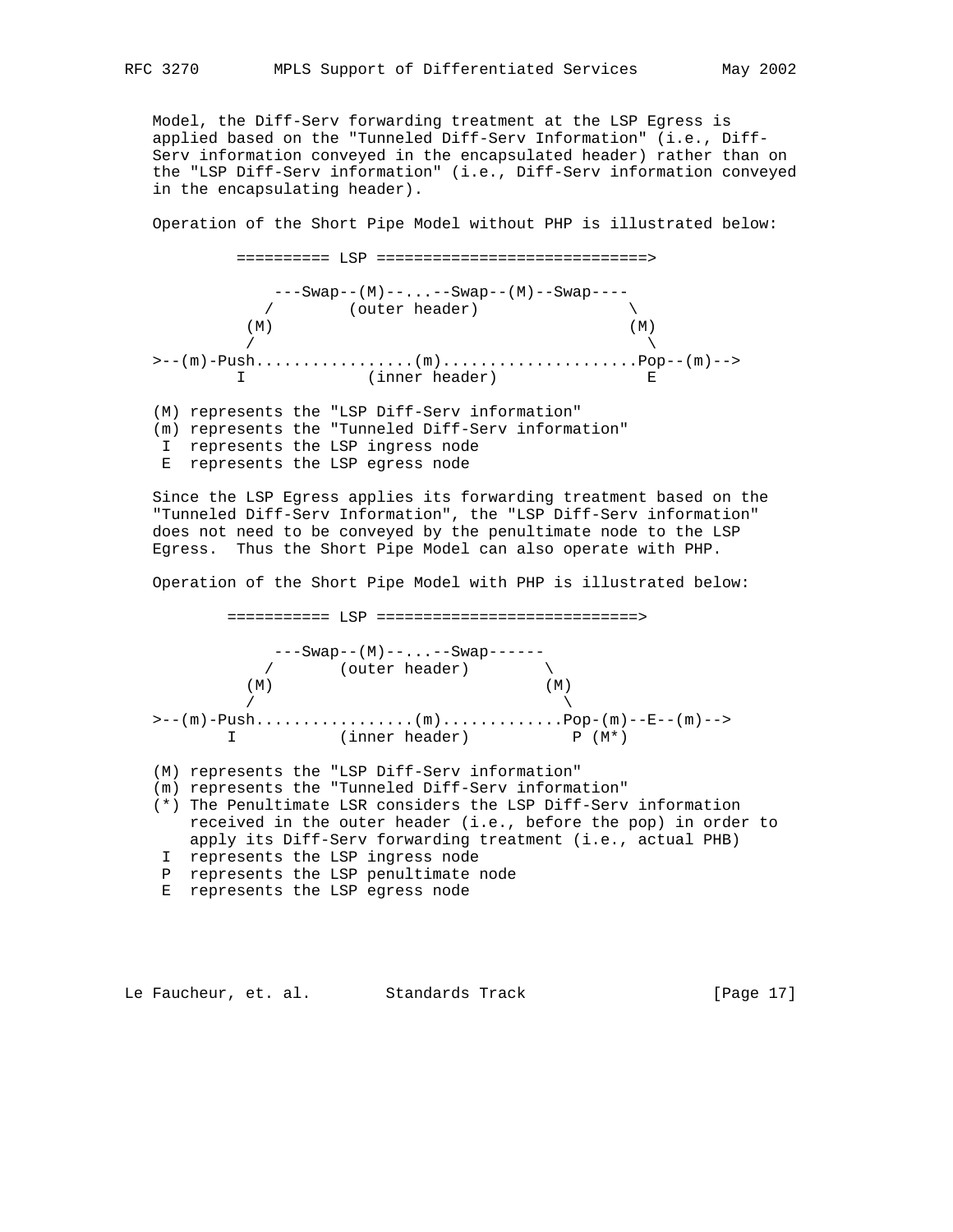The Short Pipe Model is particularly appropriate for environments in which:

- the cloud upstream of the incoming interface of the LSP Ingress and the cloud downstream of the outgoing interface of the LSP Egress are in Diff-Serv domains which use a common set of Diff- Serv service provisioning policies and PHB definitions, while the LSP spans one (or more) Diff-Serv domain(s) which use(s) a different set of Diff-Serv service provisioning policies and PHB definitions
- the outgoing interface of the LSP Egress is in the same Diff-Serv domain as the cloud downstream of it.

 Since each outgoing interface of the LSP Egress is in the same Diff- Serv domain as the cloud downstream of it, each outgoing interface may potentially be in a different Diff-Serv domain, and the LSP Egress needs to be configured with awareness of every corresponding Diff-Serv policy. This operational overhead is justified in some situations where the respective downstream Diff-Serv policies are better suited to offering service differentiation over each egress interface than the common Diff-Serv policy used on the LSP span. An example of such a situation is where a Service Provider offers an MPLS VPN service and where some VPN users request that their own VPN Diff-Serv policy be applied to control service differentiation on the dedicated link from the LSP Egress to the destination VPN site, rather than the Service Provider's Diff-Serv policy.

The Short Pipe Model MAY be supported.

 For support of the Short Pipe Model over a given LSP without PHP, an LSR performs the Incoming PHB Determination and the Diff-Serv information Encoding in the same manner as with the Pipe Model with the following exception:

 - when receiving a labeled packet, the LSR performs Incoming PHB Determination considering the header (label entry or IP header) which is used to do the actual forwarding. In particular, when a pop operation is to be performed for the considered LSP, the LSR performs Incoming PHB Determination AFTER the pop.

 For support of the Short Pipe Model over a given LSP with PHP, an LSR performs Incoming PHB Determination and Diff-Serv information Encoding in the same manner as without PHP with the following exceptions:

Le Faucheur, et. al. Standards Track [Page 18]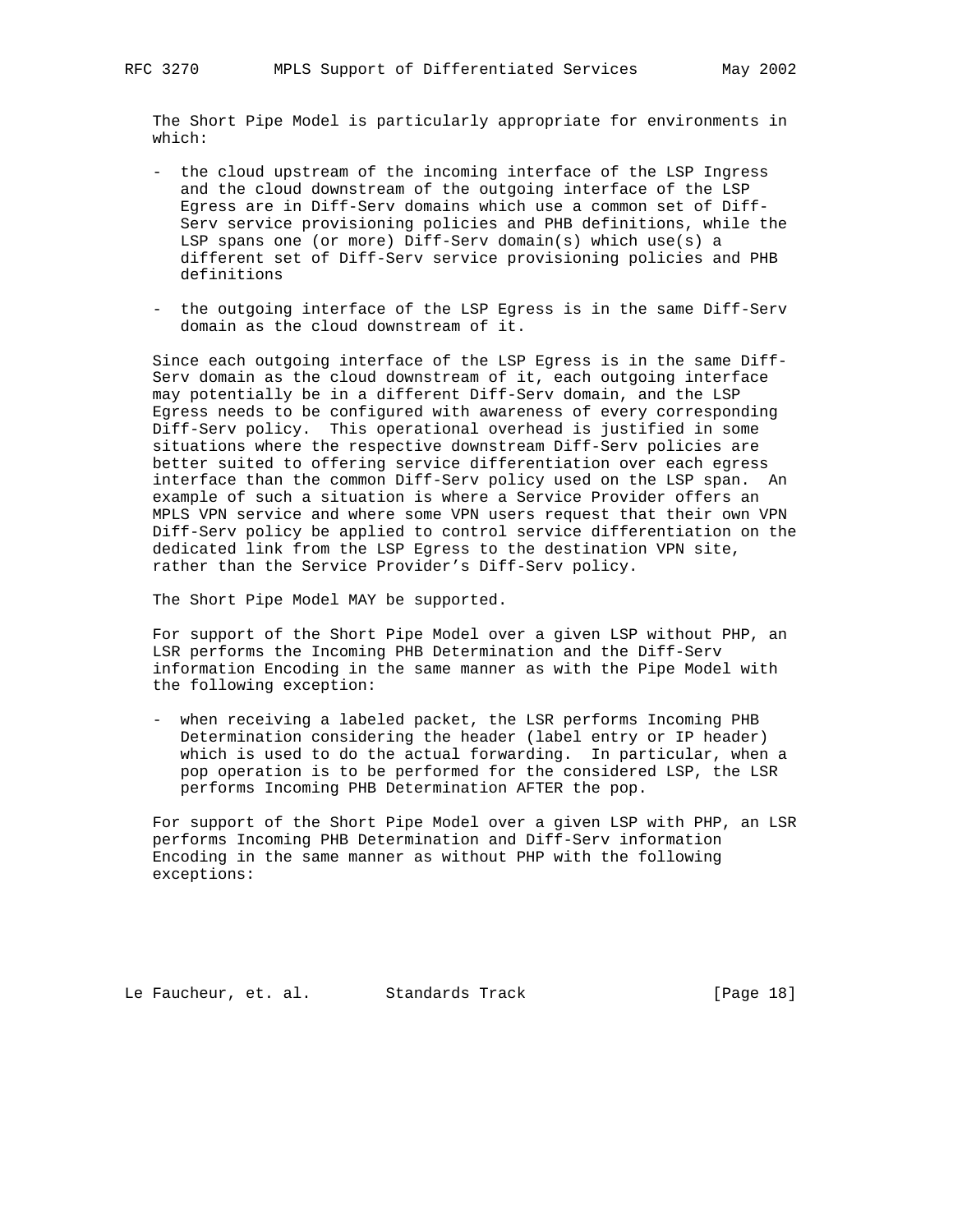- the Penultimate LSR performs Incoming PHB Determination considering the outer label entry in the received label stack. In other words, when a pop operation is to be performed for the considered LSP, the Penultimate LSR performs Incoming PHB Determination BEFORE the pop.

 Note that the behavior of the Penultimate LSR in the Short Pipe Mode with PHP, is identical to the behavior of the LSP Egress in the Pipe Mode (necessarily without PHP).

2.6.3 Uniform Model

 With the Uniform Model, MPLS tunnels (aka LSPs) are viewed as artifacts of the end-to-end path from the Diff-Serv standpoint. MPLS Tunnels may be used for forwarding purposes but have no significant impact on Diff-Serv. In this model, any packet contains exactly one piece of Diff-Serv information which is meaningful and is always encoded in the outer most label entry (or in the IP DSCP where the IP packet is transmitted unlabelled for instance at the egress of the LSP). Any Diff-Serv information encoded somewhere else (e.g., in deeper label entries) is of no significance to intermediate nodes or to the tunnel egress and is ignored. If Traffic Conditioning at intermediate nodes on the LSP span affects the "outer" Diff-Serv information, the updated Diff-Serv information is the one considered meaningful at the egress of the LSP.

Operation of the Uniform Model without PHP is illustrated below:

 ========== LSP =============================> ---Swap--(M)--...-Swap--(M)--Swap---- / (outer header)  $(M)$  $\sqrt{2}$  >--(M)--Push...............(x).......................Pop--(M)-> I (inner header)

- (M) represents the Meaningful Diff-Serv information encoded in the corresponding header.
- (x) represents non-meaningful Diff-Serv information.
- I represents the LSP ingress node
- E represents the LSP egress node

Le Faucheur, et. al. Standards Track [Page 19]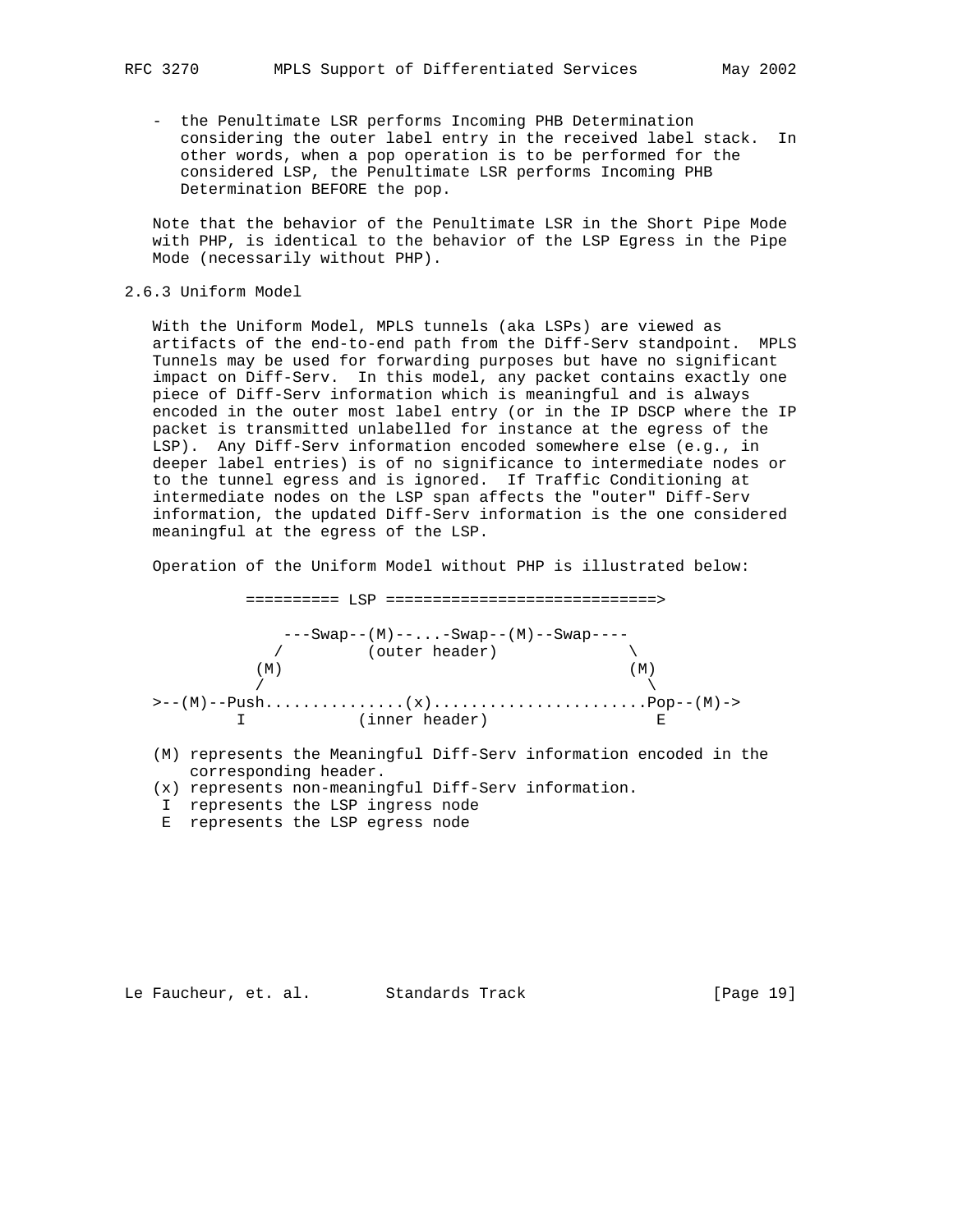Operation of the Uniform Model with PHP is illustrated below:

========== LSP =========================>



- (M) represents the Meaningful Diff-Serv information encoded in the corresponding header.
- (x) represents non-meaningful Diff-Serv information.
- I represents the LSP ingress node
- P represents the LSP penultimate node
- E represents the LSP egress node

 The Uniform Model for Diff-Serv over MPLS is such that, from the Diff-Serv perspective, operations are exactly identical to the operations if MPLS was not used. In other words, MPLS is entirely transparent to the Diff-Serv operations.

 Use of the Uniform Model allows LSPs to span Diff-Serv domain boundaries without any other measure in place than an inter-domain Traffic Conditioning Agreement at the physical boundary between the Diff-Serv domains and operating exclusively on the "outer" header, since the meaningful Diff-Serv information is always visible and modifiable in the outmost label entry.

The Uniform Model MAY be supported.

 For support of the Uniform Model over a given LSP, an LSR performs Incoming PHB Determination and Diff-Serv information Encoding in the following manner:

- when receiving an unlabelled packet, the LSR performs Incoming PHB Determination considering the received IP Header.
- when receiving a labeled packet, the LSR performs Incoming PHB Determination considering the outer label entry in the received label stack. In particular, when a pop operation is to be performed for the considered LSP, the LSR performs Incoming PHB Determination BEFORE the pop.

Le Faucheur, et. al. Standards Track [Page 20]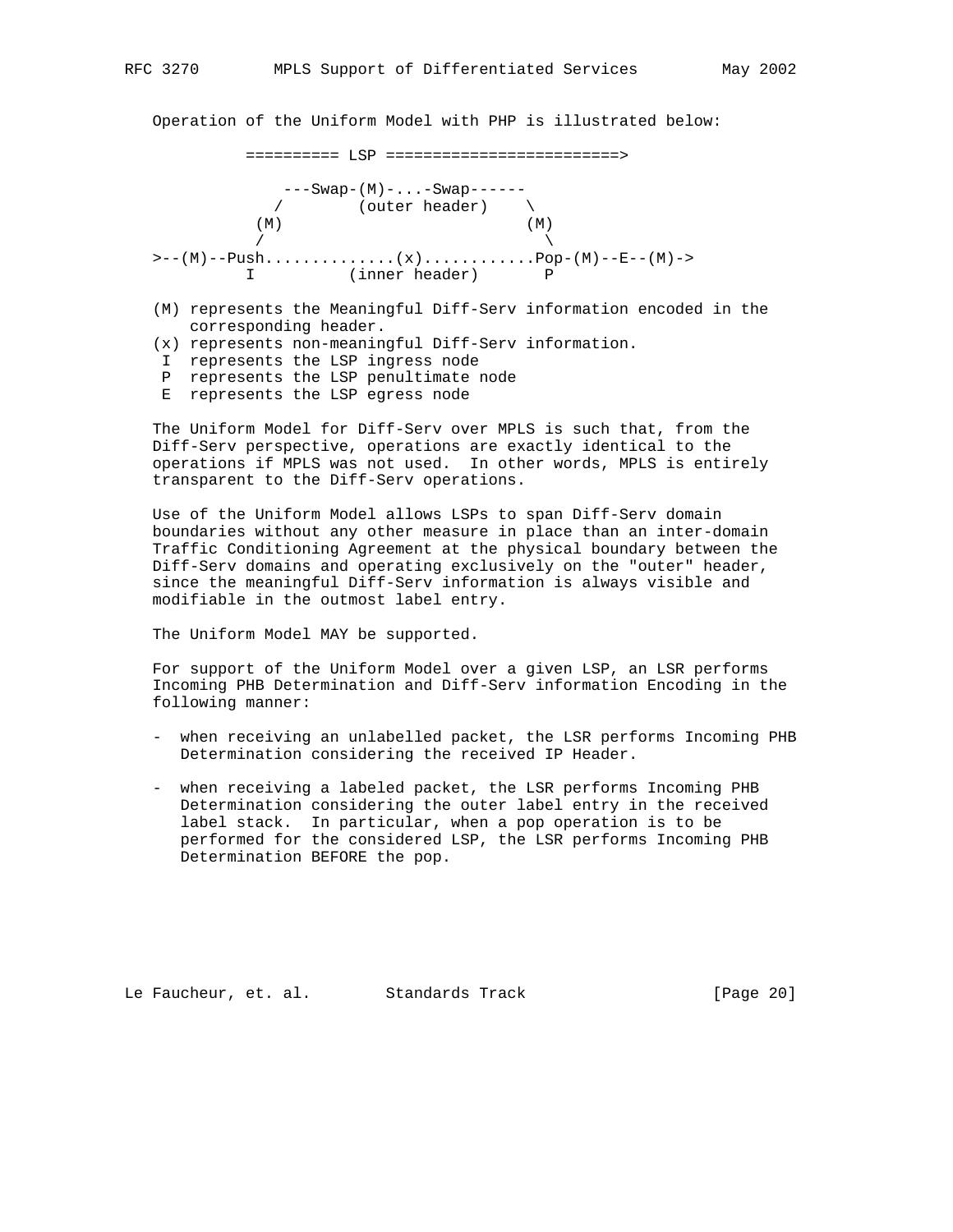- when performing a push operation for the considered LSP, the LSR encodes Diff-Serv Information in the transmitted label entry corresponding to the pushed label. The Diff-Serv Information encoded in the encapsulated header (swapped label entry or IP Header) is of no importance.
- when performing a swap-only operation for the considered LSP, the LSR encodes Diff-Serv Information in the transmitted label entry that contains the swapped label.
- when PHP is used, the Penultimate LSR needs to be aware of the "Set of PHB-->Encaps mappings" for the label corresponding to the exposed header (or the 'PHB-->DSCP mapping') in order to perform Diff-Serv Information Encoding. Methods for providing this mapping awareness are outside the scope of this specification. As an example, the "PHB-->DSCP mapping" may be locally configured. As another example, in some environments, it may be appropriate for the Penultimate LSR to assume that the "Set of PHB-->Encaps mappings" to be used for the outgoing label in the exposed header is the "Set of PHB-->Encaps mappings" that would be used by the LSR if the LSR was not doing PHP. Note also that this specification assumes that the Penultimate LSR does not perform label swapping over the label entry exposed by the pop operation (and in fact that it does not even look at the exposed label). Consequently, restrictions may apply to the Diff-Serv Information Encoding that can be performed by the Penultimate LSR. For example, this specification does not allow situations where the Penultimate LSR pops a label corresponding to an E-LSP supporting two PSCs, while the header exposed by the pop contains label values for two L-LSPs each supporting one PSC, since the Diff-Serv Information Encoding would require selecting one label or the other.

 Note that LSR behaviors for the Pipe, the Short Pipe and the Uniform Model only differ when doing a push or a pop. Thus, Intermediate LSRs which perform swap only operations for an LSP, behave in exactly the same way, regardless of whether they are behaving in the Pipe, Short Pipe or the Uniform model. With a Diff-Serv implementation supporting multiple Tunneling Models, only LSRs behaving as LSP Ingress, Penultimate LSR or LSP Egress need to be configured to operate in a particular Model. Signaling to associate a Diff-Serv tunneling model on a per-LSP basis is not within the scope of this specification.

Le Faucheur, et. al. Standards Track [Page 21]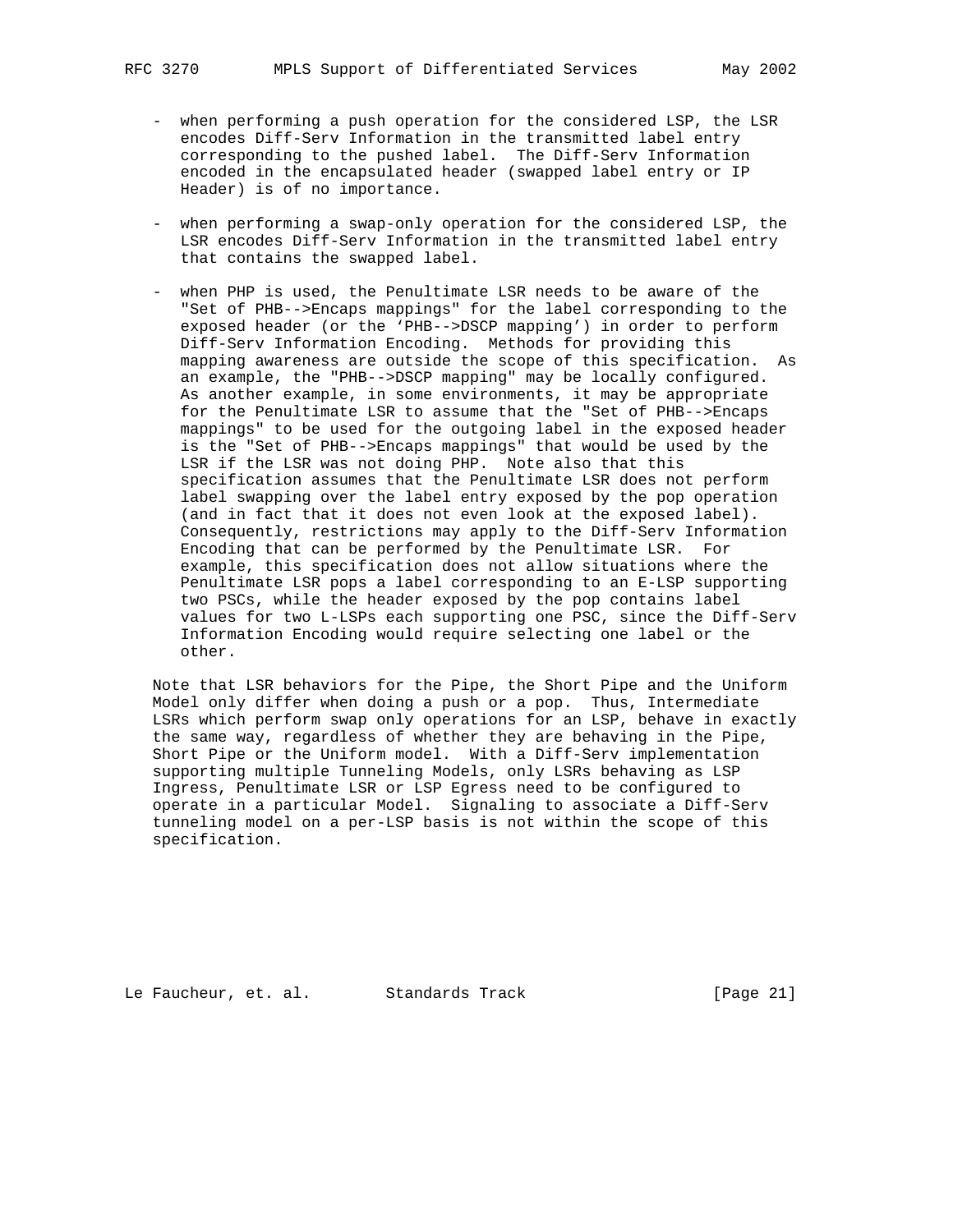2.6.4 Hierarchy

 Through the label stack mechanism, MPLS allows LSP tunneling to nest to any depth. We observe that with such nesting, the push of level N+1 takes place on a subsequent (or the same) LSR to the LSR doing the push for level N, while the pop of level N+1 takes place on a previous (or the same) LSR to the LSR doing the pop of level N. For a given level N LSP, the Ingress LSR doing the push and the LSR doing the pop (Penultimate LSR or LSP Egress) must operate in the same Tunneling Model (i.e., Pipe, Short Pipe or Uniform). However, there is no requirement for consistent tunneling models across levels so that LSPs at different levels may be operating in different Tunneling Models.

 Hierarchical operations are illustrated below in the case of two levels of tunnels:

 +--------Swap--...---+ / (outmost header) \  $\sqrt{2}$  Push(2).................(2)Pop / (outer header) \  $\sqrt{2}$  >>---Push(1)........................(1)Pop-->> (inner header)

 Tunneling Model 2 may be the same as or may be different from Tunneling Model 1.

 For a given LSP of level N, the LSR must perform the Incoming PHB Determination and the Diff-Serv information Encoding as specified in section 2.6.2, 2.6.2.1 and 2.6.3 according to the Tunneling Model of this level N LSP and independently of the Tunneling Model of other level LSPs.

- 3. Detailed Operations of E-LSPs
- 3.1 E-LSP Definition

E-LSPs are defined in section 1.2.

 Within a given MPLS Diff-Serv domain, all the E-LSPs relying on the pre-configured mapping are capable of transporting the same common set of 8, or fewer, BAs. Each of those E-LSPs may actually transport this full set of BAs or any arbitrary subset of it.

Le Faucheur, et. al. Standards Track [Page 22]

 <sup>(1)</sup> Tunneling Model 1 (2) Tunneling Model 2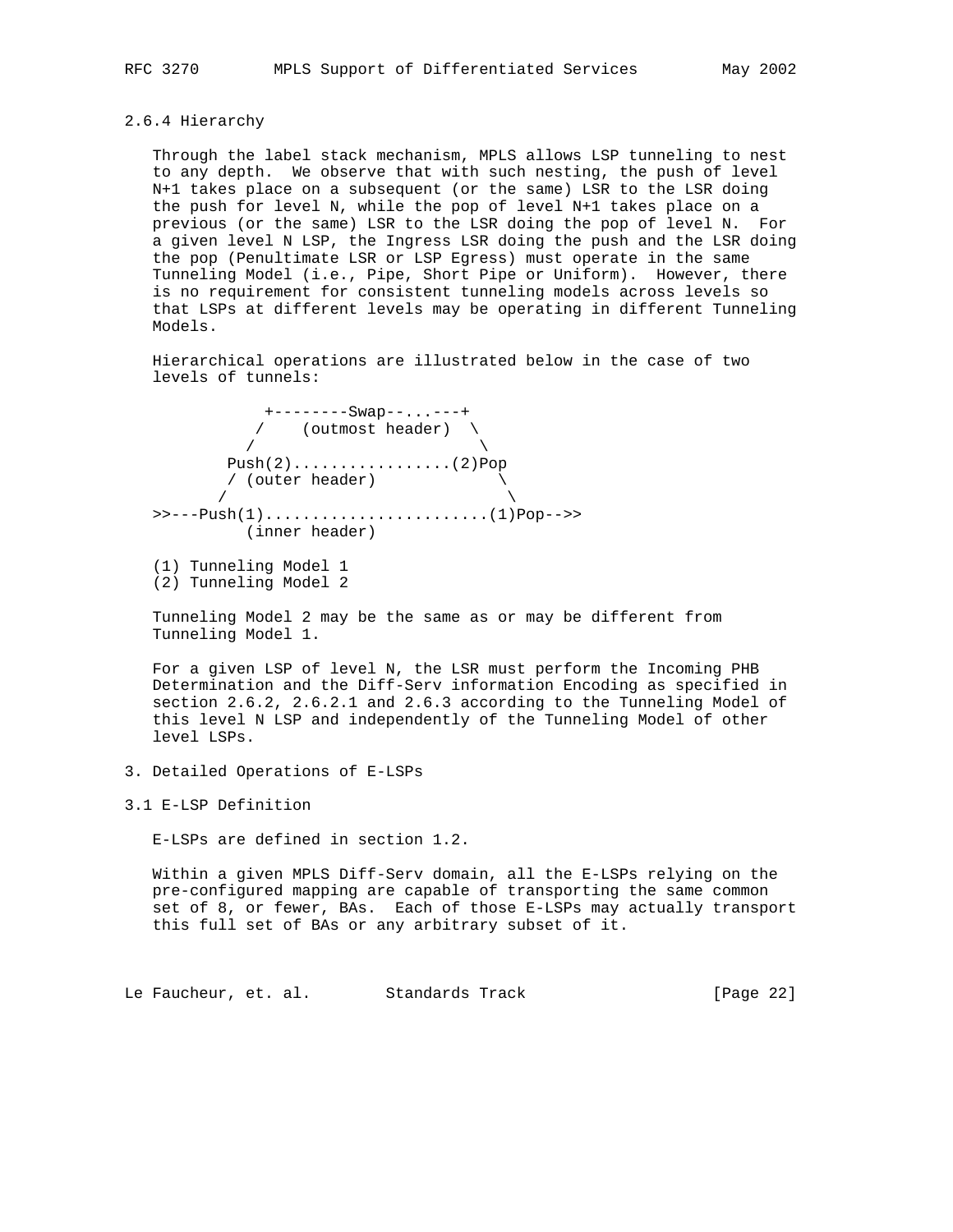For a given FEC, two given E-LSPs using a signaled 'EXP<-->PHB mapping' can support the same or different sets of Ordered Aggregates.

3.2 Populating the 'Encaps-->PHB mapping' for an incoming E-LSP

 This section defines how the 'Encaps-->PHB mapping' of the Diff-Serv Context is populated for an incoming E-LSP in order to allow Incoming PHB determination.

 The 'Encaps-->PHB mapping' for an E-LSP is always of the form 'EXP-->PHB mapping'.

 If the label corresponds to an E-LSP for which no 'EXP<-->PHB mapping' has been explicitly signaled at LSP setup, the 'EXP-->PHB mapping' is populated based on the Preconfigured 'EXP<-->PHB mapping' which is discussed below in section 3.2.1.

 If the label corresponds to an E-LSP for which an 'EXP<-->PHB mapping' has been explicitly signaled at LSP setup, the 'EXP-->PHB mapping' is populated as per the signaled 'EXP<-->PHB mapping'.

3.2.1 Preconfigured 'EXP<-->PHB mapping'

 LSRs supporting E-LSPs which use the preconfigured 'EXP<-->PHB mapping' must allow local configuration of this 'EXP<-->PHB mapping'. This mapping applies to all the E-LSPs established on this LSR without a mapping explicitly signaled at set-up time.

 The preconfigured 'EXP<-->PHB mapping' must either be consistent at every E-LSP hop throughout the MPLS Diff-Serv domain spanned by the LSP or appropriate remarking of the EXP field must be performed by the LSR whenever a different preconfigured mapping is used on the ingress and egress interfaces.

 In case, the preconfigured 'EXP<-->PHB mapping' has not actually been configured by the Network Administrator, the LSR should use a default preconfigured 'EXP<-->PHB mapping' which maps all EXP values to the Default PHB.

3.3 Incoming PHB Determination On Incoming E-LSP

 This section defines how Incoming PHB Determination is carried out when the considered label entry in the received label stack corresponds to an E-LSP. This requires that the 'Encaps-->PHB mapping' is populated as defined in section 3.2.

Le Faucheur, et. al. Standards Track [Page 23]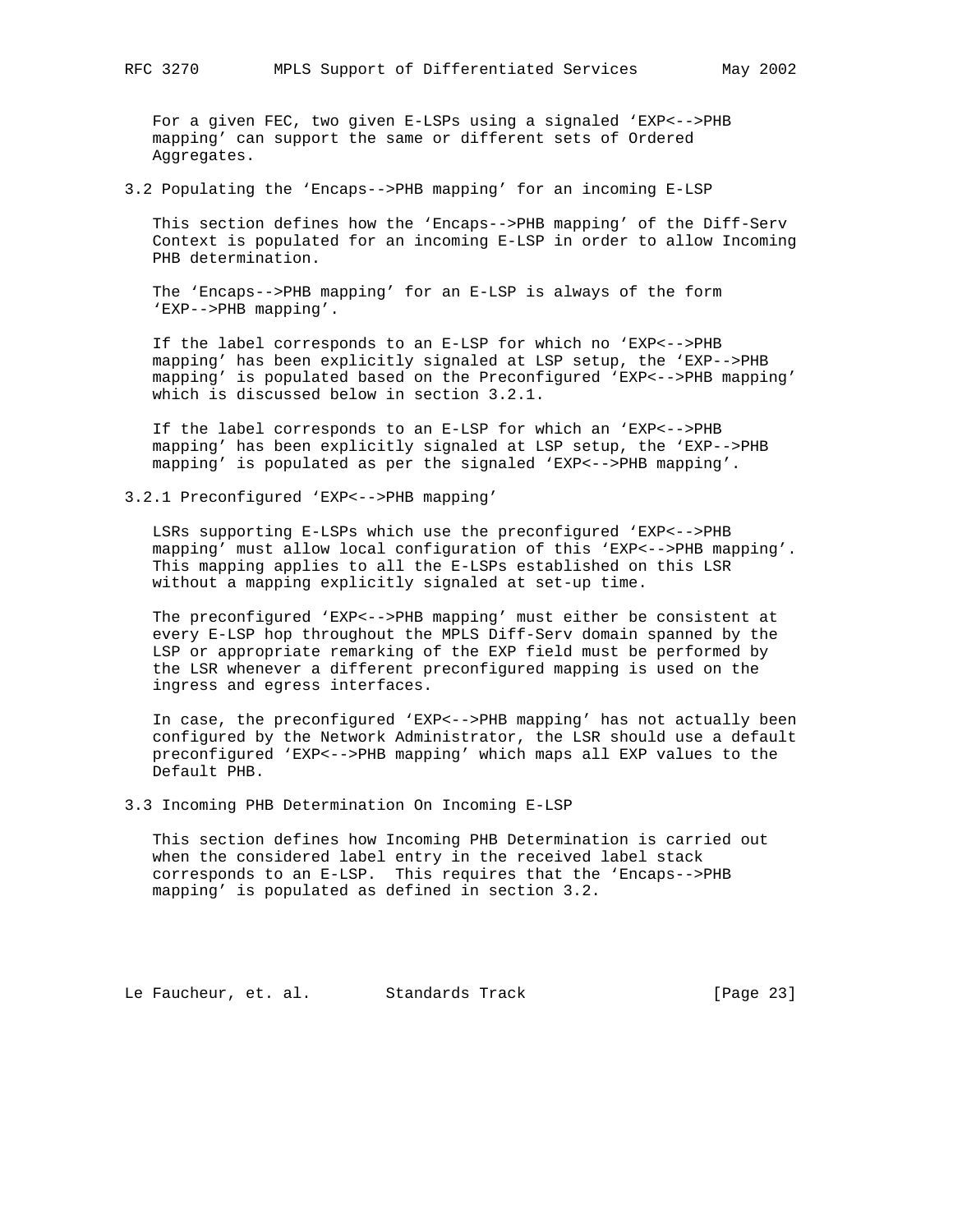When considering a label entry corresponding to an incoming E-LSP for Incoming PHB Determination, the LSR:

- determines the 'EXP-->PHB mapping' by looking up the 'Encaps-->PHB mapping' of the Diff-Serv Context associated in the ILM with the considered incoming E-LSP label.
- determines the incoming PHB by looking up the EXP field of the considered label entry in the 'EXP-->PHB mapping' table.
- 3.4 Populating the 'Set of PHB-->Encaps mappings' for an outgoing E-LSP

 This section defines how the 'Set of PHB-->Encaps mappings' of the Diff-Serv Context is populated at label setup for an outgoing E-LSP in order to allow Encoding of Diff-Serv information in the Encapsulation Layer.

3.4.1 'PHB-->EXP mapping'

 An outgoing E-LSP must always have a 'PHB-->EXP mapping' as part of the 'Set of PHB-->Encaps mappings' of its Diff-Serv Context.

 If the label corresponds to an E-LSP for which no 'EXP<-->PHB mapping' has been explicitly signaled at LSP setup, this 'PHB-->EXP mapping' is populated based on the Preconfigured 'EXP<-->PHB mapping' which is discussed above in section 3.2.1.

 If the label corresponds to an E-LSP for which an 'EXP<-->PHB mapping' has been explicitly signaled at LSP setup, the 'PHB-->EXP mapping' is populated as per the signaled 'EXP<-->PHB mapping'.

3.4.2 'PHB-->CLP mapping'

 If the LSP is egressing over an ATM interface which is not label switching controlled, then one 'PHB-->CLP mapping' is added to the 'Set of PHB-->Encaps mappings' for this outgoing LSP. This 'PHB-->CLP mapping' is populated in the following way:

 - it is a function of the PHBs supported on this LSP, and may use the relevant mapping entries for these PHBs from the Default 'PHB-->CLP mapping' defined in section 3.4.2.1. Mappings other than the one defined in section 3.4.2.1 may be used. In particular, if a mapping from PHBs to CLP is standardized in the future for operations of Diff-Serv over ATM, such a standardized mapping may then be used.

Le Faucheur, et. al. Standards Track [Page 24]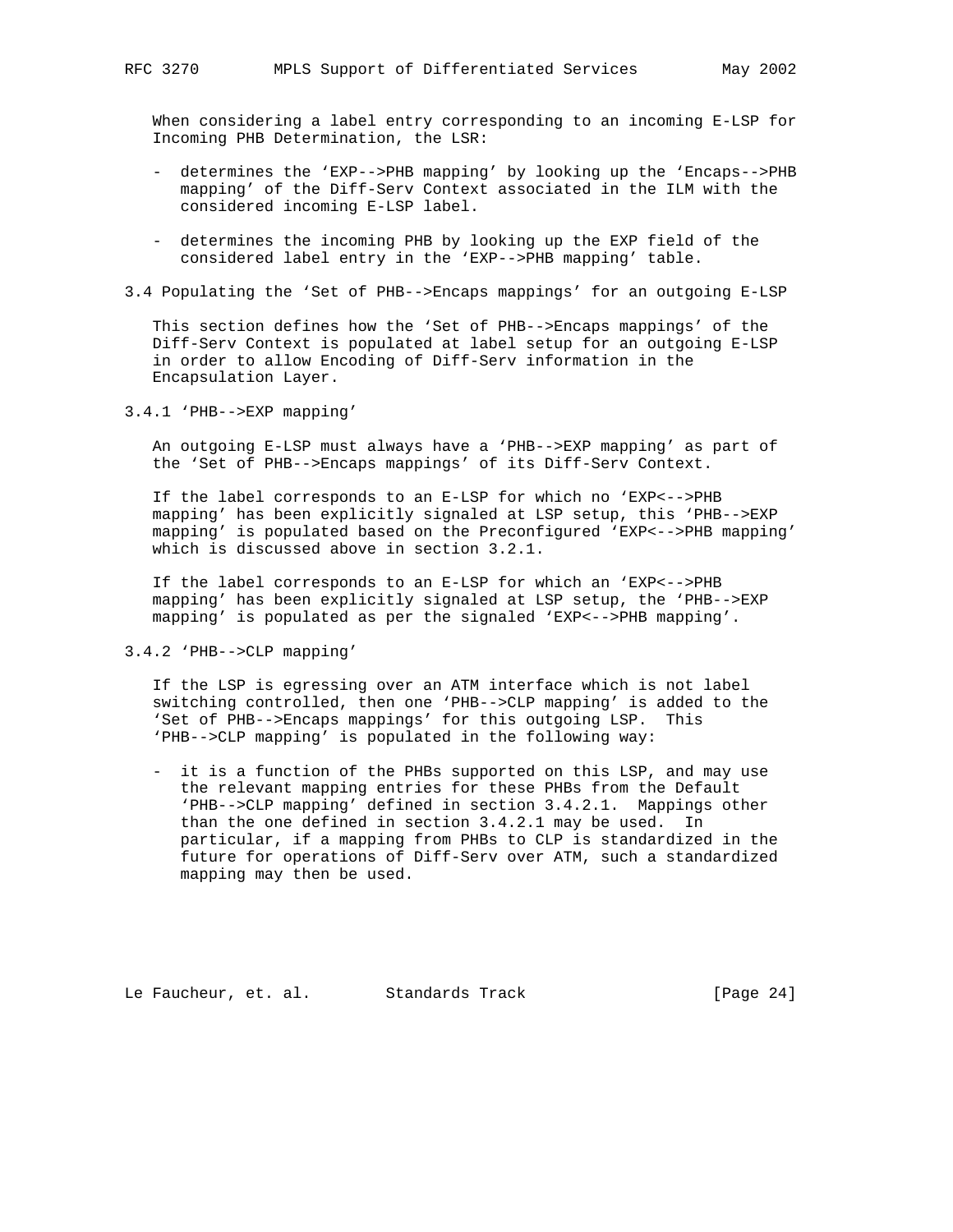For example if the outgoing label corresponds to an LSP supporting the AF1 PSC, then the 'PHB-->CLP mapping' may be populated with:

PHB CLP Field

| AF11 | $---2$ |   |
|------|--------|---|
| AF12 | $---2$ |   |
| AF13 | $---2$ | 1 |
| E.F  | $---$  |   |

 Notice that in this case the 'Set of PHB-->Encaps mappings' contains both a 'PHB-->EXP mapping' and a 'PHB-->CLP mapping'.

## 3.4.2.1 Default 'PHB-->CLP mapping'

| PHB  |        | CLP Bit |
|------|--------|---------|
| DF   | ---->  |         |
| CSn  | $-- >$ |         |
| AFn1 | ---->  |         |
| AFn2 | ---->  | 1       |
| AFn3 | ---->  | 1.      |
| ЕF   | ---->  |         |
|      |        |         |

3.4.3 'PHB-->DE mapping'

 If the LSP is egressing over a Frame Relay interface which is not label switching controlled, one 'PHB-->DE mapping' is added to the 'Set of PHB-->Encaps mappings' for this outgoing LSP and is populated in the following way:

 - it is a function of the PHBs supported on this LSP, and may use the relevant mapping entries for these PHBs from the Default 'PHB-->DE mapping' defined in section 3.4.3.1. Mappings other than the one defined in section 3.4.3.1 may be used. In particular, if a mapping from PHBs to DE is standardized in the future for operations of Diff-Serv over Frame Relay, such a standardized mapping may then be used.

 Notice that in this case the 'Set of PHB-->Encaps mappings' contains both a 'PHB-->EXP mapping' and a 'PHB-->DE mapping'.

Le Faucheur, et. al. Standards Track [Page 25]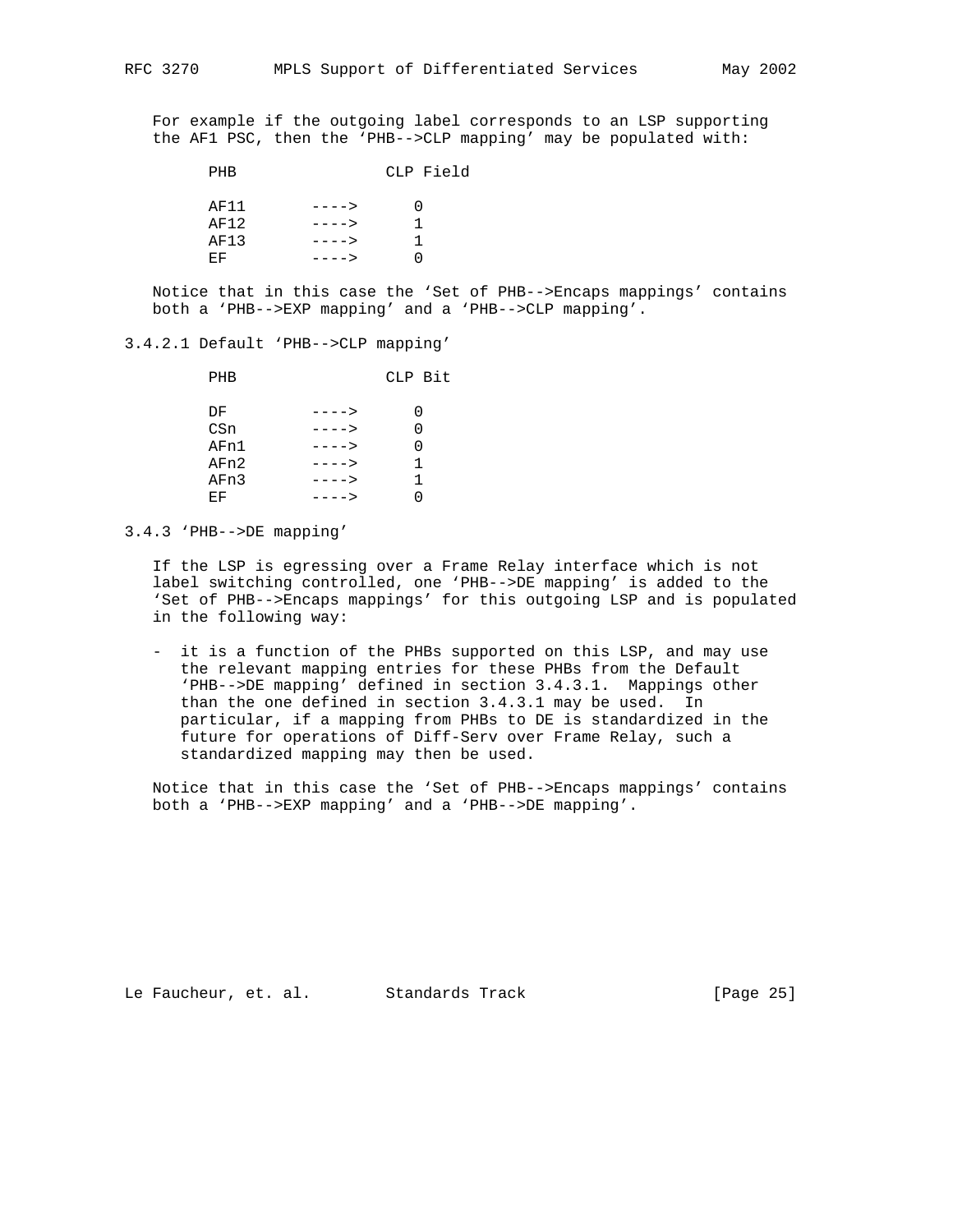### 3.4.3.1 'Default PHB-->DE mapping'

| PHB  |        | DE Bit |
|------|--------|--------|
| DF   | ---->  |        |
| CSn  | ---->  |        |
| AFn1 | ---->  |        |
| AFn2 | $-- >$ | 1      |
| AFn3 | ---->  | 1.     |
| ЕF   | ---->  |        |
|      |        |        |

### 3.4.4 'PHB-->802.1 mapping'

 If the LSP is egressing over a LAN interface on which multiple 802.1 Traffic Classes are supported as per [IEEE\_802.1], then one 'PHB-->802.1 mapping' is added to the 'Set of PHB-->Encaps mappings' for this outgoing LSP. This 'PHB-->802.1 mapping' is populated in the following way:

 - it is a function of the PHBs supported on this LSP, and uses the relevant mapping entries for these PHBs from the Preconfigured 'PHB-->802.1 mapping' defined in section 3.4.4.1.

 Notice that the 'Set of PHB-->Encaps mappings' then contains both a 'PHB-->EXP mapping' and a 'PHB-->802.1 mapping'.

3.4.4.1 Preconfigured 'PHB-->802.1 Mapping'

 At the time of producing this specification, there are no standardized mapping from PHBs to 802.1 Traffic Classes. Consequently, an LSR supporting multiple 802.1 Traffic Classes over LAN interfaces must allow local configuration of a 'PHB-->802.1 mapping'. This mapping applies to all the outgoing LSPs established by the LSR on such LAN interfaces.

3.5 Encoding Diff-Serv information into Encapsulation Layer On Outgoing E-LSP

 This section defines how to encode Diff-Serv information into the MPLS encapsulation Layer for a given transmitted label entry corresponding to an outgoing E-LSP. This requires that the 'Set of PHB-->Encaps mappings' be populated as defined in section 3.4.

 The LSR first determines the 'Set of PHB-->Encaps mappings' of the Diff-Serv Context associated with the corresponding label in the NHLFE.

Le Faucheur, et. al. Standards Track [Page 26]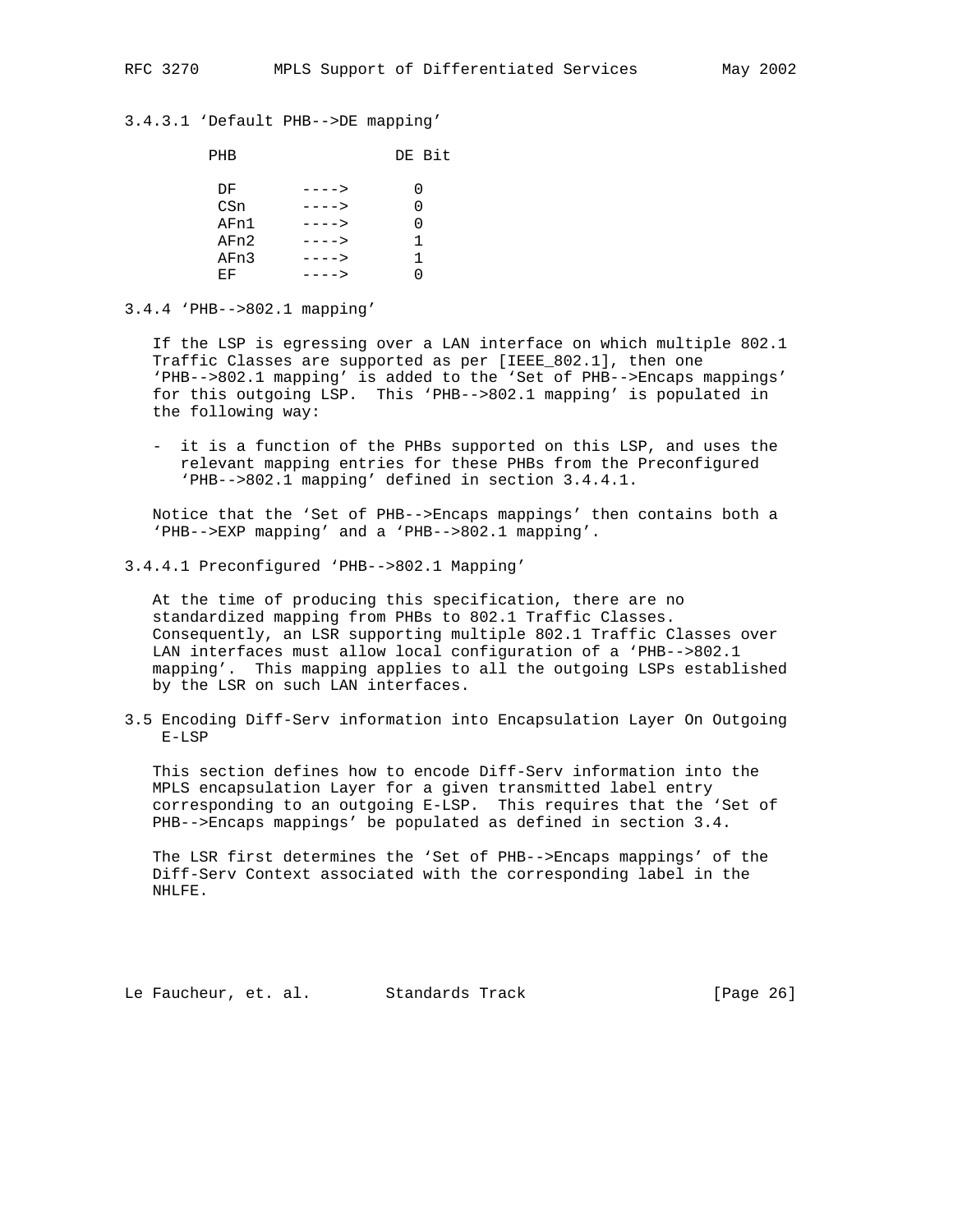3.5.1 'PHB-->EXP mapping'

 If the 'Set of PHB-->Encaps mappings' contains a mapping of the form 'PHB-->EXP mapping', then the LSR:

 - determines the value to be written in the EXP field of the corresponding level label entry by looking up the "outgoing PHB" in this 'PHB-->EXP mapping' table.

3.5.2 'PHB-->CLP mapping'

 If the 'Set of PHB-->Encaps mappings' contains a mapping of the form 'PHB-->CLP mapping', then the LSR:

 - determines the value to be written in the CLP field of the ATM encapsulation header, by looking up the "outgoing PHB" in this 'PHB-->CLP mapping' table.

3.5.3 'PHB-->DE mapping'

 If the 'Set of PHB-->Encaps mappings' contains a mapping of the form 'PHB-->DE mapping', then the LSR:

- determines the value to be written in the DE field of the Frame Relay encapsulation header, by looking up the "outgoing PHB" in this 'PHB-->DE mapping' table.
- 3.5.4 'PHB-->802.1 mapping'

 If the 'Set of PHB-->Encaps mappings' contains a mapping of the form 'PHB-->802.1 mapping', then the LSR:

- determines the value to be written in the User\_Priority field of the Tag Control Information of the 802.1 encapsulation header [IEEE\_802.1], by looking up the "outgoing PHB" in this 'PHB-- >802.1 mapping' table.
- 3.6 E-LSP Merging

 In an MPLS domain, two or more LSPs can be merged into one LSP at one LSR. E-LSPs are compatible with LSP Merging under the following condition:

 E-LSPs can only be merged into one LSP if they support the exact same set of BAs.

Le Faucheur, et. al. Standards Track [Page 27]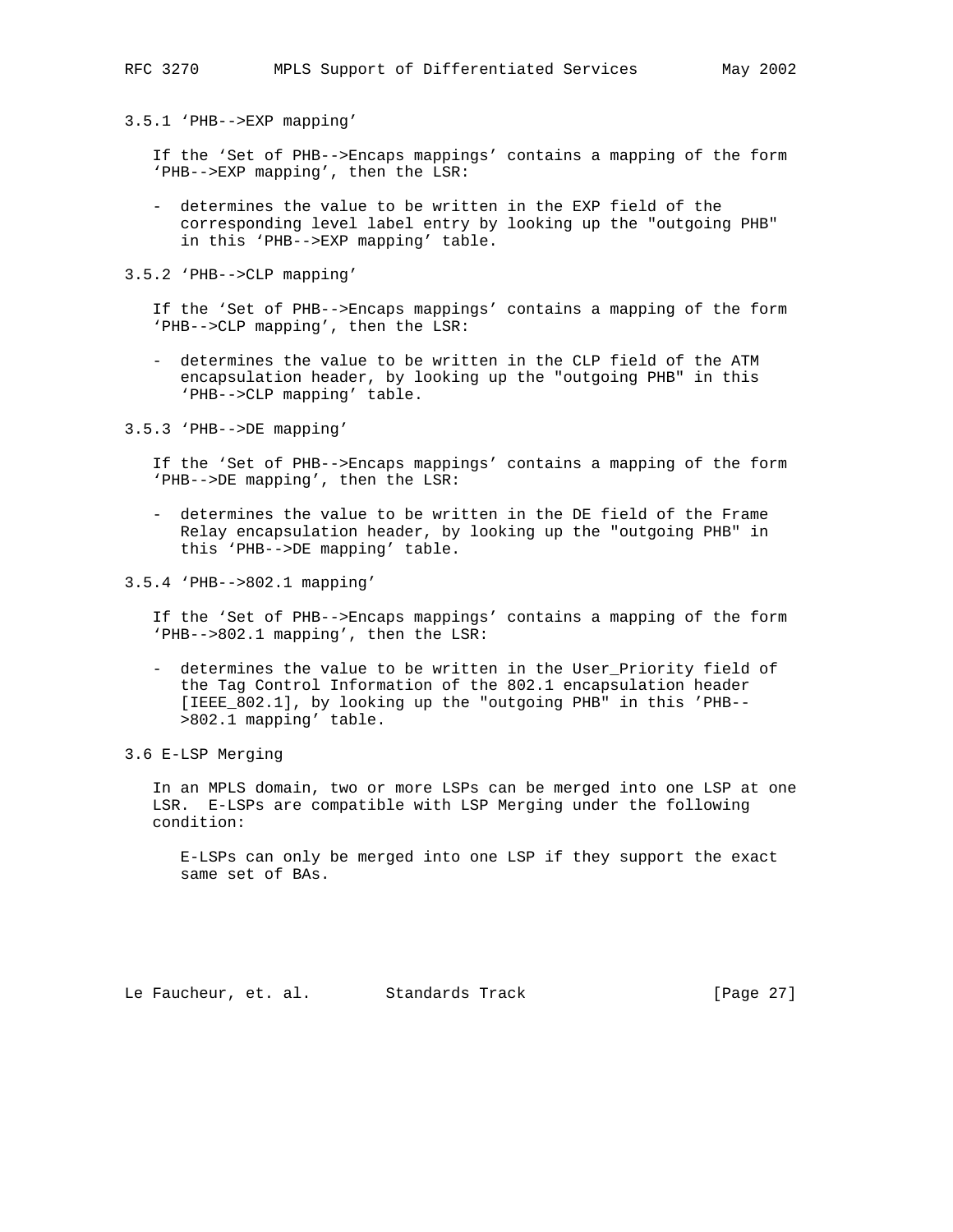For E-LSPs using a signaled 'EXP<-->PHB mapping', the above merge condition MUST be enforced by LSRs through explicit checking at label setup that the exact same set of PHBs is supported on the merged LSPs.

 For E-LSPs using the preconfigured 'EXP<-->PHB mapping', since the PHBs supported over an E-LSP is not signaled at establishment time, an LSR can not rely on signaling information to enforce the above merge. However all E-LSPs using the preconfigured 'EXP<-->PHB mapping' are required to support the same set of Behavior Aggregates within a given MPLS Diff-Serv domain. Thus, merging of E-LSPs using the preconfigured 'EXP<-->PHB mapping' is allowed within a given MPLS Diff-Serv domain.

- 4. Detailed Operation of L-LSPs
- 4.1 L-LSP Definition

L-LSPs are defined in section 1.3.

4.2 Populating the 'Encaps-->PHB mapping' for an incoming L-LSP

 This section defines how the 'Encaps-->PHB mapping' of the Diff-Serv Context is populated at label setup for an incoming L-LSP in order to allow Incoming PHB determination.

4.2.1 'EXP-->PHB mapping'

 If the LSR terminates the MPLS Shim Layer over this incoming L-LSP and the L-LSP ingresses on an interface which is not ATM nor Frame Relay, then the 'Encaps-->PHB mapping' is populated in the following way:

- it is actually a 'EXP-->PHB mapping'
- this mapping is a function of the PSC which is carried on this LSP, and must use the relevant mapping entries for this PSC from the Mandatory 'EXP/PSC-->PHB mapping' defined in Section 4.2.1.1.

 For example if the incoming label corresponds to an L-LSP supporting the AF1 PSC, then the 'Encaps-->PHB mapping' will be populated with:

| EXP Field |        | PHR  |
|-----------|--------|------|
| 001       | $---2$ | AF11 |
| 010       | $---2$ | AF12 |
| 011       | $---$  | AF13 |

|  | Le Faucheur, et. al. |  |  | Standards Track |  | [Page 28] |  |  |
|--|----------------------|--|--|-----------------|--|-----------|--|--|
|--|----------------------|--|--|-----------------|--|-----------|--|--|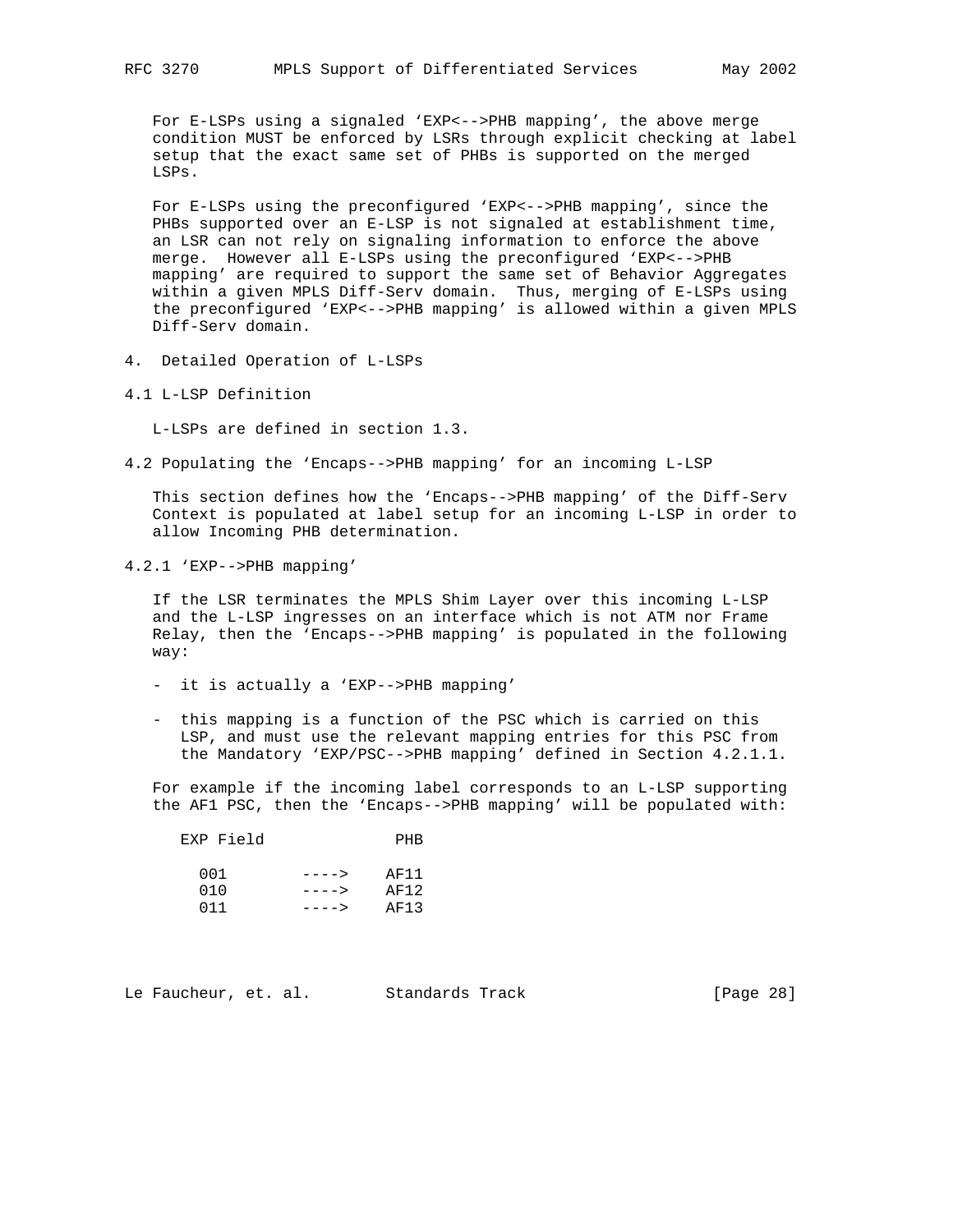An LSR, supporting L-LSPs over PPP interfaces and LAN interfaces, is an example of an LSR terminating the Shim layer over ingress interfaces which are not ATM nor Frame Relay.

 If the LSR terminates the MPLS Shim Layer over this incoming L-LSP and the L-LSP ingresses on an ATM or Frame Relay interface, then the 'Encaps-->PHB mapping' is populated in the following way:

- it should actually be a 'EXP-->PHB mapping'. Alternative optional ways of populating the 'Encaps-->PHB mapping' might be defined in the future (e.g., using a 'CLP/EXP--> PHB mapping' or a 'DE/EXP-->PHB mapping') but are outside the scope of this document.
- when the 'Encaps-->PHB mapping' is an 'EXP-->PHB mapping', this 'EXP-->PHB mapping' mapping is a function of the PSC which is carried on the L-LSP, and must use the relevant mapping entries for this PSC from the Mandatory 'EXP/PSC-->PHB mapping' defined in Section 4.2.1.1.

 An Edge-LSR of an ATM-MPLS domain or of a FR-MPLS domain is an example of an LSR terminating the shim layer over an ingress ATM/FR interface.

4.2.1.1 Mandatory 'EXP/PSC --> PHB mapping'

| EXP Field | <b>PSC</b> |        | PHB  |
|-----------|------------|--------|------|
| 000       | DF         | ---->  | DF   |
| 000       | CSn        | $---$  | CSn  |
| 001       | AFn        | $---2$ | AFn1 |
| 010       | AFn        | ---->  | AFn2 |
| 011       | AFn        | $-- >$ | AFn3 |
| 000       | ЕF         |        | ЕF   |

4.2.2 'CLP-->PHB mapping'

 If the LSR does not terminate an MPLS Shim Layer over this incoming label and uses ATM encapsulation (i.e., it is an ATM-LSR), then the 'Encaps-->PHB mapping' for this incoming L-LSP is populated in the following way:

- it is actually a 'CLP-->PHB mapping'
- the mapping is a function of the PSC, which is carried on this LSP, and should use the relevant mapping entries for this PSC from the Default 'CLP/PSC-->PHB mapping' defined in Section 4.2.2.1.

Le Faucheur, et. al. Standards Track [Page 29]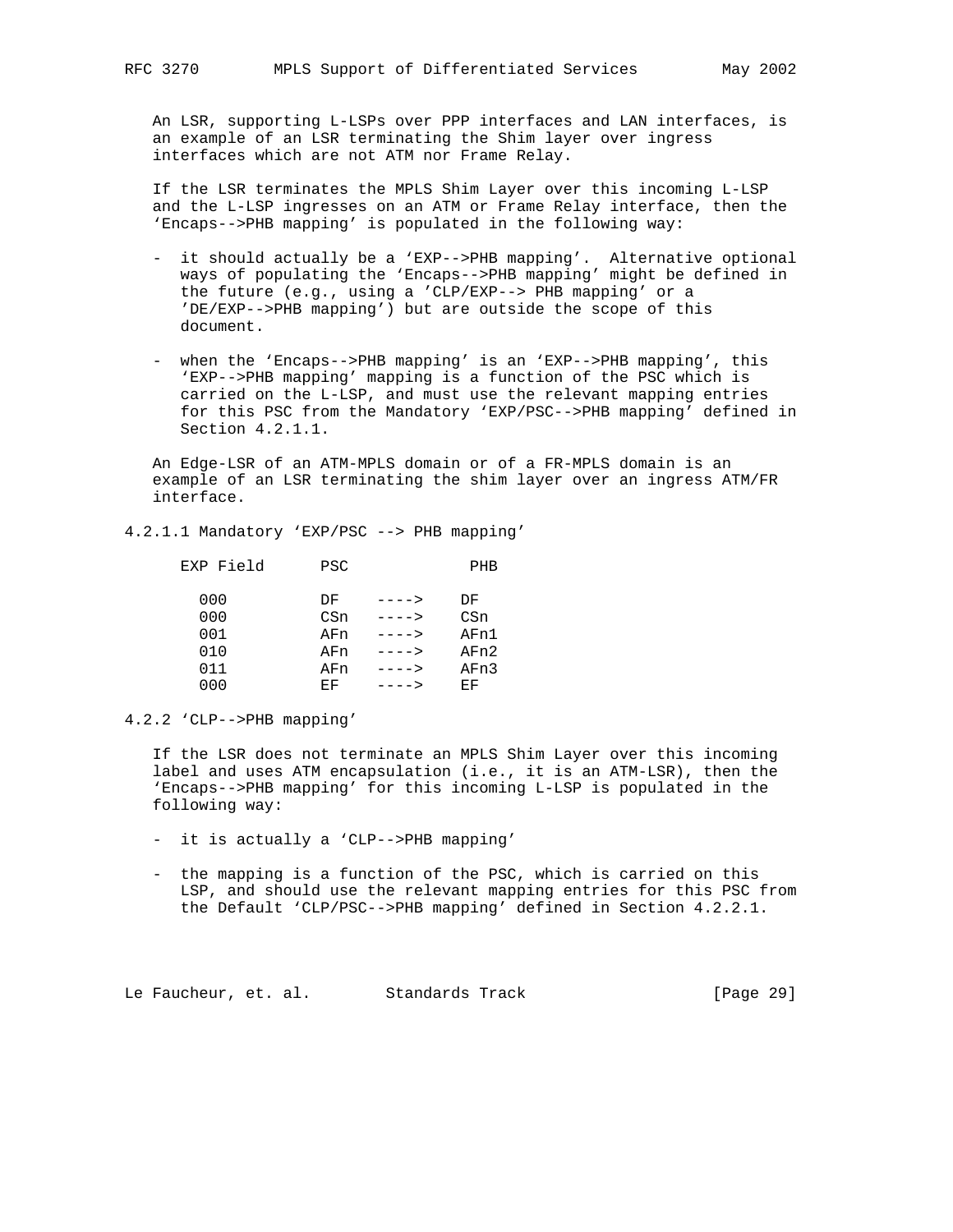For example if the incoming label corresponds to an L-LSP supporting the AF1 PSC, then the 'Encaps-->PHB mapping' should be populated with:

| CLP Field |         | PHR  |
|-----------|---------|------|
|           | $---->$ | AF11 |
|           | $---->$ | AF12 |

4.2.2.1 Default 'CLP/PSC --> PHB mapping'

| CLP Bit | <b>PSC</b> |        | PHB  |
|---------|------------|--------|------|
|         | DF         | $---2$ | DF   |
|         | CSn        | ---->  | CSn  |
|         | AFn        | ---->  | AFn1 |
|         | AFn        | ---->  | AFn2 |
|         | EF.        | ---->  | EF   |

4.2.3 'DE-->PHB mapping'

 If the LSR does not terminate an MPLS Shim Layer over this incoming label and uses Frame Relay encapsulation (i.e., it is a FR-LSR), then the 'Encaps-->PHB mapping' for this incoming L-LSP is populated in the following way:

- it is actually a 'DE-->PHB mapping'
- the mapping is a function of the PSC which is carried on this LSP, and should use the relevant mapping entries for this PSC from the Default 'DE/PSC-->PHB mapping' defined in Section 4.2.3.1.

4.2.3.1 Default 'DE/PSC --> PHB mapping'

| DE Bit | <b>PSC</b> |               | PHB  |
|--------|------------|---------------|------|
|        | DF         | $---$         | DF   |
|        |            | CSn<br>---->  | CSn  |
|        |            | AFn<br>$---2$ | AFn1 |
|        |            | AFn<br>---->  | AFn2 |
|        | EF.        |               | EF   |

4.3 Incoming PHB Determination On Incoming L-LSP

 This section defines how Incoming PHB determination is carried out when the considered label entry in the received label stack corresponds to an L-LSP. This requires that the 'Encaps-->PHB mapping' is populated as defined in section 4.2.

Le Faucheur, et. al. Standards Track [Page 30]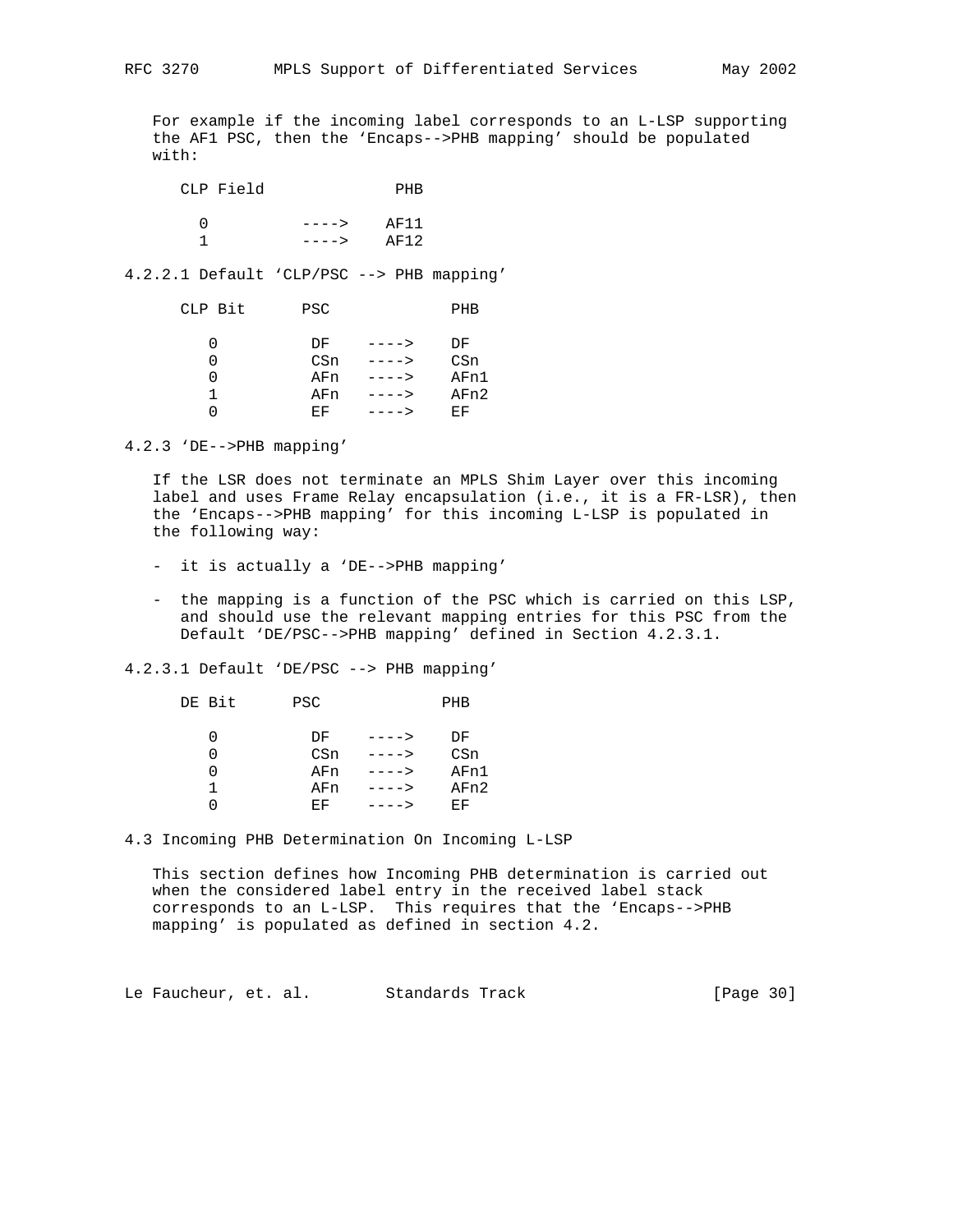When considering a label entry corresponding to an incoming L-LSP for Incoming PHB Determination, the LSR first determines the 'Encaps-->PHB mapping' associated with the corresponding label.

4.3.1 'EXP-->PHB mapping'

 If the 'Encaps-->PHB mapping' is of the form 'EXP-->PHB mapping', then the LSR:

 - determines the incoming PHB by looking at the EXP field of the considered label entry and using the 'EXP-->PHB mapping'.

4.3.2 'CLP-->PHB mapping'

 If the 'Encaps-->PHB mapping' is of the form 'CLP-->PHB mapping', then the LSR:

 - determines the incoming PHB by looking at the CLP field of the ATM Layer encapsulation and using the 'CLP-->PHB mapping'.

4.3.3 'DE-->PHB mapping'

 If the 'Encaps-->PHB mapping' is of the form 'DE-->PHB mapping', then the LSR:

- determines the incoming PHB by looking at the DE field of the Frame Relay encapsulation and by using the 'DE-->PHB mapping'.
- 4.4 Populating the 'Set of PHB-->Encaps mappings' for an outgoing L-LSP

 This section defines how the 'Set of PHB-->Encaps mappings' of the Diff-Serv Context is populated at label setup for an outgoing L-LSP in order to allow Encoding of Diff-Serv Information.

4.4.1 'PHB-->EXP mapping'

 If the LSR uses an MPLS Shim Layer over this outgoing L-LSP, then one 'PHB-->EXP mapping' is added to the 'Set of PHB-->Encaps mappings' for this outgoing L-LSP. This 'PHB-->EXP mapping' is populated in the following way:

 - it is a function of the PSC supported on this LSP, and must use the mapping entries relevant for this PSC from the Mandatory 'PHB-->EXP mapping' defined in section 4.4.1.1.

 For example, if the outgoing label corresponds to an L-LSP supporting the AF1 PSC, then the following 'PHB-->EXP mapping' is added into the 'Set of PHB-->Encaps mappings':

Le Faucheur, et. al. Standards Track [Page 31]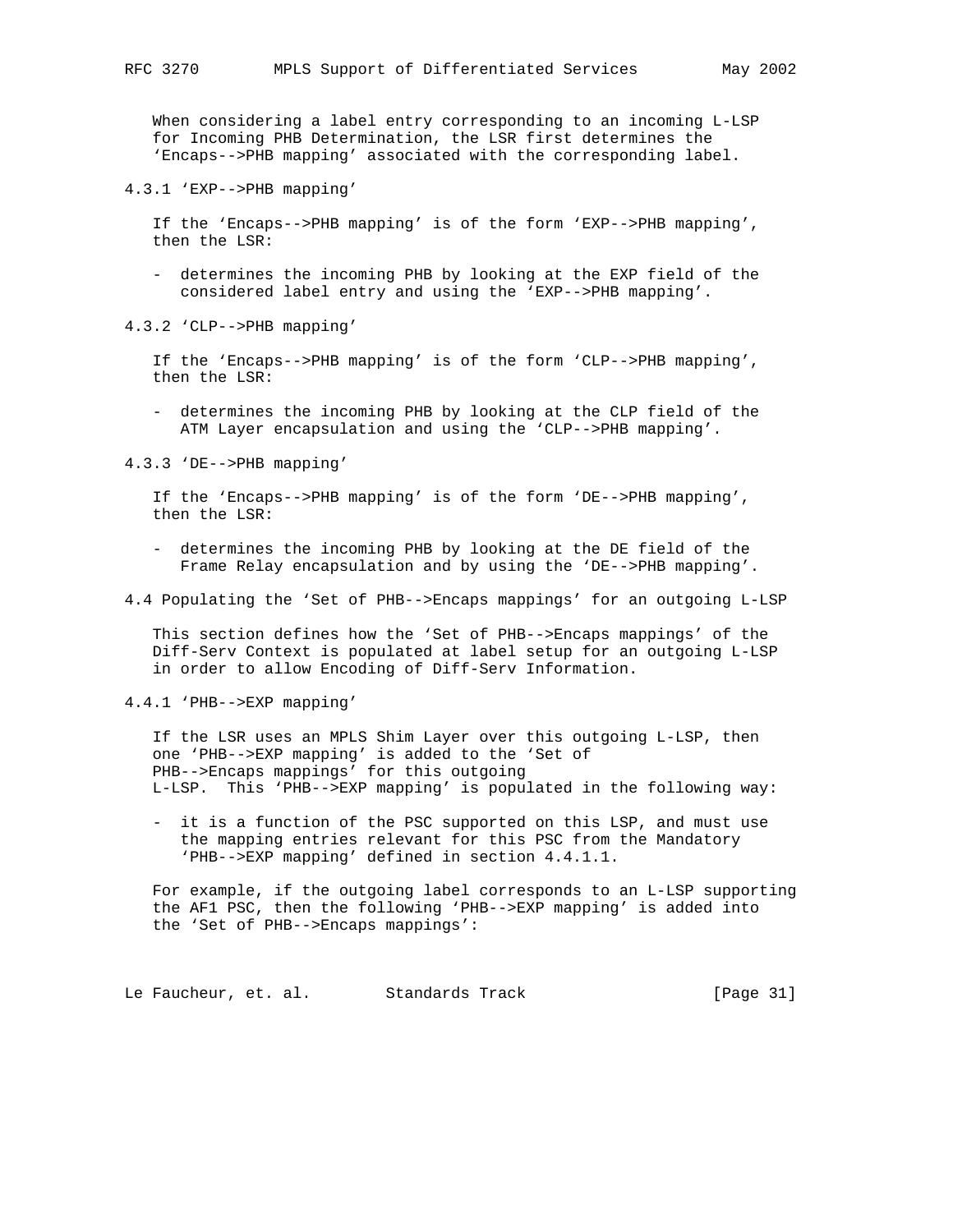| <b>PHR</b> |        | EXP Field |
|------------|--------|-----------|
| AF11       | $---2$ | 001       |
| AF12       | $---2$ | 010       |
| AF13       | ---->  | 011       |

4.4.1.1 Mandatory 'PHB-->EXP mapping'

| PHB  |        | EXP Field |
|------|--------|-----------|
| DF   | $---2$ | 000       |
| CSn  | ---->  | 000       |
| AFn1 | $-- >$ | 001       |
| AFn2 | ---->  | 010       |
| AFn3 | ---->  | 011       |
| ЕF   | ---->  | 000       |

4.4.2 'PHB-->CLP mapping'

 If the L-LSP is egressing on an ATM interface (i.e., it is an ATM-LSR or it is a frame-based LSR sending packets on an LC-ATM interface or on an ATM interface which is not label switching controlled), then one 'PHB-->CLP mapping' is added to the 'Set of PHB-->Encaps mappings' for this outgoing L-LSP.

 If the L-LSP is egressing over an ATM interface which is not label controlled, the 'PHB-->CLP mapping' is populated as per section 3.4.2.

 If the L-LSP is egressing over an LC-ATM interface, the 'PHB-->CLP mapping' is populated in the following way:

 - it is a function of the PSC supported on this LSP, and should use the relevant mapping entries for this PSC from the Default 'PHB-->CLP mapping' defined in section 3.4.2.1.

 Notice that if the LSR is a frame-based LSR supporting an L-LSP egressing over an ATM interface, then the 'Set of PHB-->Encaps mappings' contains both a 'PHB-->EXP mapping' and a 'PHB-->CLP mapping'. If the LSR is an ATM-LSR supporting an L-LSP, then the 'Set of PHB-->Encaps mappings' only contains a 'PHB-->CLP mapping'.

Le Faucheur, et. al. Standards Track [Page 32]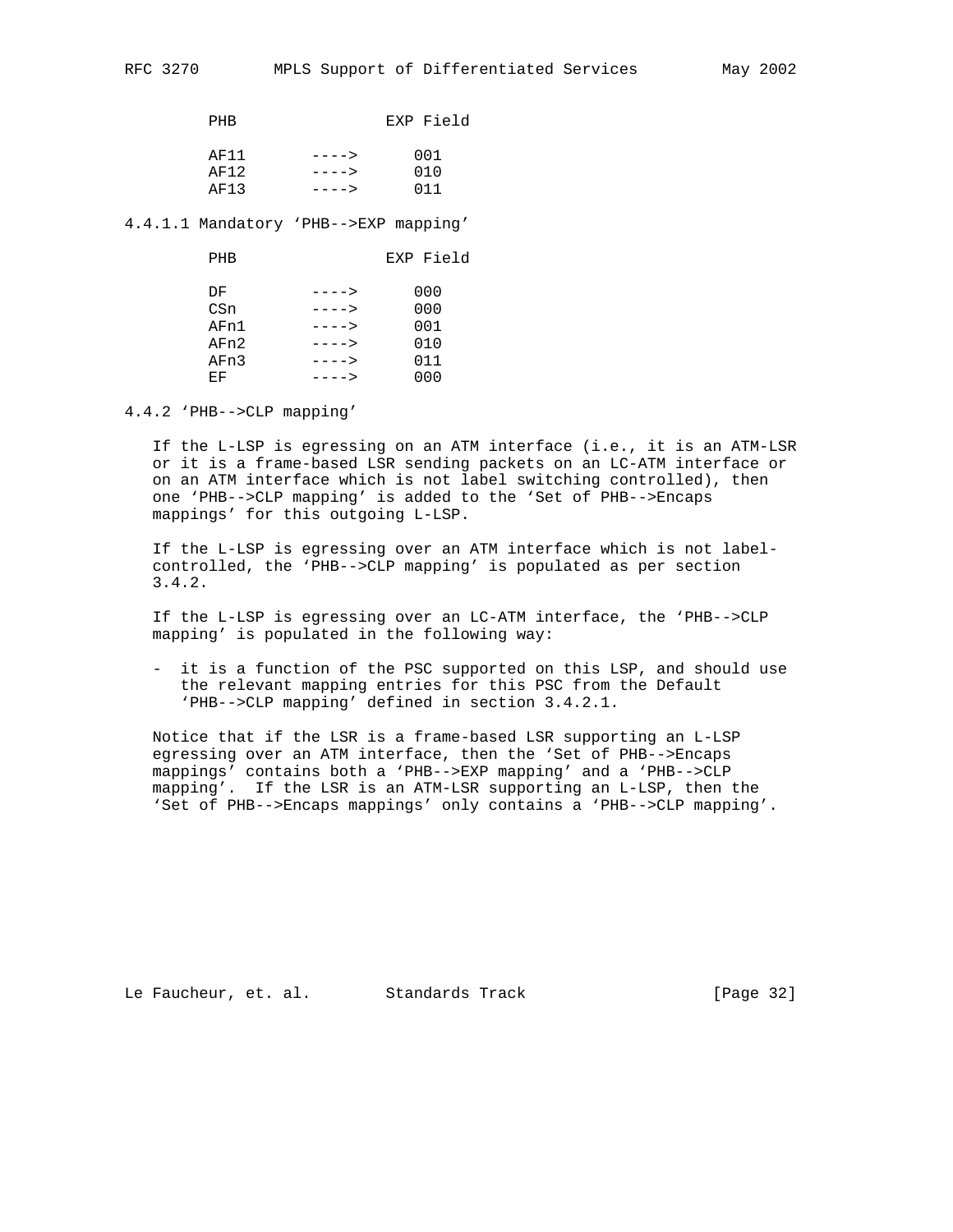4.4.3 'PHB-->DE mapping'

 If the L-LSP is egressing over a Frame Relay interface (i.e., it is an LSR sending packets on an LC-FR interface or on a Frame Relay interface which is not label switching controlled), one 'PHB-->DE mapping' is added to the 'Set of PHB-->Encaps mappings' for this outgoing L-LSP.

 If the L-LSP is egressing over a FR interface which is not label switching controlled, the 'PHB-->DE mapping' is populated as per section 3.4.3.

 If the L-LSP is egressing over an LC-FR interface, the 'PHB-->DE mapping' is populated in the following way:

 - it is a function of the PSC supported on this LSP, and should use the relevant mapping entries for this PSC from the Default 'PHB-->DE mapping' defined in section 3.4.3.1.

 Notice that if the LSR is an Edge-LSR supporting an L-LSP egressing over a LC-FR interface, then the 'Set of PHB-->Encaps mappings' contains both a 'PHB-->EXP mapping' and a 'PHB-->DE mapping'. If the LSR is a FR-LSR supporting an L-LSP, then the 'Set of PHB-->Encaps mappings' only contains a 'PHB-->DE mapping'.

4.4.4 'PHB-->802.1 mapping'

 If the LSP is egressing over a LAN interface on which multiple 802.1 Traffic Classes are supported, as defined in [IEEE\_802.1], then one 'PHB-->802.1 mapping' is added as per section 3.4.4.

4.5 Encoding Diff-Serv Information into Encapsulation Layer on Outgoing L-LSP

 This section defines how to encode Diff-Serv information into the MPLS encapsulation Layer for a transmitted label entry corresponding to an outgoing L-LSP. This requires that the 'Set of PHB-->Encaps mappings' is populated as defined in section 4.4.

 The LSR first determines the 'Set of PHB-->Encaps mappings' of the Diff-Serv Context associated with the corresponding label in the NHLFE and then performs corresponding encoding as specified in sections 3.5.1, 3.5.2, 3.5.3 and 3.5.4.

Le Faucheur, et. al. Standards Track [Page 33]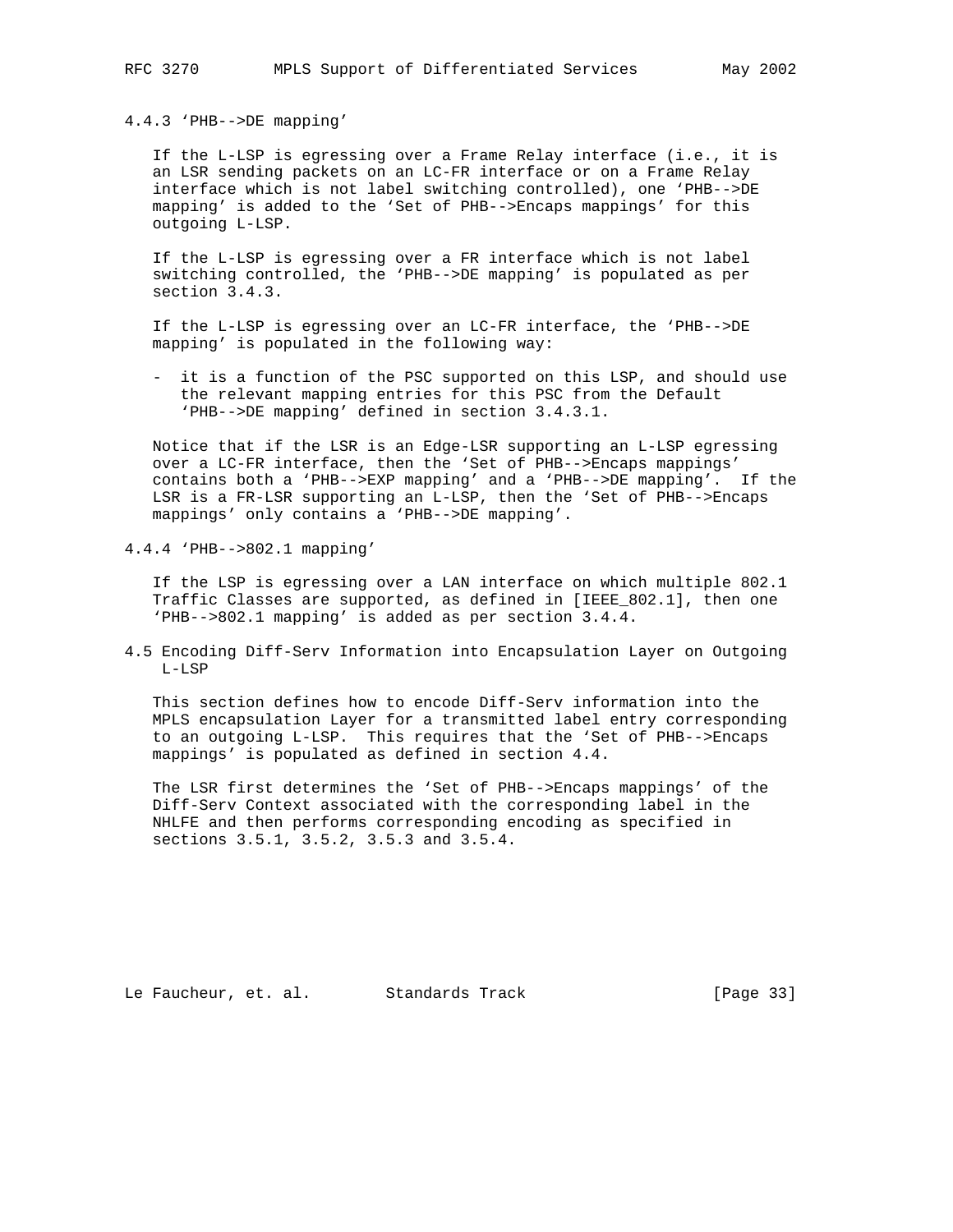4.6 L-LSP Merging

 In an MPLS domain, two or more LSPs can be merged into one LSP at one LSR. L-LSPs are compatible with LSP Merging under the following condition:

 L-LSPs can only be merged into one L-LSP if they support the same PSC.

 The above merge condition MUST be enforced by LSRs, through explicit checking at label setup, that the same PSC is supported on the merged LSPs.

 Note that when L-LSPs merge, the bandwidth that is available for the PSC downstream of the merge point must be sufficient to carry the sum of the merged traffic. This is particularly important in the case of EF traffic. This can be ensured in multiple ways (for instance via provisioning, or via bandwidth signaling and explicit admission control).

5. RSVP Extension for Diff-Serv Support

 The MPLS architecture does not assume a single label distribution protocol. [RSVP\_MPLS\_TE] defines the extension to RSVP for establishing LSPs in MPLS networks. This section specifies the extensions to RSVP, beyond those defined in [RSVP\_MPLS\_TE], to establish LSPs supporting Differentiated Services in MPLS networks.

5.1 Diff-Serv related RSVP Messages Format

 One new RSVP Object is defined in this document: the DIFFSERV Object. Detailed description of this Object is provided below. This new Object is applicable to Path messages. This specification only defines the use of the DIFFSERV Object in Path messages used to establish LSP Tunnels in accordance with [RSVP\_MPLS\_TE] and thus containing a Session Object with a C-Type equal to LSP\_TUNNEL\_IPv4 and containing a LABEL\_REQUEST object.

 Restrictions defined in [RSVP\_MPLS\_TE] for support of the establishment of LSP Tunnels via RSVP are also applicable to the establishment of LSP Tunnels supporting Diff-Serv: for instance, only unicast LSPs are supported and Multicast LSPs are for further study.

 This new DIFFSERV object is optional with respect to RSVP so that general RSVP implementations not concerned with MPLS LSP set up do not have to support this object.

Le Faucheur, et. al. Standards Track [Page 34]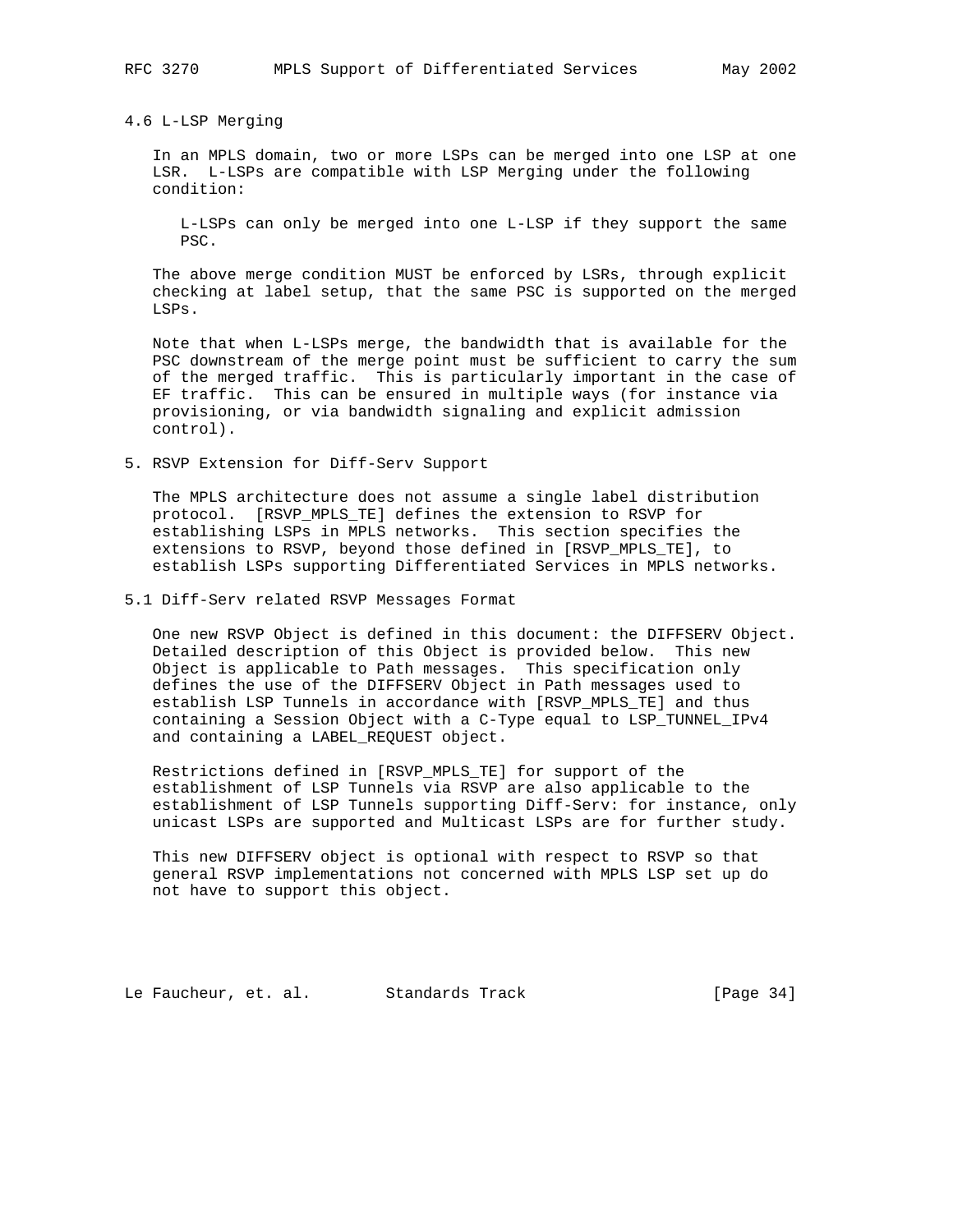The DIFFSERV Object is optional for support of LSP Tunnels as defined in [RSVP\_MPLS\_TE]. A Diff-Serv capable LSR supporting E-LSPs using the preconfigured 'EXP<-->PHB mapping' in compliance with this specification MAY support the DIFFSERV Object. A Diff-Serv capable LSR supporting E-LSPs using a signaled 'EXP<-->PHB mapping' in compliance with this specification MUST support the DIFFSERV Object. A Diff-Serv capable LSR supporting L-LSPs in compliance with this specification MUST support the DIFFSERV Object.

5.1.1 Path Message Format

The format of the Path message is as follows:

| $\epsilon$ Path Message> ::= | <common header=""> [ <integrity> ]<br/><session> <rsvp hop=""><br/><time values=""><br/>[ <explicit route=""> ]<br/><label reouest=""><br/>[ <session attribute=""> ]<br/>[ <diffserv> ]<br/><math>[</math> <policy data=""> <math>\ldots</math> ]<br/>[ <sender descriptor=""> ]</sender></policy></diffserv></session></label></explicit></time></rsvp></session></integrity></common> |
|------------------------------|------------------------------------------------------------------------------------------------------------------------------------------------------------------------------------------------------------------------------------------------------------------------------------------------------------------------------------------------------------------------------------------|
|                              | <sender descriptor=""> ::= <sender template=""> <sender tspec=""><br/><adspec> 1<br/><record route=""> ]</record></adspec></sender></sender></sender>                                                                                                                                                                                                                                    |

5.2 DIFFSERV Object

 The DIFFSERV object formats are shown below. Currently there are two possible C\_Types. Type 1 is a DIFFSERV object for an E-LSP. Type 2 is a DIFFSERV object for an L-LSP.

Le Faucheur, et. al. Standards Track [Page 35]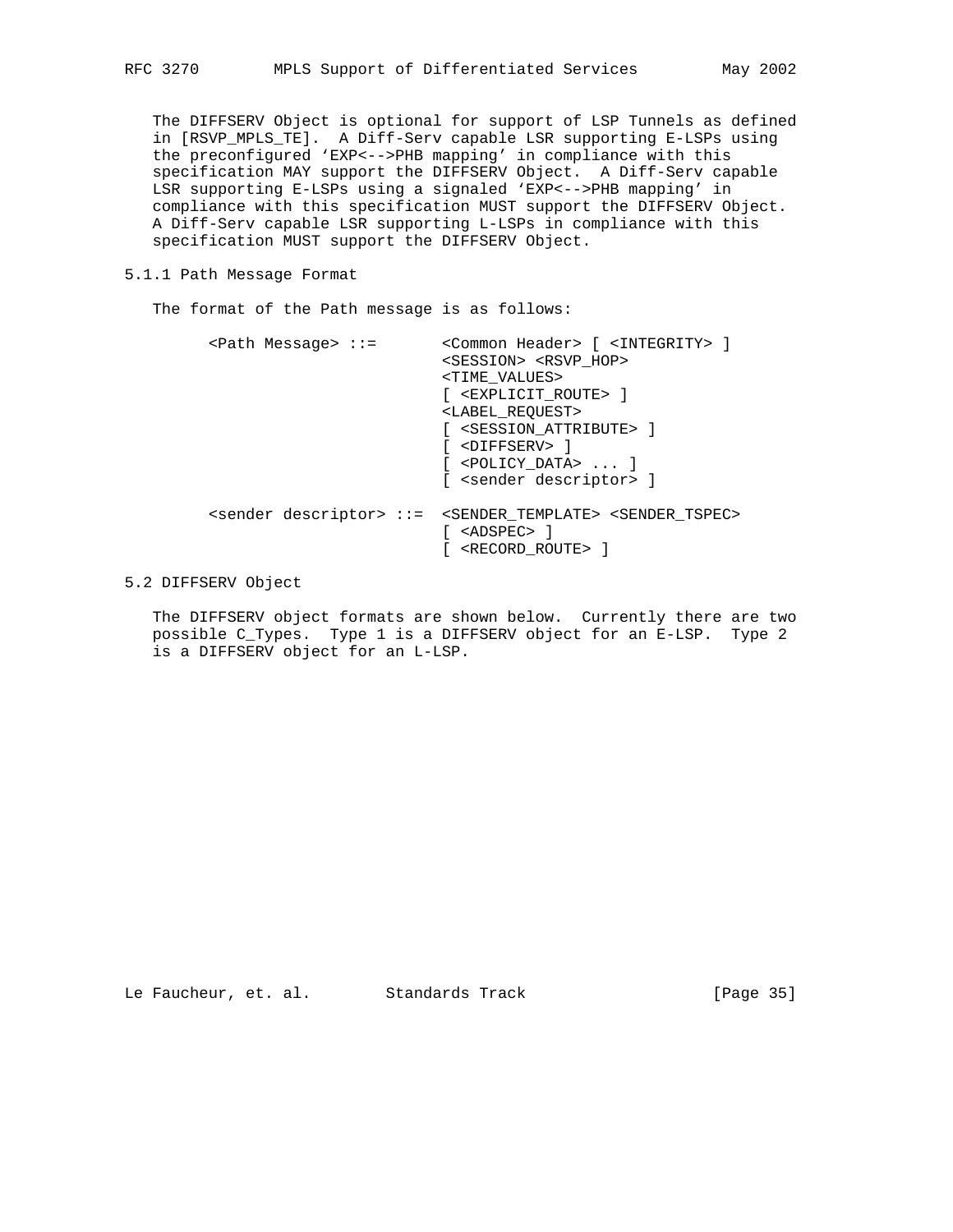```
5.2.1. DIFFSERV object for an E-LSP:
  class = 65, C_Type = 10 1 2 3
      0 1 2 3 4 5 6 7 8 9 0 1 2 3 4 5 6 7 8 9 0 1 2 3 4 5 6 7 8 9 0 1
      +-+-+-+-+-+-+-+-+-+-+-+-+-+-+-+-+-+-+-+-+-+-+-+-+-+-+-+-+-+-+-+-+
      | Reserved | MAPnb |
      +-+-+-+-+-+-+-+-+-+-+-+-+-+-+-+-+-+-+-+-+-+-+-+-+-+-+-+-+-+-+-+-+
                           MAP (1)
     +-+-+-+-+-+-+-+-+-+-+-+-+-+-+-+-+-+-+-+-+-+-+-+-+-+-+-+-+-+-+-+-+
 | |
 // ... //
 | |
     +-+-+-+-+-+-+-+-+-+-+-+-+-+-+-+-+-+-+-+-+-+-+-+-+-+-+-+-+-+-+-+-+
                            | MAP (MAPnb) |
     +-+-+-+-+-+-+-+-+-+-+-+-+-+-+-+-+-+-+-+-+-+-+-+-+-+-+-+-+-+-+-+-+
     Reserved : 28 bits
        This field is reserved. It must be set to zero on transmission
        and must be ignored on receipt.
     MAPnb : 4 bits
        Indicates the number of MAP entries included in the DIFFSERV
        Object. This can be set to any value from 0 to 8.
     MAP : 32 bits
        Each MAP entry defines the mapping between one EXP field value
        and one PHB. The MAP entry has the following format:
0 1 2 3
      0 1 2 3 4 5 6 7 8 9 0 1 2 3 4 5 6 7 8 9 0 1 2 3 4 5 6 7 8 9 0 1
      +-+-+-+-+-+-+-+-+-+-+-+-+-+-+-+-+-+-+-+-+-+-+-+-+-+-+-+-+-+-+-+-+
              Reserved | EXP | PHBID
     +-+-+-+-+-+-+-+-+-+-+-+-+-+-+-+-+-+-+-+-+-+-+-+-+-+-+-+-+-+-+-+-+
     Reserved : 13 bits
        This field is reserved. It must be set to zero on transmission
        and must be ignored on receipt.
     EXP : 3 bits
        This field contains the value of the EXP field for the
        'EXP<-->PHB mapping' defined in this MAP entry.
     PHBID : 16 bits
        This field contains the PHBID of the PHB for the 'EXP<-->PHB
        mapping' defined in this MAP entry. The PHBID is encoded as
        specified in [PHBID].
Le Faucheur, et. al. Standards Track [Page 36]
```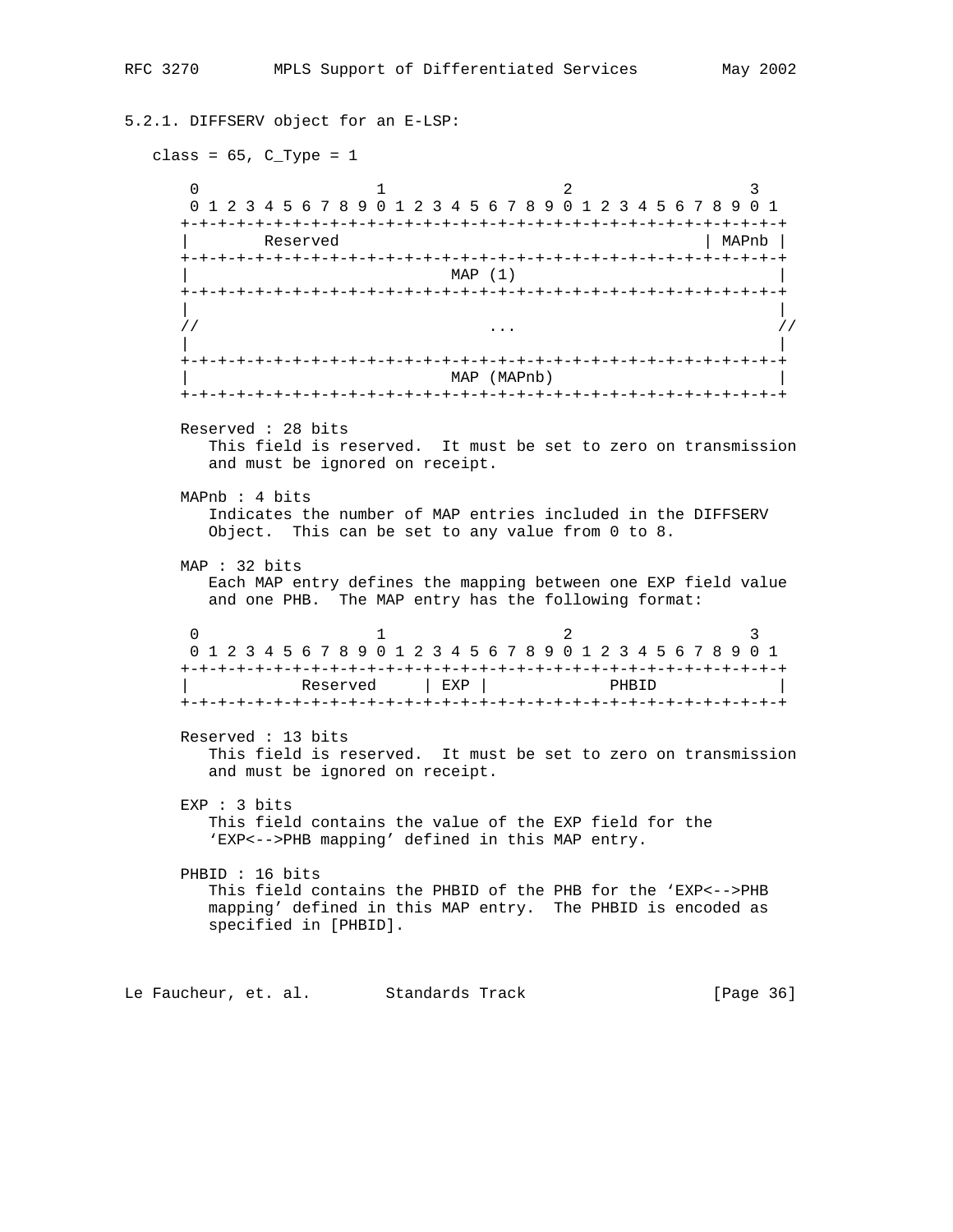5.2.2 DIFFSERV object for an L-LSP: class =  $65$ , C\_Type =  $2$  $0$  1 2 3 0 1 2 3 4 5 6 7 8 9 0 1 2 3 4 5 6 7 8 9 0 1 2 3 4 5 6 7 8 9 0 1 +-+-+-+-+-+-+-+-+-+-+-+-+-+-+-+-+-+-+-+-+-+-+-+-+-+-+-+-+-+-+-+-+ | Reserved | PSC | +-+-+-+-+-+-+-+-+-+-+-+-+-+-+-+-+-+-+-+-+-+-+-+-+-+-+-+-+-+-+-+-+ Reserved : 16 bits This field is reserved. It must be set to zero on transmission and must be ignored on receipt. PSC : 16 bits The PSC indicates a PHB Scheduling Class to be supported by the LSP. The PSC is encoded as specified in [PHBID]. 5.3 Handling DIFFSERV Object To establish an LSP tunnel with RSVP, the sender creates a Path message with a session type of LSP\_Tunnel\_IPv4 and with a LABEL\_REQUEST object as per [RSVP\_MPLS\_TE]. To establish an E-LSP tunnel with RSVP, which uses the Preconfigured 'EXP<-->PHB mapping', the sender creates a Path message: - with a session type of LSP\_Tunnel\_IPv4, - with the LABEL\_REQUEST object, and - without the DIFFSERV object. To establish an E-LSP tunnel with RSVP, which uses the Preconfigured 'EXP<-->PHB mapping', the sender MAY alternatively create a Path message: - with a session type of LSP\_Tunnel\_IPv4, - with the LABEL\_REQUEST object, and - with the DIFFSERV object for an E-LSP containing no MAP entries. To establish an E-LSP tunnel with RSVP, which uses a signaled 'EXP<-->PHB mapping', the sender creates a Path message: - with a session type of LSP\_Tunnel\_IPv4, Le Faucheur, et. al. Standards Track [Page 37]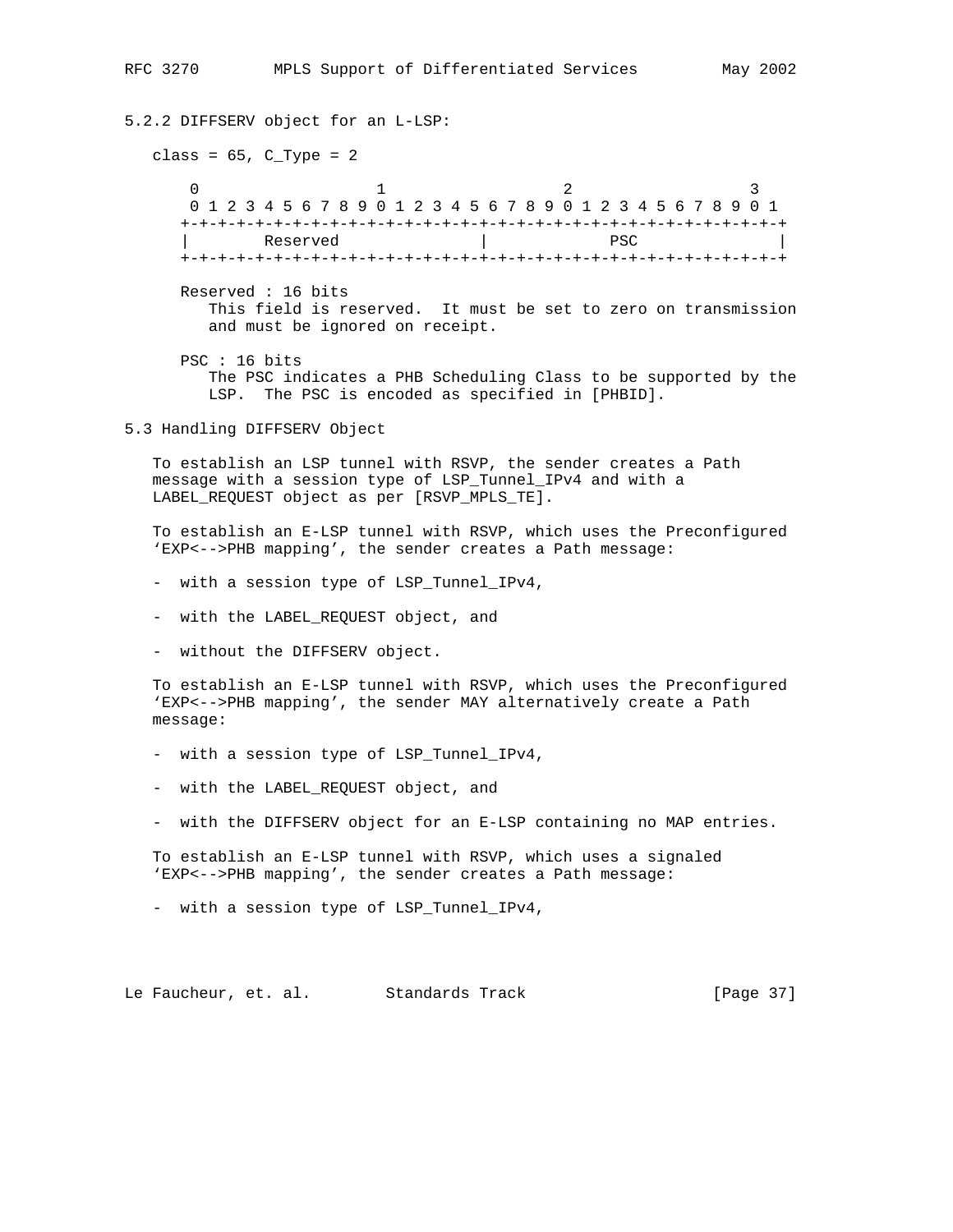- with the LABEL\_REQUEST object,
- with the DIFFSERV object for an E-LSP containing one MAP entry for each EXP value to be supported on this E-LSP.

 To establish with RSVP an L-LSP tunnel, the sender creates a Path message:

- with a session type of LSP\_Tunnel\_IPv4,
- with the LABEL\_REQUEST object,
- with the DIFFSERV object for an L-LSP containing the PHB Scheduling Class (PSC) supported on this L-LSP.

 If a path message contains multiple DIFFSERV objects, only the first one is meaningful; subsequent DIFFSERV object(s) must be ignored and not forwarded.

 Each LSR along the path records the DIFFSERV object, when present, in its path state block.

 If a DIFFSERV object is not present in the Path message, the LSR SHOULD interpret this as a request for an E-LSP using the Preconfigured 'EXP<-->PHB mapping'. However, for backward compatibility purposes, with other non-Diff-Serv Quality of Service options allowed by [RSVP\_MPLS\_TE] such as Integrated Services Controlled Load or Guaranteed Services, the LSR MAY support a configurable "override option". When this "override option" is configured, the LSR interprets a path message without a Diff-Serv object as a request for an LSP with such non-Diff-Serv Quality of Service.

 If a DIFFSERV object for an E-LSP containing no MAP entry is present in the Path message, the LSR MUST interpret this as a request for an E-LSP using the Preconfigured 'EXP<-->PHB mapping'. In particular, this allows an LSR with the "override option" configured to support E-LSPs with Preconfigured 'EXP<-->PHB mapping', simultaneously with LSPs with non-Diff-Serv Quality of Service.

 If a DIFFSERV object for an E-LSP containing at least one MAP entry is present in the Path message, the LSR MUST interpret this as a request for an E-LSP with signaled 'EXP<-->PHB mapping'.

 If a DIFFSERV object for an L-LSP is present in the Path message, the LSR MUST interpret this as a request for an L-LSP.

Le Faucheur, et. al. Standards Track [Page 38]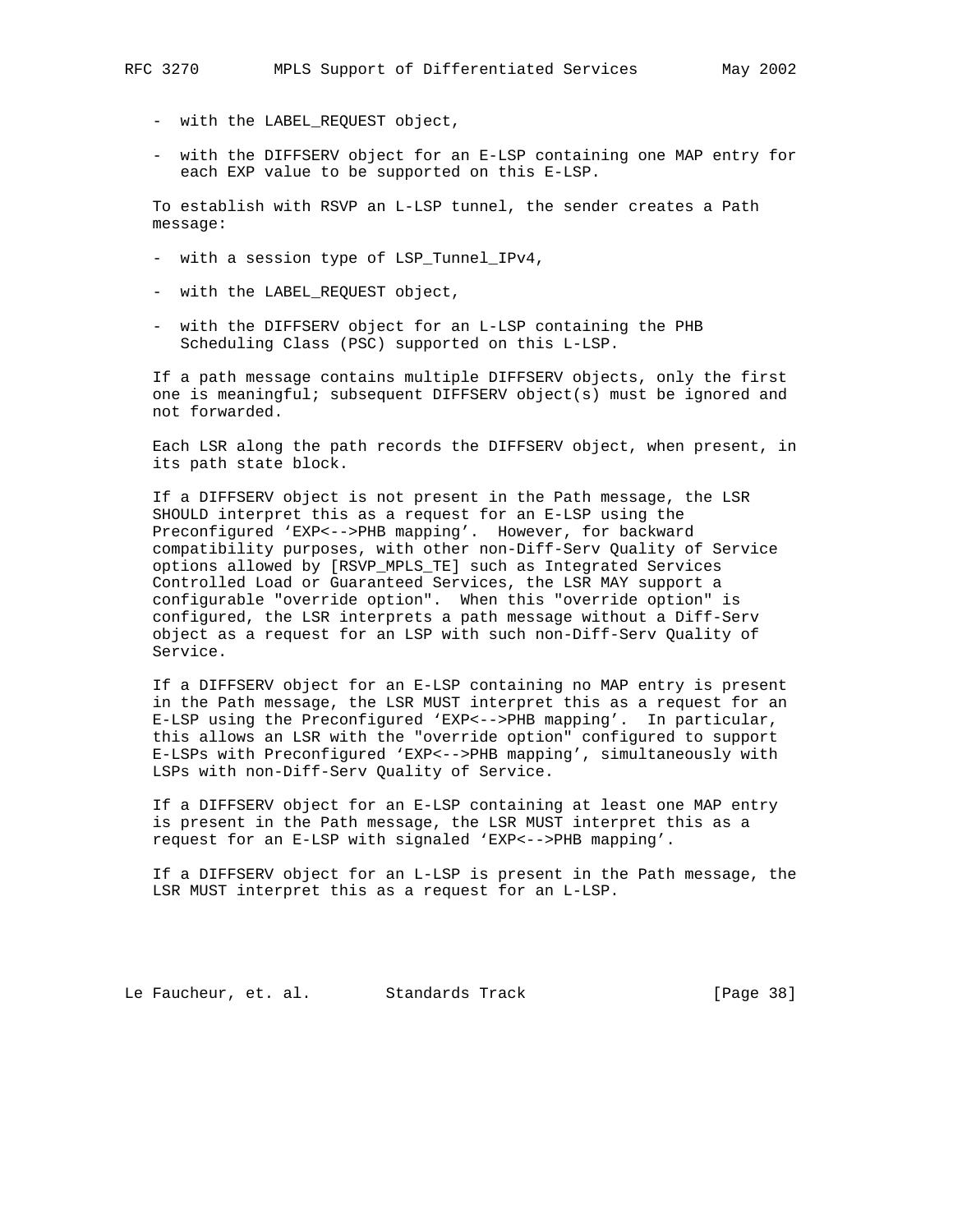The destination LSR of an E-LSP or L-LSP responds to the Path message containing the LABEL\_REQUEST object by sending a Resv message:

- with the LABEL object
- without a DIFFSERV object.

 Assuming the label request is accepted and a label is allocated, the Diff-Serv LSRs (sender, destination, intermediate nodes) must:

- update the Diff-Serv Context associated with the established LSPs in their ILM/FTN as specified in previous sections (incoming and outgoing label),
- install the required Diff-Serv forwarding treatment (scheduling and dropping behavior) for this NHLFE (outgoing label).

 An LSR that recognizes the DIFFSERV object and that receives a path message which contains the DIFFSERV object but which does not contain a LABEL\_REQUEST object or which does not have a session type of LSP\_Tunnel\_IPv4, sends a PathErr towards the sender with the error code 'Diff-Serv Error' and an error value of 'Unexpected DIFFSERV object'. Those are defined below in section 5.5.

 An LSR receiving a Path message with the DIFFSERV object for E-LSP, which recognizes the DIFFSERV object but does not support the particular PHB encoded in one, or more, of the MAP entries, sends a PathErr towards the sender with the error code 'Diff-Serv Error' and an error value of 'Unsupported PHB'. Those are defined below in section 5.5.

 An LSR receiving a Path message with the DIFFSERV object for E-LSP, which recognizes the DIFFSERV object but determines that the signaled 'EXP<-->PHB mapping' is invalid, sends a PathErr towards the sender with the error code 'Diff-Serv Error' and an error value of Invalid 'EXP<-->PHB mapping'. Those are defined below in section 5.5. 'The EXP<-->PHB mapping' signaled in the DIFFSERV Object for an E-LSP is invalid when:

- the MAPnb field is not within the range 0 to 8 or
- a given EXP value appears in more than one MAP entry, or
- the PHBID encoding is invalid.

Le Faucheur, et. al. Standards Track [Page 39]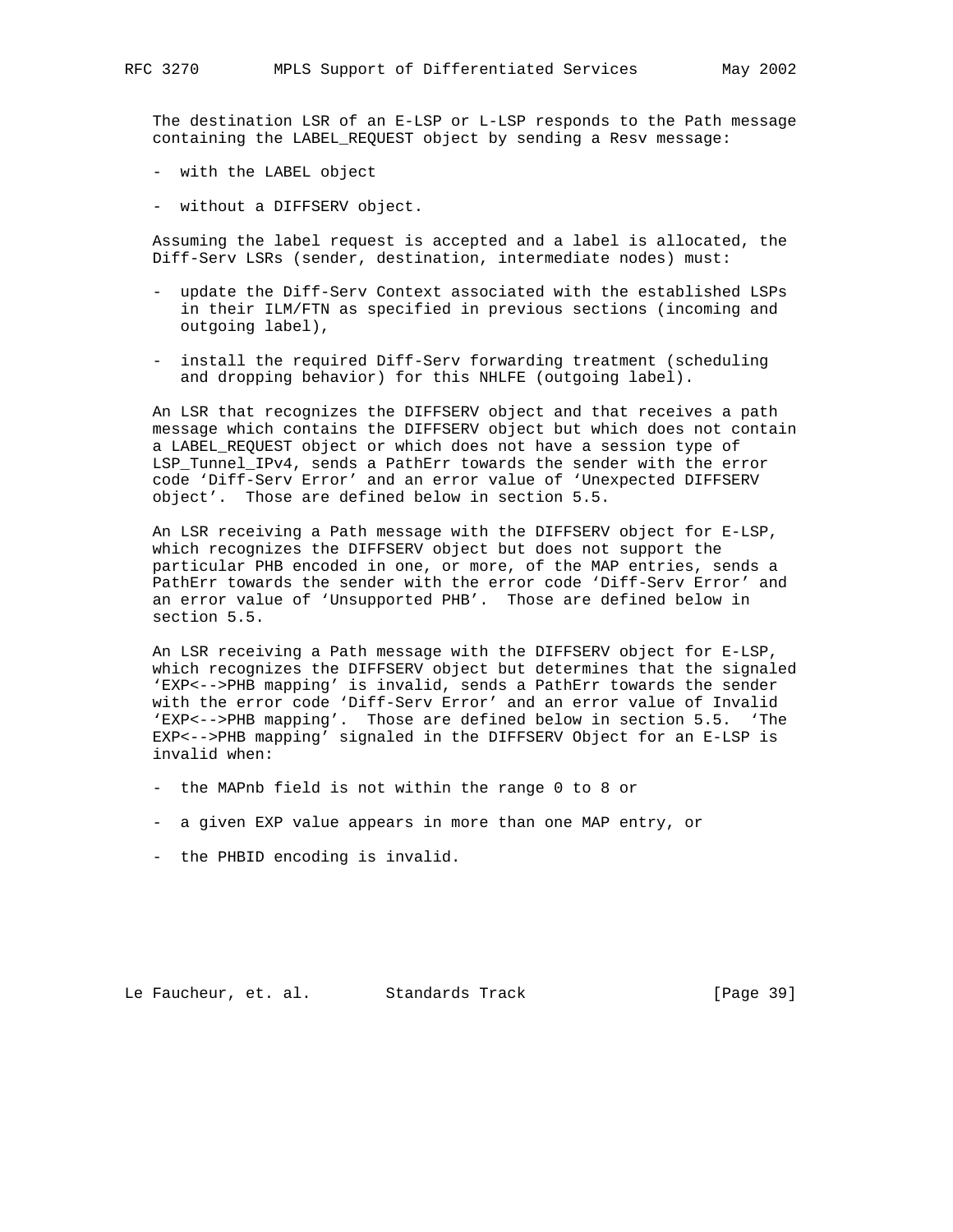An LSR receiving a Path message with the DIFFSERV object for L-LSP, which recognizes the DIFFSERV object but does not support the particular PSC encoded in the PSC field, sends a PathErr towards the sender with the error code 'Diff-Serv Error' and an error value of 'Unsupported PSC'. Those are defined below in section 5.5.

 An LSR receiving a Path message with the DIFFSERV object, which recognizes the DIFFSERV object but that is unable to allocate the required per-LSP Diff-Serv context sends a PathErr with the error code "Diff-Serv Error" and the error value "Per-LSP context allocation failure". Those are defined below in section 5.5.

 A Diff-Serv LSR MUST handle the situations where the label request can not be accepted for reasons other than those already discussed in this section, in accordance with [RSVP\_MPLS\_TE] (e.g., reservation rejected by admission control, a label can not be associated).

5.4 Non-support of the DIFFSERV Object

 An LSR that does not recognize the DIFFSERV object Class-Num MUST behave in accordance with the procedures specified in [RSVP] for an unknown Class-Num whose format is 0bbbbbbb i.e., it must send a PathErr with the error code 'Unknown object class' toward the sender.

 An LSR that recognize the DIFFSERV object Class-Num but does not recognize the DIFFSERV object C-Type, must behave in accordance with the procedures specified in [RSVP] for an unknown C-type i.e., it must send a PathErr with the error code 'Unknown object C-Type' toward the sender.

 In both situations, this causes the path set-up to fail. The sender should notify management that a L-LSP cannot be established and should possibly take action to retry LSP establishment without the DIFFSERV object (e.g., attempt to use E-LSPs with Preconfigured 'EXP<-->PHB mapping' as a fall-back strategy).

5.5 Error Codes For Diff-Serv

 In the procedures described above, certain errors must be reported as a 'Diff-Serv Error'. The value of the 'Diff-Serv Error' error code is 27.

Le Faucheur, et. al. Standards Track [Page 40]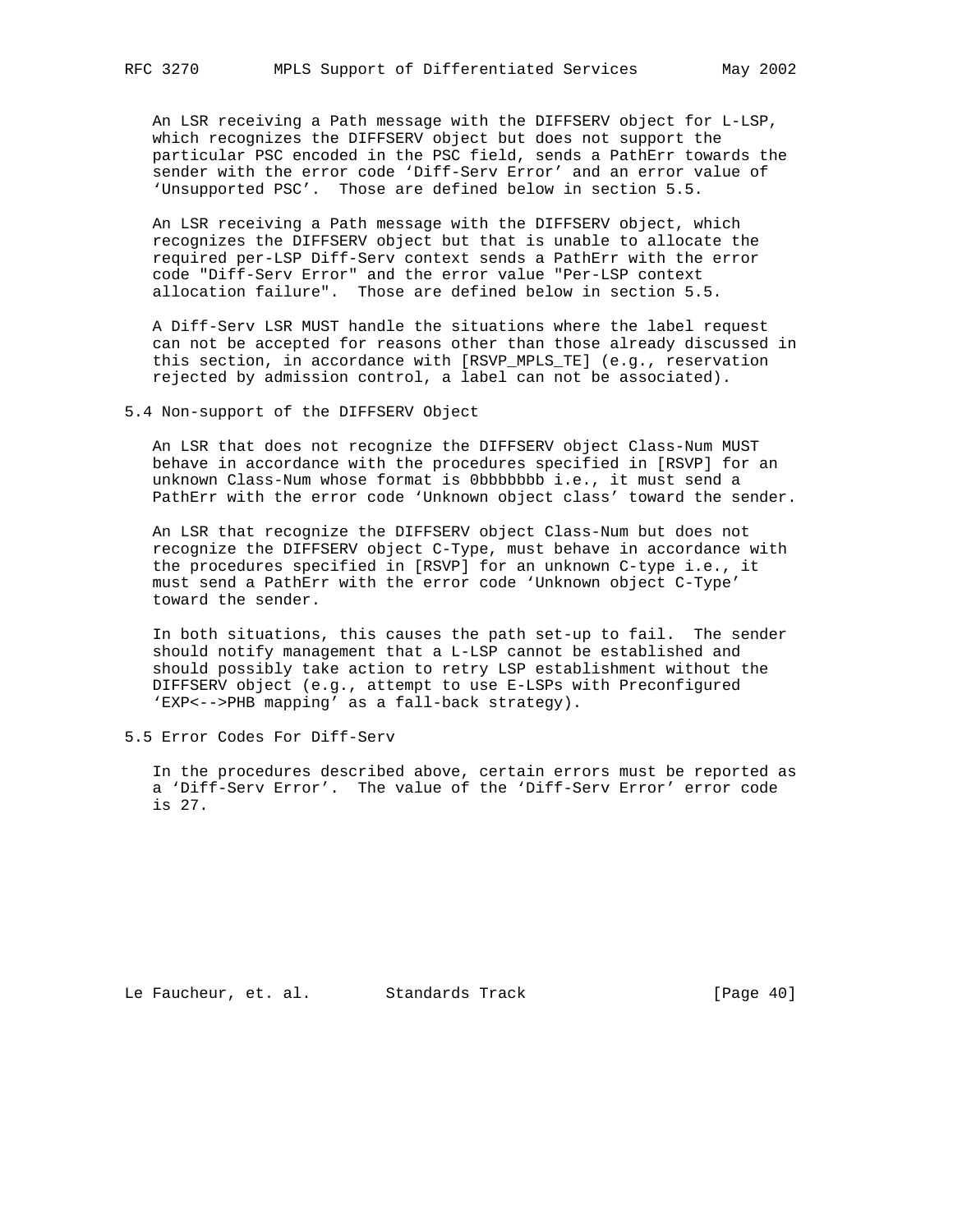The following defines error values for the Diff-Serv Error:

Value Error

- 1 Unexpected DIFFSERV object
- 2 Unsupported PHB
- 3 Invalid 'EXP<-->PHB mapping'
- 4 Unsupported PSC
- 5 Per-LSP context allocation failure

## 5.6 Intserv Service Type

 Both E-LSPs and L-LSPs can be established with or without bandwidth reservation.

 As specified in [RSVP\_MPLS\_TE], to establish an E-LSP or an L-LSP with bandwidth reservation, Int-Serv's Controlled Load service (or possibly Guaranteed Service) is used and the bandwidth is signaled in the SENDER\_TSPEC (respectively FLOWSPEC) of the path (respectively Resv) message.

 As specified in [RSVP\_MPLS\_TE],to establish an E-LSP or an L-LSP without bandwidth reservation, the Null Service specified in [NULL] is used.

 Note that this specification defines usage of E-LSPs and L-LSPs for support of the Diff-Serv service only. Regardless of the Intserv service (Controlled Load, Null Service, Guaranteed Service,...) and regardless of whether the reservation is with or without bandwidth reservation, E-LSPs and L-LSPs are defined here for support of Diff- Serv services. Support of Int-Serv services over an MPLS Diff-Serv backbone is outside the scope of this specification.

 Note also that this specification does not concern itself with the DCLASS object defined in [DCLASS], since this object conveys information on DSCP values, which are not relevant inside the MPLS network.

6. LDP Extensions for Diff-Serv Support

 The MPLS architecture does not assume a single label distribution protocol. [LDP] defines the Label Distribution Protocol and its usage for establishment of label switched paths (LSPs) in MPLS networks. This section specifies the extensions to LDP to establish LSPs supporting Differentiated Services in MPLS networks.

Le Faucheur, et. al. Standards Track [Page 41]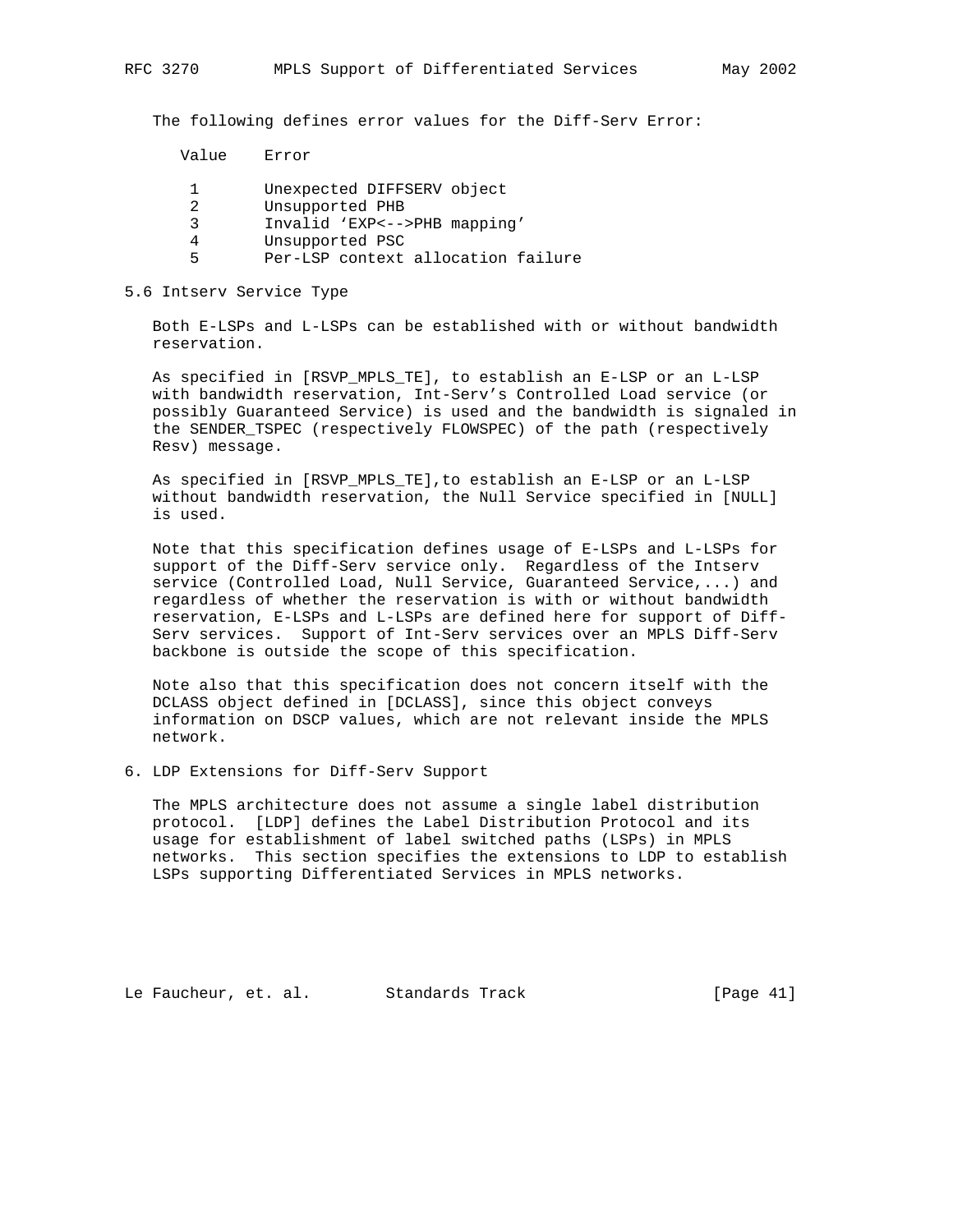One new LDP TLV is defined in this document:

- the Diff-Serv TLV

Detailed description of this TLV is provided below.

 The new Diff-Serv TLV is optional with respect to LDP. A Diff-Serv capable LSR supporting E-LSPs which uses the Preconfigured 'EXP<-- >PHB mapping' in compliance with this specification MAY support the Diff-Serv TLV. A Diff-Serv capable LSR supporting E-LSPs which uses the signaled 'EXP<-->PHB mapping' in compliance with this specification MUST support the Diff-Serv TLV. A Diff-Serv capable LSR supporting L-LSPs in compliance with this specification MUST support the Diff-Serv TLV.

6.1 Diff-Serv TLV

The Diff-Serv TLV has the following formats:

Diff-Serv TLV for an E-LSP:

 $0$  1 2 3 0 1 2 3 4 5 6 7 8 9 0 1 2 3 4 5 6 7 8 9 0 1 2 3 4 5 6 7 8 9 0 1 +-+-+-+-+-+-+-+-+-+-+-+-+-+-+-+-+-+-+-+-+-+-+-+-+-+-+-+-+-+-+-+-+  $|U|F|$  Diff-Serv (0x0901)  $|$  Length +-+-+-+-+-+-+-+-+-+-+-+-+-+-+-+-+-+-+-+-+-+-+-+-+-+-+-+-+-+-+-+-+ |T| Reserved | MAPnb | +-+-+-+-+-+-+-+-+-+-+-+-+-+-+-+-+-+-+-+-+-+-+-+-+-+-+-+-+-+-+-+-+ MAP (1) +-+-+-+-+-+-+-+-+-+-+-+-+-+-+-+-+-+-+-+-+-+-+-+-+-+-+-+-+-+-+-+-+ ... +-+-+-+-+-+-+-+-+-+-+-+-+-+-+-+-+-+-+-+-+-+-+-+-+-+-+-+-+-+-+-+-+ | MAP (MAPnb) | +-+-+-+-+-+-+-+-+-+-+-+-+-+-+-+-+-+-+-+-+-+-+-+-+-+-+-+-+-+-+-+-+ T:1 bit LSP Type. This is set to 0 for an E-LSP Reserved : 27 bits This field is reserved. It must be set to zero on transmission and must be ignored on receipt. MAPnb : 4 bits Indicates the number of MAP entries included in the DIFFSERV Object. This can be set to any value from 1 to 8.

Le Faucheur, et. al. Standards Track [Page 42]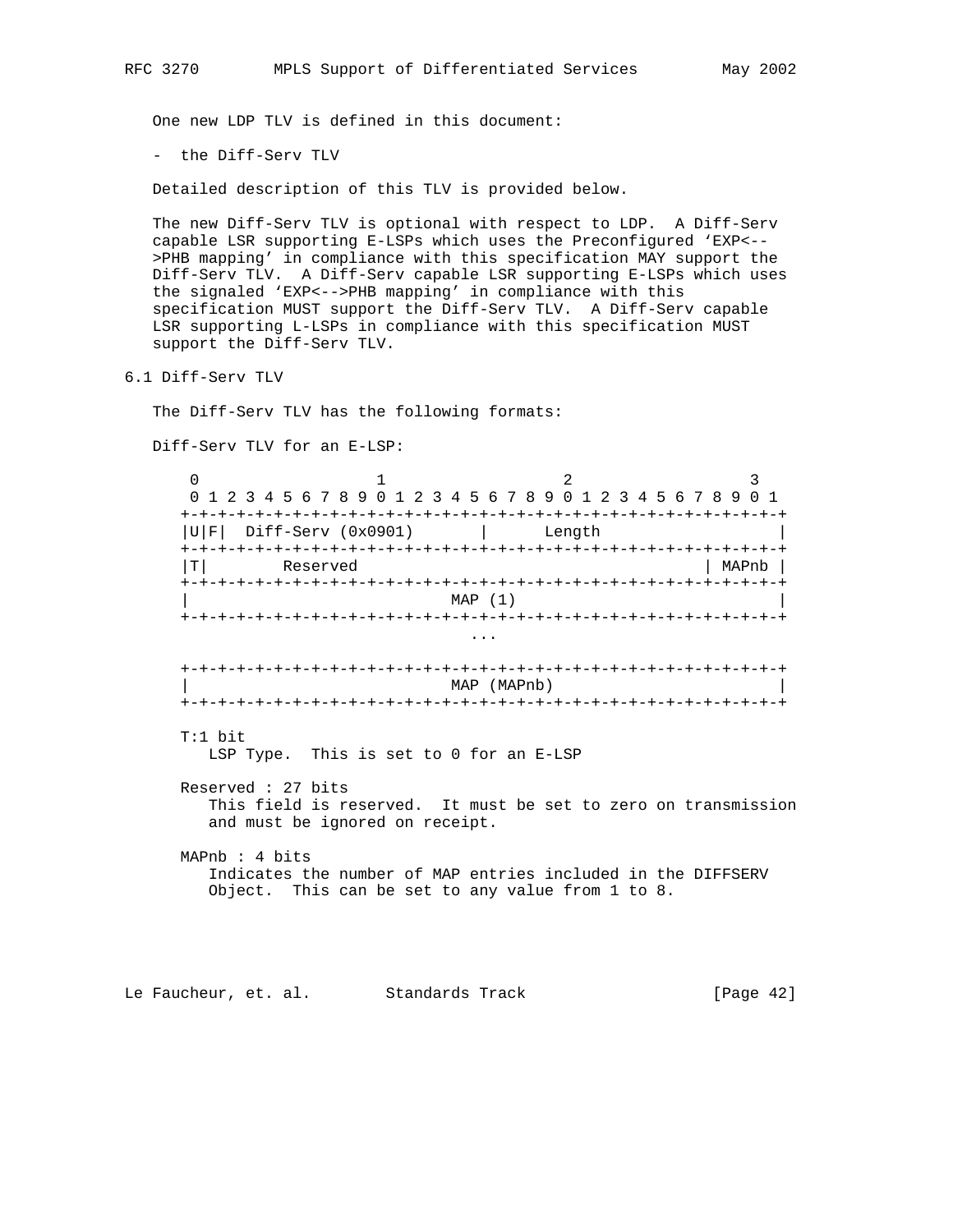MAP : 32 bits Each MAP entry defines the mapping between one EXP field value and one PHB. The MAP entry has the following format:  $0$  1 2 3 0 1 2 3 4 5 6 7 8 9 0 1 2 3 4 5 6 7 8 9 0 1 2 3 4 5 6 7 8 9 0 1 +-+-+-+-+-+-+-+-+-+-+-+-+-+-+-+-+-+-+-+-+-+-+-+-+-+-+-+-+-+-+-+-+ Reserved | EXP | PHBID +-+-+-+-+-+-+-+-+-+-+-+-+-+-+-+-+-+-+-+-+-+-+-+-+-+-+-+-+-+-+-+-+ Reserved : 13 bits This field is reserved. It must be set to zero on transmission and must be ignored on receipt. EXP : 3 bits This field contains the value of the EXP field for the 'EXP<-->PHB mapping' defined in this MAP entry. PHBID : 16 bits This field contains the PHBID of the PHB for the 'EXP<-->PHB mapping' defined in this MAP entry. The PHBID is encoded as specified in [PHBID]. Diff-Serv TLV for an L-LSP:  $0$  1 2 3 0 1 2 3 4 5 6 7 8 9 0 1 2 3 4 5 6 7 8 9 0 1 2 3 4 5 6 7 8 9 0 1 +-+-+-+-+-+-+-+-+-+-+-+-+-+-+-+-+-+-+-+-+-+-+-+-+-+-+-+-+-+-+-+-+  $|U|F|$  Type = PSC (0x0901)  $|U|F|$  Length +-+-+-+-+-+-+-+-+-+-+-+-+-+-+-+-+-+-+-+-+-+-+-+-+-+-+-+-+-+-+-+-+ |T| Reserved | PSC | +-+-+-+-+-+-+-+-+-+-+-+-+-+-+-+-+-+-+-+-+-+-+-+-+-+-+-+-+-+-+-+-+ T:1 bit LSP Type. This is set to 1 for an L-LSP Reserved : 15 bits This field is reserved. It must be set to zero on transmission and must be ignored on receipt. PSC : 16 bits The PSC indicates a PHB Scheduling Class to be supported by the LSP. The PSC is encoded as specified in [PHBID].

Le Faucheur, et. al. Standards Track [Page 43]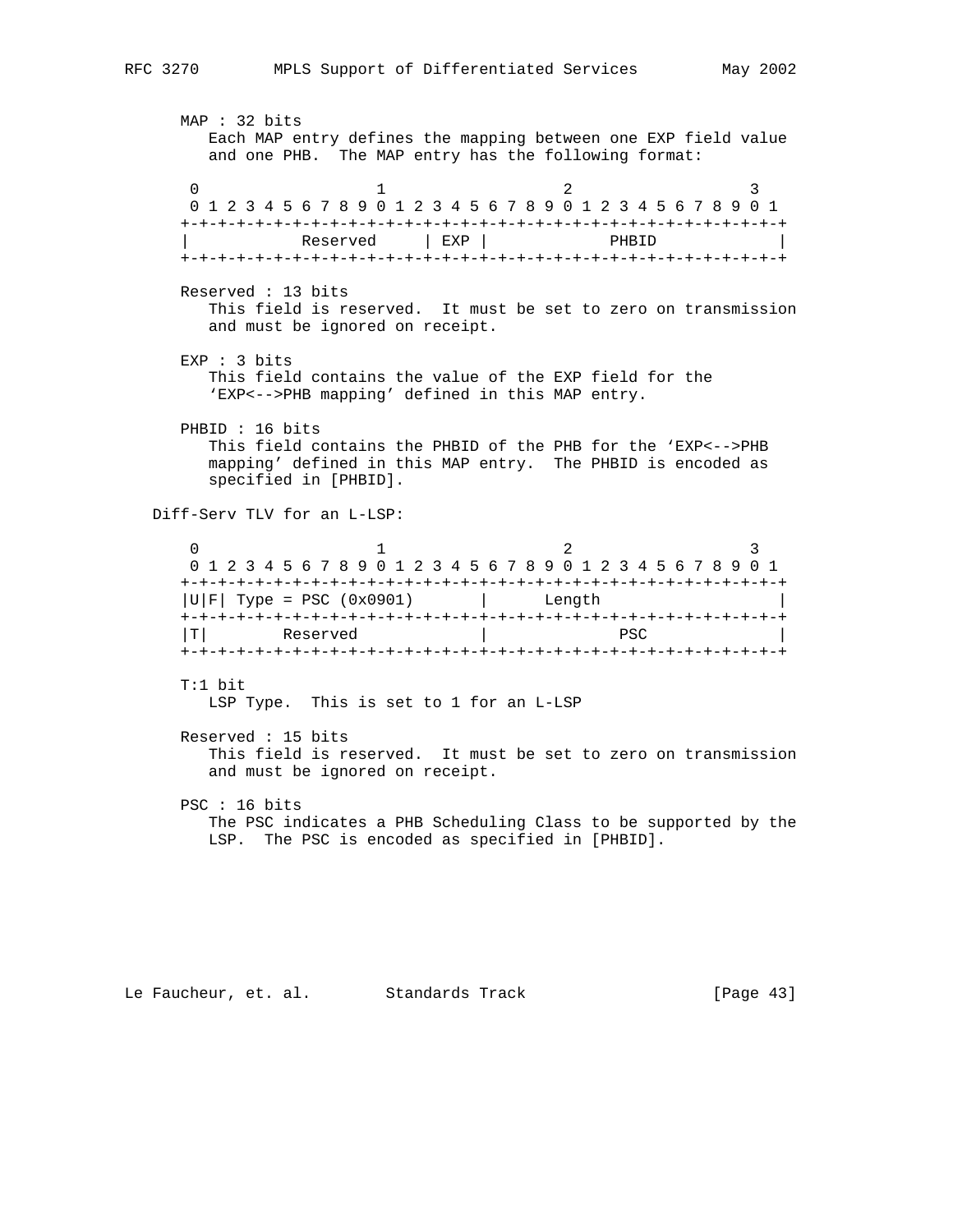# 6.2 Diff-Serv Status Code Values

 The following values are defined for the Status Code field of the Status TLV:

| Status Code                        | E. | Status Data |
|------------------------------------|----|-------------|
| Unexpected Diff-Serv TLV           |    | 0x01000001  |
| Unsupported PHB                    |    | 0x01000002  |
| Invalid 'EXP<-->PHB mapping'       |    | 0x01000003  |
| Unsupported PSC                    |    | 0x01000004  |
| Per-LSP context allocation failure |    | 0x01000005  |
|                                    |    |             |

## 6.3 Diff-Serv Related LDP Messages

6.3.1 Label Request Message

 The format of the Label Request message is extended as follows, to optionally include the Diff-Serv TLV:

| 0 1 2 3 4 5 6 7 8 9 0 1 2 3 4 5 6 7 8 9 0 1 2 3 4 5 6 7 8 9 |                                |  |
|-------------------------------------------------------------|--------------------------------|--|
|                                                             |                                |  |
| Label Request (0x0401)                                      | Message Length                 |  |
|                                                             |                                |  |
| Message ID                                                  |                                |  |
|                                                             |                                |  |
| FEC TLV                                                     |                                |  |
|                                                             |                                |  |
|                                                             | Diff-Serv TLV (optional)       |  |
|                                                             | +-+-+-+-+-+-+-+-+-+-+-+-+-+-+- |  |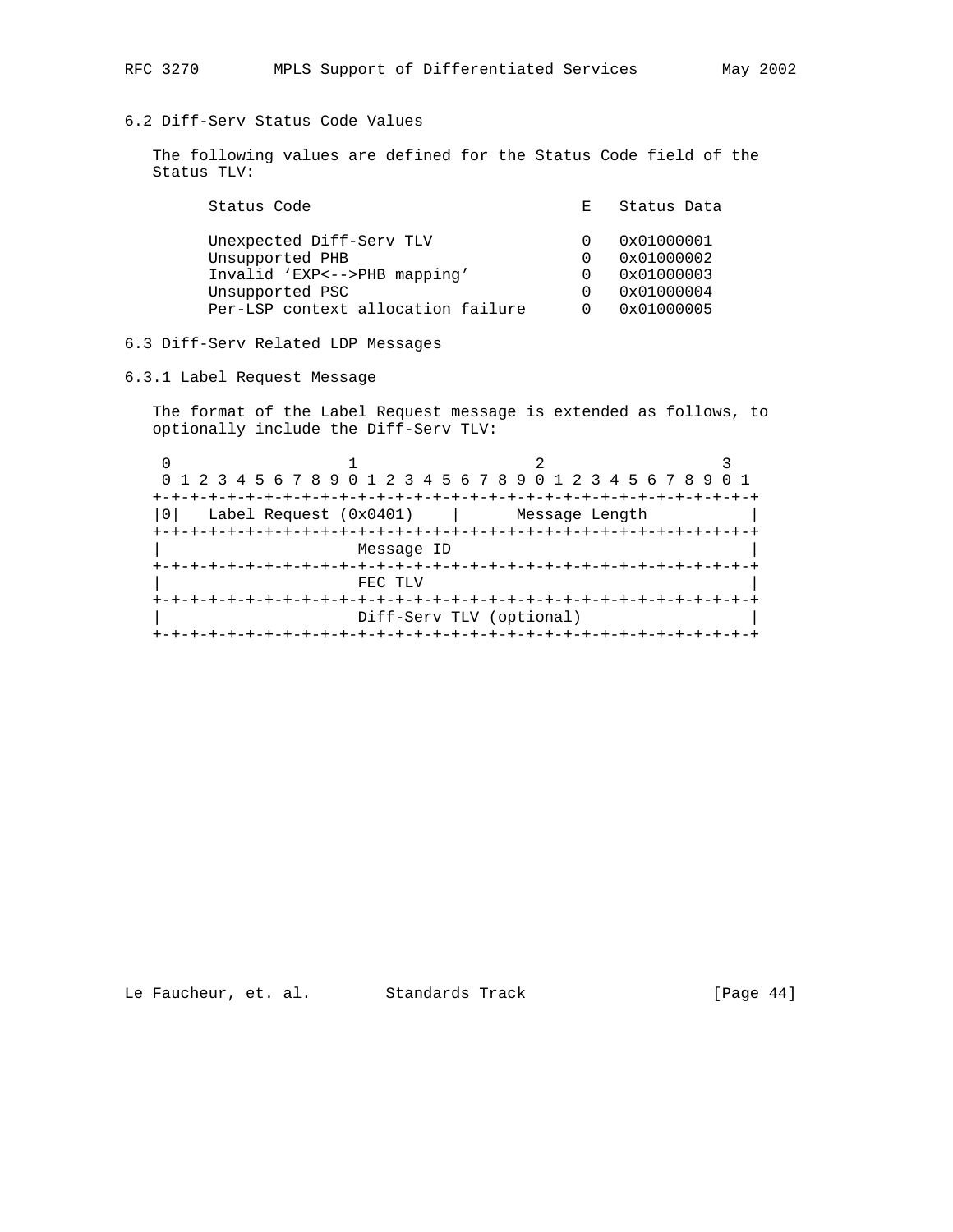## 6.3.2 Label Mapping Message

 The format of the Label Mapping message is extended as follows, to optionally include the Diff-Serv TLV:

| 0 1 2 3 4 5 6 7 8 9 0 1 2 3 4 5 6 7 8 9 0 1 2 3 4 5 6 7 8 9 0 1 |                              |                |  |
|-----------------------------------------------------------------|------------------------------|----------------|--|
|                                                                 |                              |                |  |
| Label Mapping (0x0400)                                          |                              | Message Length |  |
|                                                                 |                              |                |  |
|                                                                 | Message ID                   |                |  |
| +-+-+-+-+-+-+                                                   |                              |                |  |
|                                                                 | FEC TLV                      |                |  |
|                                                                 |                              |                |  |
|                                                                 | Label TLV                    |                |  |
|                                                                 | +-+-+-+-+-+-                 |                |  |
|                                                                 | Diff-Serv TLV (optional)     |                |  |
|                                                                 | +-+-+-+-+-+-+-+-+-+-+-+-+-+- |                |  |

## 6.3.3 Label Release Message

 The format of the Label Release message is extended as follows, to optionally include the Status TLV:

|                          | 0 1 2 3 4 5 6 7 8 9 0 1 2 3 4 5 6 7 8 9 0 1 2 3 4 5 6 7 8 9 |                |  |
|--------------------------|-------------------------------------------------------------|----------------|--|
|                          |                                                             |                |  |
| Label Release $(0x0403)$ |                                                             | Message Length |  |
|                          |                                                             |                |  |
|                          | Message ID                                                  |                |  |
|                          |                                                             |                |  |
|                          | FEC TLV                                                     |                |  |
|                          | -+-+-+-+-+                                                  |                |  |
|                          | Label TLV (optional)                                        |                |  |
|                          |                                                             |                |  |
|                          | Status TLV (optional)                                       |                |  |
|                          | -+-+-+-+-+-+-+-+-+-+-+-+                                    |                |  |

# Le Faucheur, et. al. Standards Track [Page 45]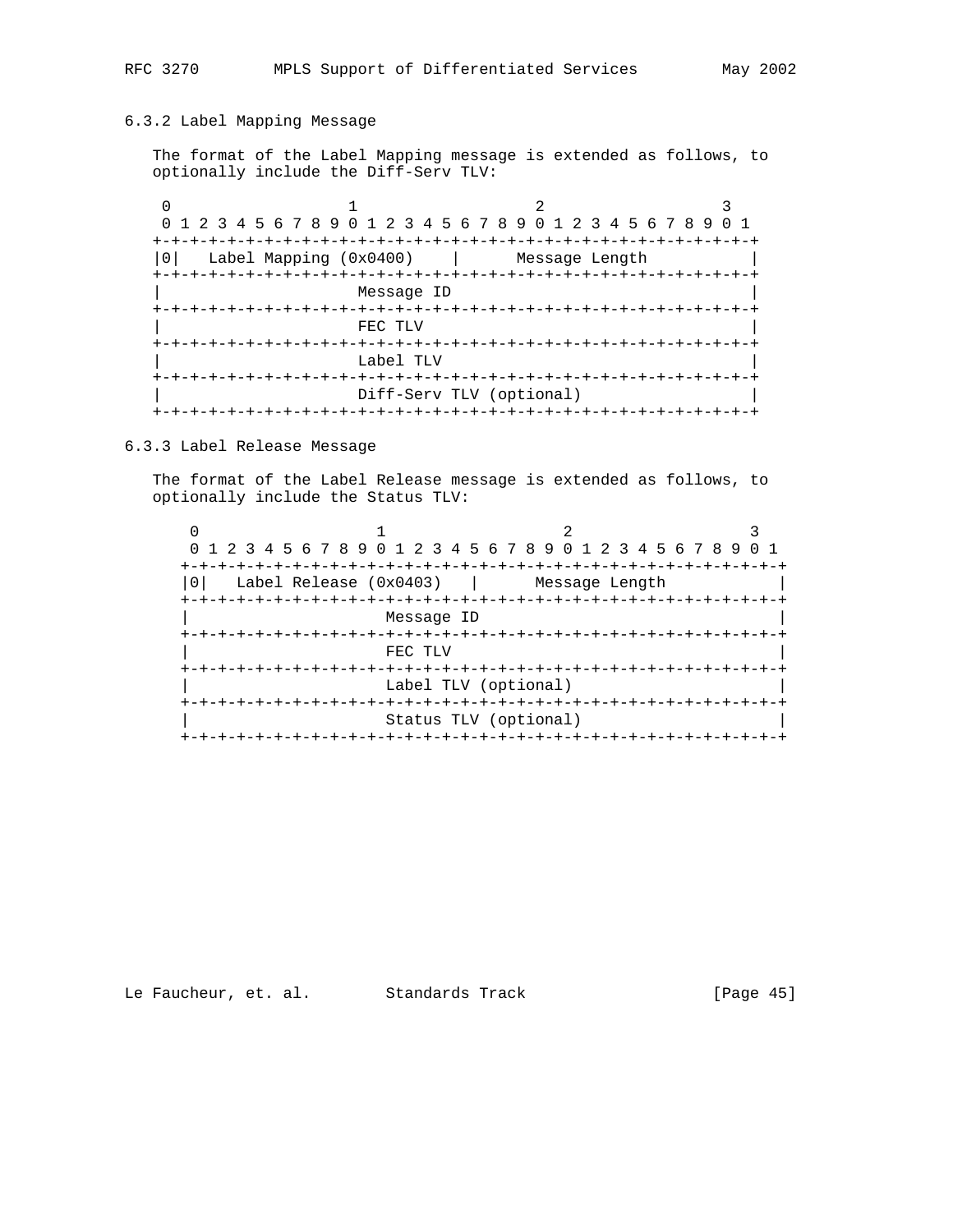## 6.3.4 Notification Message

 The format of the Notification message is extended as follows, to optionally include the Diff-Serv TLV:

| 0 1 2 3 4 5 6 7 8 9 0 1 2 3 4 5 6 7 8 9 0 1 2 3 4 5 6 7 8 9 0 1 |                              |                |  |  |  |  |  |  |  |
|-----------------------------------------------------------------|------------------------------|----------------|--|--|--|--|--|--|--|
|                                                                 |                              |                |  |  |  |  |  |  |  |
| Notification (0x0001)                                           |                              | Message Length |  |  |  |  |  |  |  |
| +-+-+-+-+-+-+-+                                                 |                              |                |  |  |  |  |  |  |  |
|                                                                 | Message ID                   |                |  |  |  |  |  |  |  |
|                                                                 | +-+-+-+-+-+-+-+-+-+-+-+-+-+- |                |  |  |  |  |  |  |  |
|                                                                 | Status TLV                   |                |  |  |  |  |  |  |  |
|                                                                 | +-+-+-+-+-+-                 |                |  |  |  |  |  |  |  |
|                                                                 | Optional Parameters          |                |  |  |  |  |  |  |  |
|                                                                 |                              |                |  |  |  |  |  |  |  |
| Diff-Serv TLV (optional)                                        |                              |                |  |  |  |  |  |  |  |
|                                                                 | -+-+-+-+-+-+-+-+-+-+         |                |  |  |  |  |  |  |  |

6.4 Handling of the Diff-Serv TLV

6.4.1 Handling of the Diff-Serv TLV in Downstream Unsolicited Mode

 This section describes operations when the Downstream Unsolicited Mode is used.

 When allocating a label for an E-LSP which is to use the preconfigured 'EXP<-->PHB mapping', a downstream Diff-Serv LSR issues a Label Mapping message without the Diff-Serv TLV.

When allocating a label for an E-LSP which is to use a signaled 'EXP<-->PHB mapping', a downstream Diff-Serv LSR issues a Label Mapping message with the Diff-Serv TLV for an E-LSP which contains one MAP entry for each EXP value to be supported on this E-LSP.

 When allocating a label for an L-LSP, a downstream Diff-Serv LSR issues a Label Mapping message with the Diff-Serv TLV for an L-LSP which contains the PHB Scheduling Class (PSC) to be supported on this L-LSP.

 Assuming the label set-up is successful, the downstream and upstream LSRs must:

 - update the Diff-Serv Context associated with the established LSPs in their ILM/FTN as specified in previous sections (incoming and outgoing label),

Le Faucheur, et. al. Standards Track [Page 46]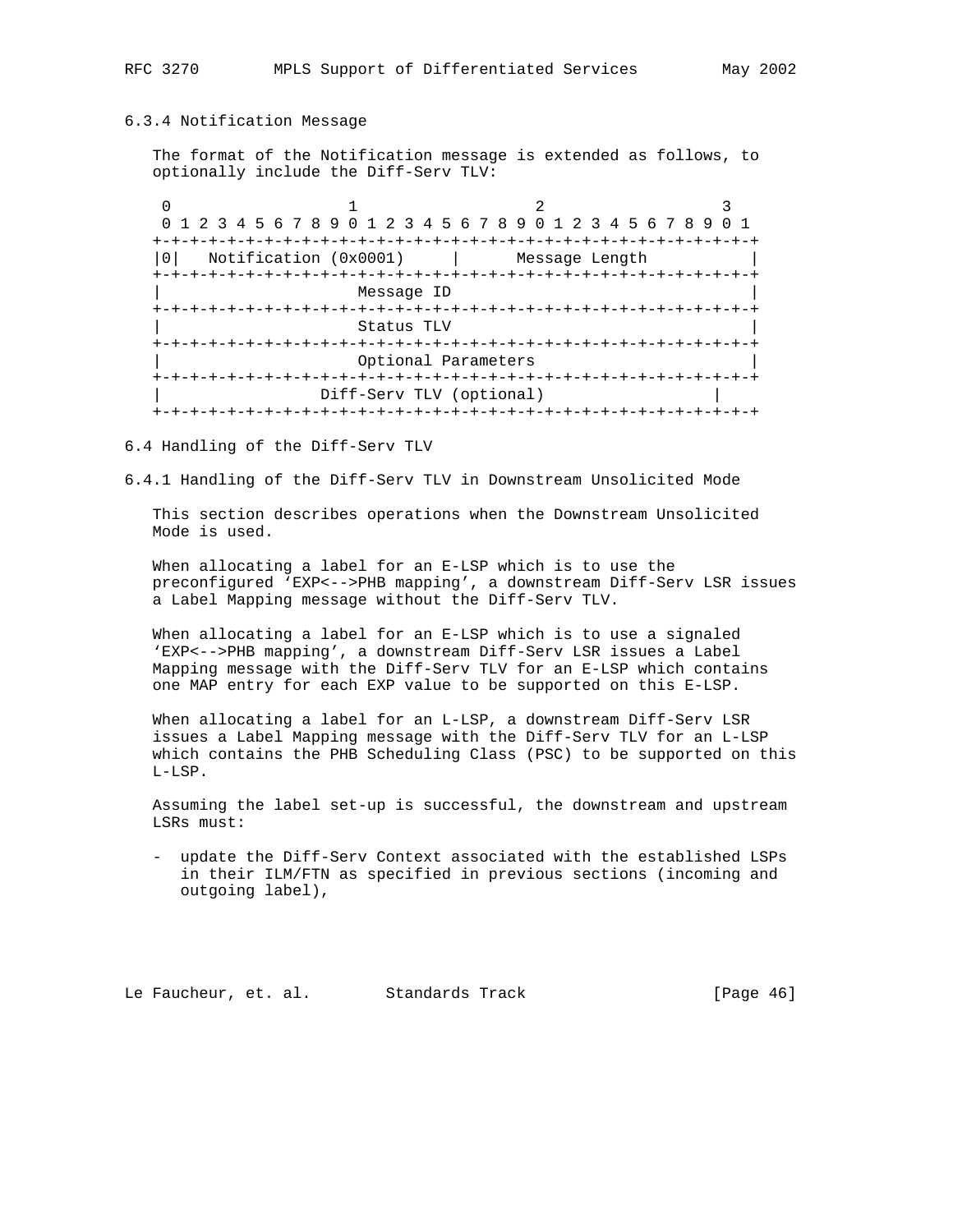- install the required Diff-Serv forwarding treatment (scheduling and dropping behavior) for this NHLFE (outgoing label).

 An upstream Diff-Serv LSR receiving a Label Mapping message with multiple Diff-Serv TLVs only considers the first one as meaningful. The LSR must ignore and not forward the subsequent Diff-Serv TLV(s).

 An upstream Diff-Serv LSR which receives a Label Mapping message, with the Diff-Serv TLV for an E-LSP and does not support the particular PHB encoded in one or more of the MAP entries, must reject the mapping by sending a Label Release message which includes the Label TLV and the Status TLV with a Status Code of 'Unsupported PHB'.

 An upstream Diff-Serv LSR receiving a Label Mapping message with the Diff-Serv TLV for an E-LSP and determining that the signaled 'EXP<-->PHB mapping' is invalid, must reject the mapping by sending a Label Release message which includes the Label TLV and the Status TLV with a Status Code of Invalid 'EXP<-->PHB mapping'. The 'EXP<-->PHB mapping' signaled in the DIFFSERV Object for an E-LSP is invalid when:

- the MAPnb field is not within the range 1 to 8, or
- a given EXP value appears in more than one MAP entry, or
- the PHBID encoding is invalid

 An upstream Diff-Serv LSR receiving a Label Mapping message with the Diff-Serv TLV for an L-LSP containing a PSC value which is not supported, must reject the mapping by sending a Label Release message which includes the Label TLV and the Status TLV with a Status Code of 'Unsupported PSC'.

6.4.2 Handling of the Diff-Serv TLV in Downstream on Demand Mode

 This section describes operations when the Downstream on Demand Mode is used.

 When requesting a label for an E-LSP which is to use the preconfigured 'EXP<-->PHB mapping', an upstream Diff-Serv LSR sends a Label Request message without the Diff-Serv TLV.

When requesting a label for an E-LSP which is to use a signaled 'EXP<-->PHB mapping', an upstream Diff-Serv LSR sends a Label Request message with the Diff-Serv TLV for an E-LSP which contains one MAP entry for each EXP value to be supported on this E-LSP.

Le Faucheur, et. al. Standards Track [Page 47]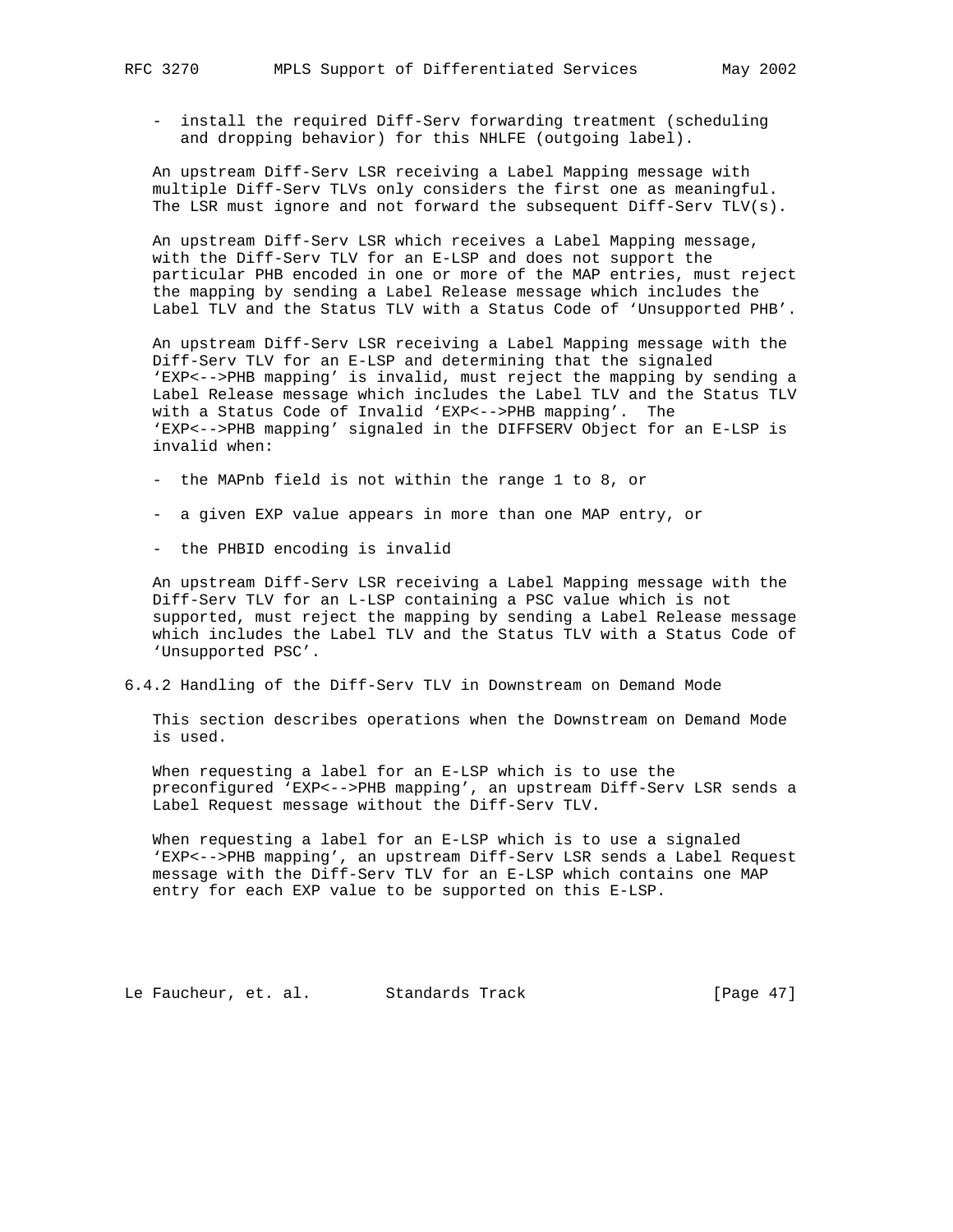When requesting a label for an L-LSP, an upstream Diff-Serv LSR sends a Label Request message with the Diff-Serv TLV for an L-LSP which contains the PSC to be supported on this L-LSP.

 A downstream Diff-Serv LSR sending a Label Mapping message in response to a Label Request message for an E-LSP or an L-LSP must not include a Diff-Serv TLV in this Label Mapping message. Assuming the label set-up is successful, the downstream and upstream LSRs must:

- update the Diff-Serv Context associated with the established LSPs in their ILM/FTN as specified in previous sections (incoming and outgoing label),
- install the required Diff-Serv forwarding treatment (scheduling and dropping behavior) for this NHLFE (outgoing label).

 An upstream Diff-Serv LSR receiving a Label Mapping message containing a Diff-Serv TLV in response to its Label Request message, must reject the label mapping by sending a Label Release message which includes the Label TLV and the Status TLV with a Status Code of 'Unexpected Diff-Serv TLV'.

 A downstream Diff-Serv LSR receiving a Label Request message with multiple Diff-Serv TLVs only considers the first one as meaningful. The LSR must ignore and not forward the subsequent Diff-Serv TLV(s).

 A downstream Diff-Serv LSR which receives a Label Request message with the Diff-Serv TLV for an E-LSP and does not support the particular PHB encoded in one (or more) of the MAP entries, must reject the request by sending a Notification message which includes the Status TLV with a Status Code of 'Unsupported PHB'.

 A downstream Diff-Serv LSR receiving a Label Request message with the Diff-Serv TLV for an E-LSP and determining that the signaled 'EXP<-->PHB mapping' is invalid, must reject the request by sending a Notification message which includes the Status TLV with a Status Code of Invalid 'EXP<-->PHB mapping'. The 'EXP<-->PHB mapping' signaled in the DIFFSERV TLV for an E-LSP is invalid when:

- the MAPnb field is not within the range 1 to 8, or
- a given EXP value appears in more than one MAP entry, or
- the PHBID encoding is invalid

Le Faucheur, et. al. Standards Track [Page 48]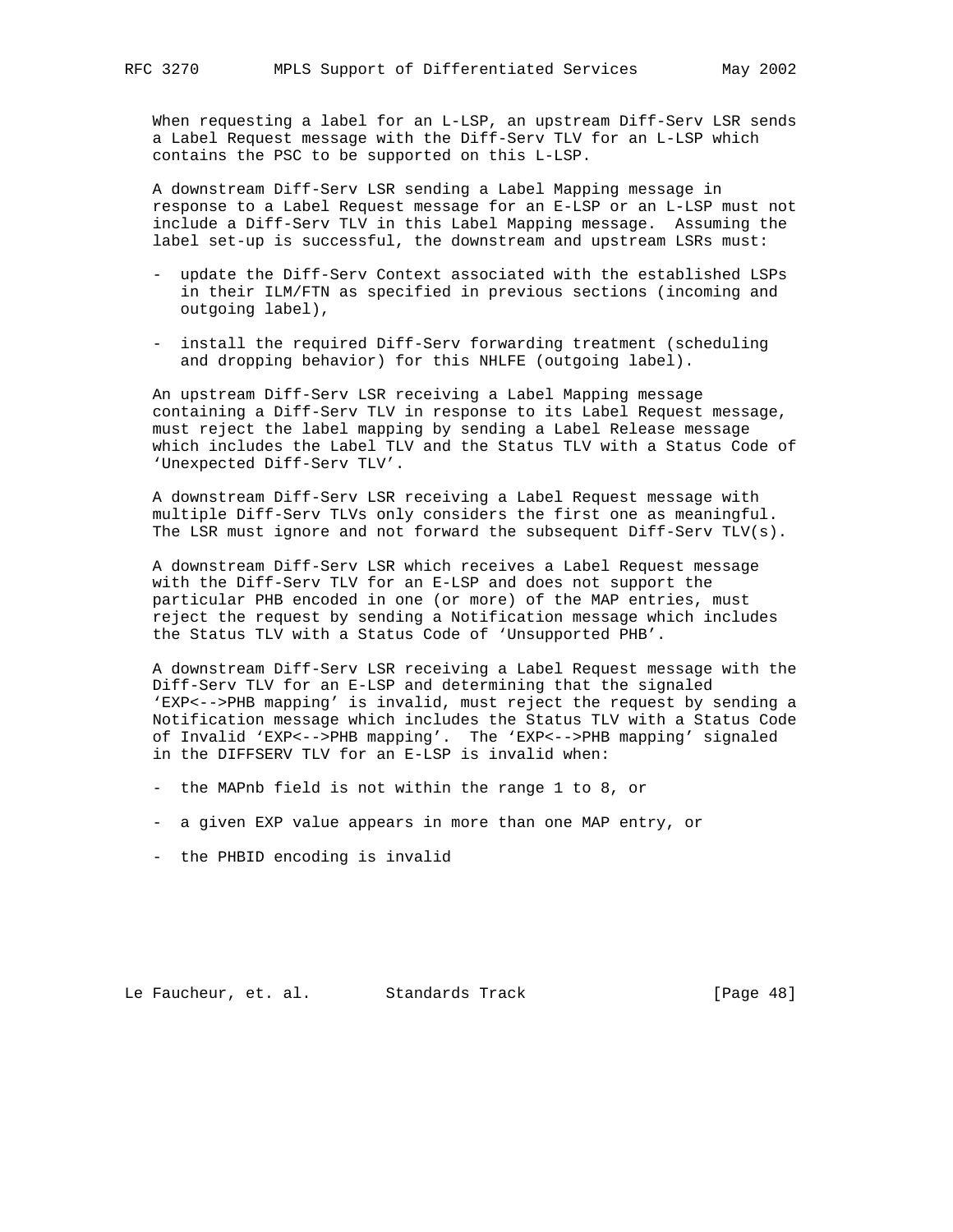A downstream Diff-Serv LSR receiving a Label Request message with the Diff-Serv TLV for an L-LSP containing a PSC value which is not supported, must reject the request by sending a Notification message which includes the Status TLV with a Status Code of 'Unsupported PSC'.

 A downstream Diff-Serv LSR that recognizes the Diff-Serv TLV Type in a Label Request message but is unable to allocate the required per- LSP context information, must reject the request sending a Notification message which includes the Status TLV with a Status Code of 'Per-LSP context allocation failure'.

 A downstream Diff-Serv LSR that recognizes the Diff-Serv TLV Type in a Label Request message and supports the requested PSC but is not able to satisfy the label request for other reasons (e.g., no label available), must send a Notification message in accordance with existing LDP procedures [LDP] (e.g., with a 'No Label Resource' Status Code). This Notification message must include the requested Diff-Serv TLV.

6.5 Non-Handling of the Diff-Serv TLV

 An LSR that does not recognize the Diff-Serv TLV Type, on receipt of a Label Request message or a Label Mapping message containing the Diff-Serv TLV, must behave in accordance with the procedures specified in [LDP] for an unknown TLV whose U Bit and F Bit are set to 0 i.e., it must ignore the message, return a Notification message with 'Unknown TLV' Status.

6.6 Bandwidth Information

 Bandwidth information may also be signaled at the establishment time of E-LSP and L-LSP, for instance for the purpose of Traffic Engineering, using the Traffic Parameters TLV as described in [MPLS CR LDP].

7. MPLS Support of Diff-Serv over PPP, LAN, Non-LC-ATM and Non-LC-FR Interfaces

 The general operations for MPLS support of Diff-Serv, including label forwarding and LSP setup operations are specified in the previous sections. This section describes the specific operations required for MPLS support of Diff-Serv over PPP interfaces, LAN interfaces, ATM Interfaces which are not label controlled and Frame Relay interfaces which are not label controlled.

 On these interfaces, this specification allows any of the following LSP combinations per FEC:

Le Faucheur, et. al. Standards Track [Page 49]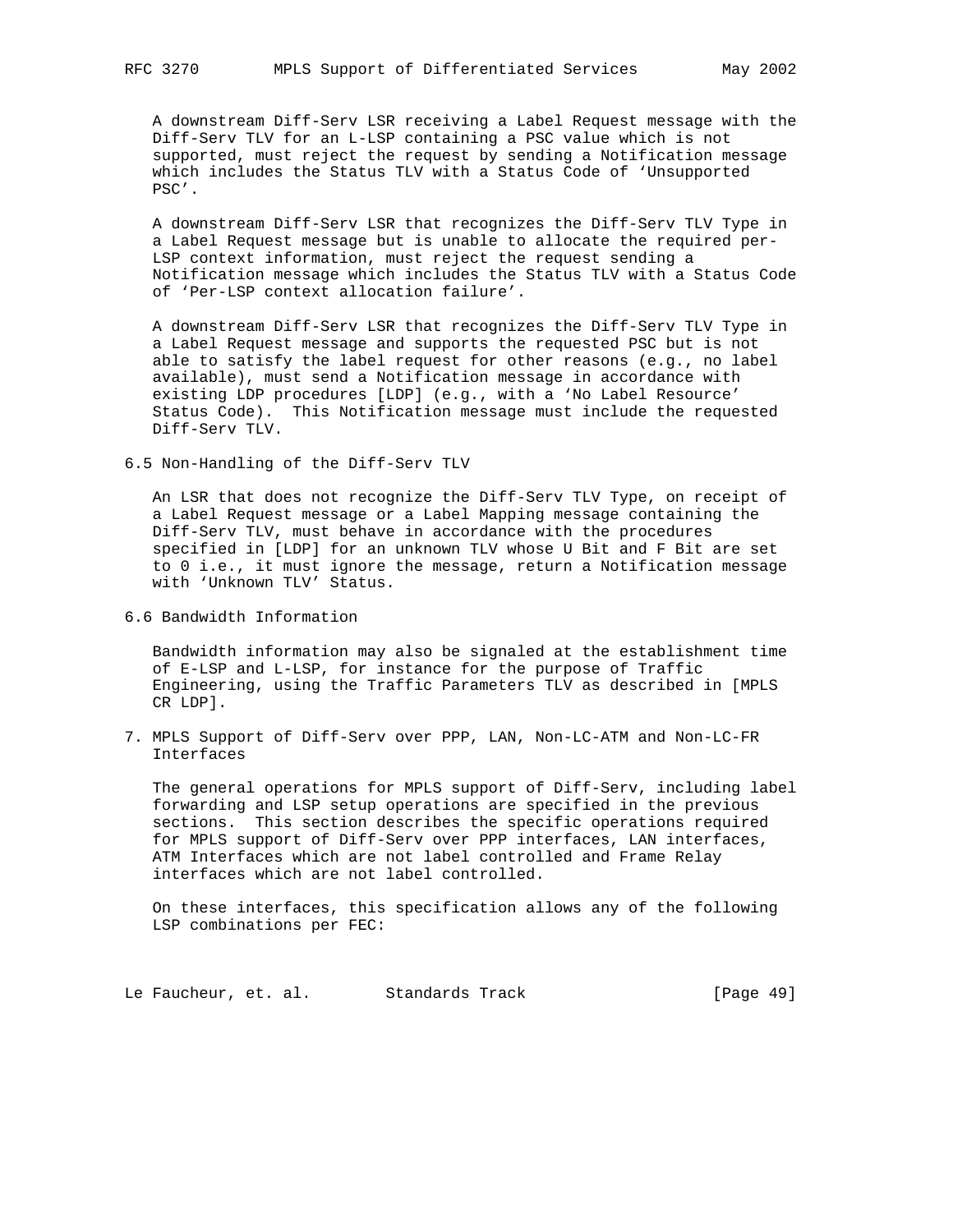- Zero or any number of E-LSP, and
- Zero or any number of L-LSPs.

 A Diff-Serv capable LSR MUST support E-LSPs which use preconfigured 'EXP<-->PHB mapping' over these interfaces.

 A Diff-Serv capable LSR MAY support E-LSPs which use signaled 'EXP<-->PHB mapping' and L-LSPs over these interfaces.

8. MPLS Support of Diff-Serv over LC-ATM Interfaces

 This section describes the specific operations required for MPLS support of Diff-Serv over label switching controlled ATM (LC-ATM) interfaces.

 This document allows any number of L-LSPs per FEC within an MPLS ATM Diff-Serv domain. E-LSPs are not supported over LC-ATM interfaces.

8.1 Use of ATM Traffic Classes and Traffic Management mechanisms

 The use of the "ATM service categories" specified by the ATM Forum, of the "ATM Transfer Capabilities" specified by the ITU-T or of vendor specific ATM traffic classes is outside of the scope of this specification. The only requirement for compliant implementation is that the forwarding behavior experienced by a Behavior Aggregate forwarded over an L-LSP by the ATM LSR MUST be compliant with the corresponding Diff-Serv PHB specifications.

 Since there is only one bit (CLP) for encoding the PHB drop precedence value over ATM links, only two different drop precedence levels are supported in ATM LSRs. Sections 4.2.2 and 4.4.2 define how the three drop precedence levels of the AFn Ordered Aggregates are mapped to these two ATM drop precedence levels. This mapping is in accordance with the requirements specified in [DIFF\_AF] for the case when only two drop precedence levels are supported.

 To avoid discarding parts of the packets, frame discard mechanisms, such as Early Packet Discard (EPD) (see [ATMF\_TM]) SHOULD be enabled in the ATM-LSRs for all PHBs described in this document.

8.2 LSR Implementation With LC-ATM Interfaces

 A Diff-Serv capable LSR MUST support L-LSPs over LC-ATM interfaces. This specification assumes that Edge-LSRs of the ATM-LSR domain use the "shim header" encapsulation method defined in [MPLS\_ATM]. Operations without the "shim header" encapsulation are outside the scope of this specification.

Le Faucheur, et. al. Standards Track [Page 50]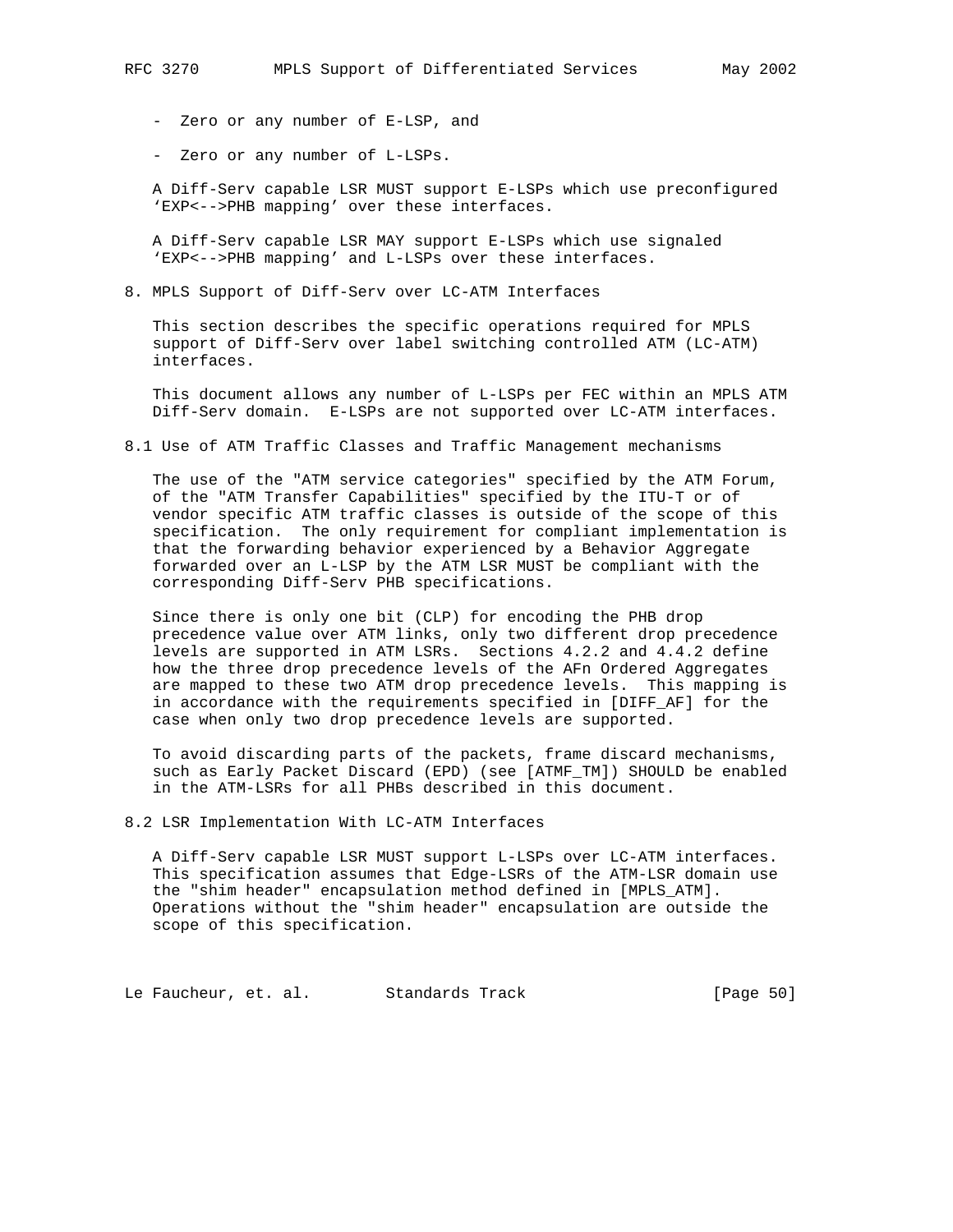9. MPLS Support of Diff-Serv over LC-FR Interfaces

 This section describes the specific operations required for MPLS support of Diff-Serv over label switching controlled Frame Relay (LC-FR) interfaces.

 This document allows any number of L-LSPs per FEC within an MPLS Frame Relay Diff-Serv domain. E-LSPs are not supported over LC-FR interfaces.

9.1 Use of Frame Relay Traffic parameters and Traffic Management mechanisms

 The use of the Frame Relay traffic parameters as specified by ITU-T and Frame Relay-Forum or of vendor specific Frame Relay traffic management mechanisms is outside of the scope of this specification. The only requirement for compliant implementation is that the forwarding behavior experienced by a Behavior Aggregate forwarded over an L-LSP by the Frame Relay LSR MUST be compliant with the corresponding Diff-Serv PHB specifications.

 Since there is only one bit (DE) for encoding the PHB drop precedence value over Frame Relay links, only two different drop precedence levels are supported in Frame Relay LSRs. Sections 4.2.3 and 4.4.3 define how the three drop precedence levels of the AFn Ordered Aggregates are mapped to these two Frame Relay drop precedence levels. This mapping is in accordance with the requirements specified in [DIFF\_AF] for the case when only two drop precedence levels are supported.

9.2 LSR Implementation With LC-FR Interfaces

 A Diff-Serv capable LSR MUST support L-LSPs over LC-Frame Relay interfaces.

 This specification assumes that Edge-LSRs of the FR-LSR domain use the "generic encapsulation" method as recommended in [MPLS\_FR]. Operations without the "generic encapsulation" are outside the scope of this specification.

Le Faucheur, et. al. Standards Track [Page 51]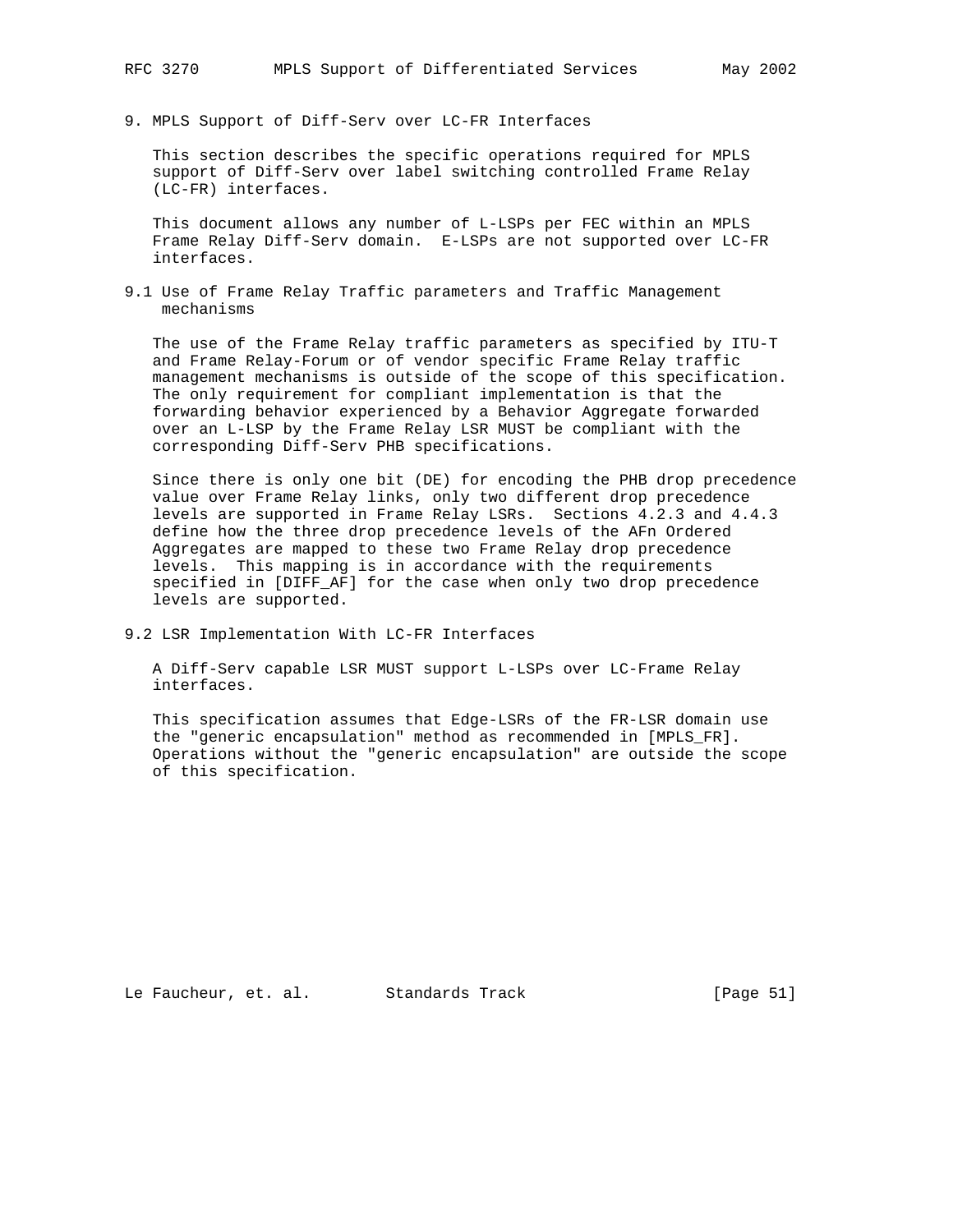## 10. IANA Considerations

This document defines a number of objects with implications for IANA.

 This document defines in section 5.2 a new RSVP object, the DIFFSERV object. This object required a number from the space defined in [RSVP] for those objects which, if not understood, cause the entire RSVP message to be rejected with an error code of "Unknown Object Class". Such objects are identified by a zero in the most significant bit of the class number. Within that space, this object required a number from the "IETF Consensus" space. "65" has been allocated by IANA for the DIFFSERV object.

 This document defines in section 5.5 a new RSVP error code, "Diffserv Error". Error code "27" has been assigned by IANA to the "Diffserv Error". This document defines values 1 through 5 of the value field to be used within the ERROR\_SPEC object for this error code. Future allocations of values in this space should be handled by IANA using the First Come First Served policy defined in [IANA].

 This document defines in section 6.1 a new LDP TLV, the Diffserv TLV. The number for this TLV has been assigned by working group consensus according to the policies defined in [LDP].

 This document defines in section 6.2 five new LDP Status Code values for Diffserv-related error conditions. The values for the Status Code have been assigned by working group consensus according to the policies defined in [LDP].

11. Security Considerations

 This document does not introduce any new security issues beyond those inherent in Diff-Serv, MPLS and RSVP, and may use the same mechanisms proposed for those technologies.

12. Acknowledgments

 This document has benefited from discussions with Eric Rosen, Angela Chiu and Carol Iturralde. It has also borrowed from the work done by D. Black regarding Diff-Serv and IP Tunnels interaction.

Le Faucheur, et. al. Standards Track [Page 52]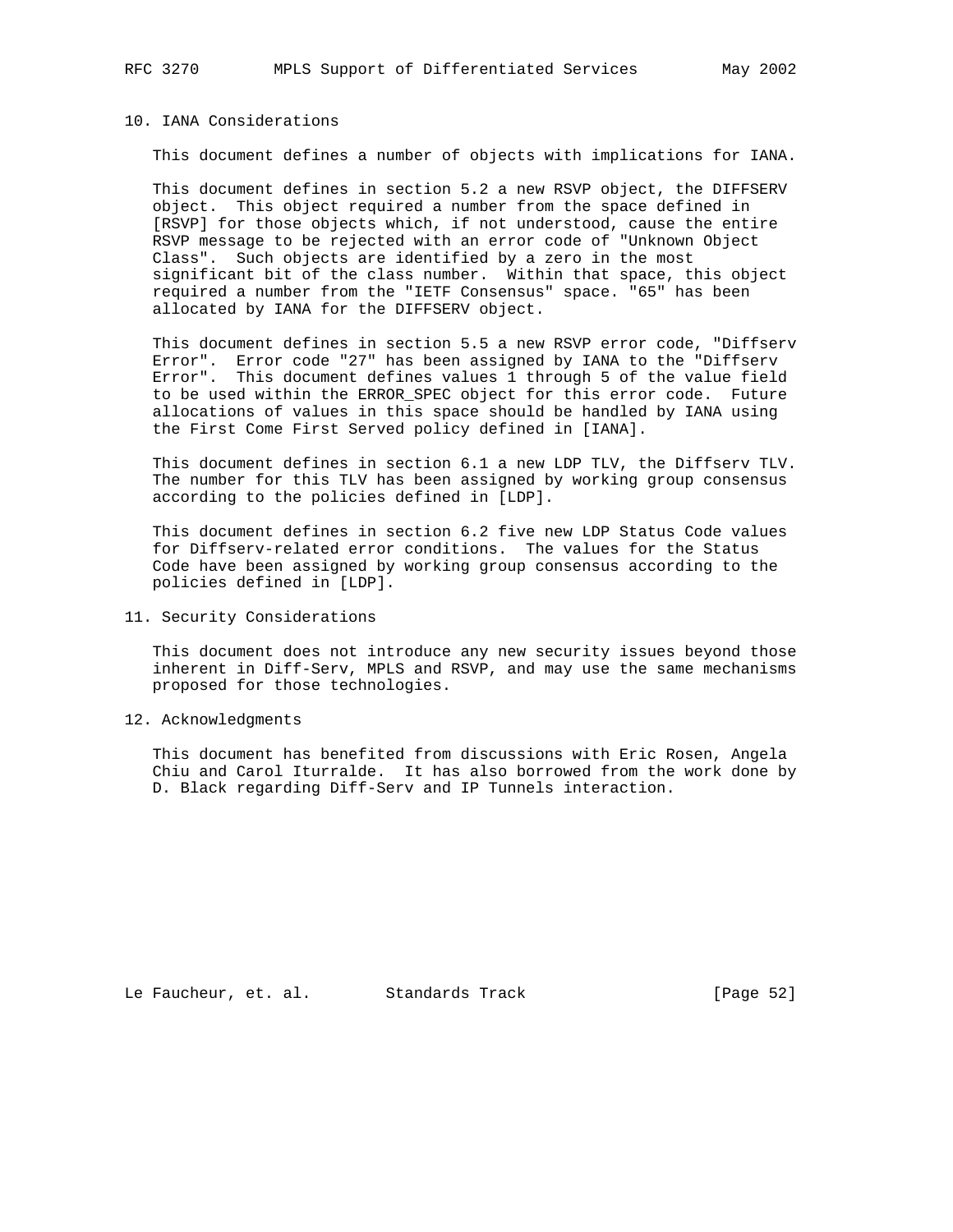APPENDIX A. Example Deployment Scenarios

 This section does not provide additional specification and is only here to provide examples of how this flexible approach for Diff-Serv support over MPLS may be deployed. Pros and cons of various deployment options for particular environments are beyond the scope of this document.

A.1 Scenario 1: 8 (or fewer) BAs, no Traffic Engineering, no MPLS Protection

 A Service Provider running 8 (or fewer) BAs over MPLS, not performing Traffic engineering, not using MPLS protection and using MPLS Shim Header encapsulation in his/her network, may elect to run Diff-Serv over MPLS using a single E-LSP per FEC established via LDP. Furthermore the Service Provider may elect to use the preconfigured 'EXP<-->PHB mapping'.

Operations can be summarized as follows:

- the Service Provider configures at every LSR, the bi-directional mapping between each PHB and a value of the EXP field (e.g., 000<-->AF11, 001<-->AF12, 010<-->AF13)
- the Service Provider configures at every LSR, and for every interface, the scheduling behavior for each PSC (e.g., bandwidth allocated to AF1) and the dropping behavior for each PHB (e.g., drop profile for AF11, AF12, AF13)
- LSRs signal establishment of a single E-LSP per FEC using LDP in accordance with the specification above (i.e., no Diff-Serv TLV in LDP Label Request/Label Mapping messages to implicitly indicate that the LSP is an E-LSP and that it uses the preconfigured mapping)
- A.2 Scenario 2: More than 8 BAs, no Traffic Engineering, no MPLS Protection

 A Service Provider running more than 8 BAs over MPLS, not performing Traffic Engineering, not using MPLS protection and using MPLS Shim encapsulation in his/her network may elect to run Diff-Serv over MPLS using for each FEC:

- one E-LSP established via LDP and using the preconfigured mapping to support a set of 8 (or less) BAs, AND
- one L-LSP per <FEC,OA> established via LDP for support of the other BAs.

Le Faucheur, et. al. Standards Track [Page 53]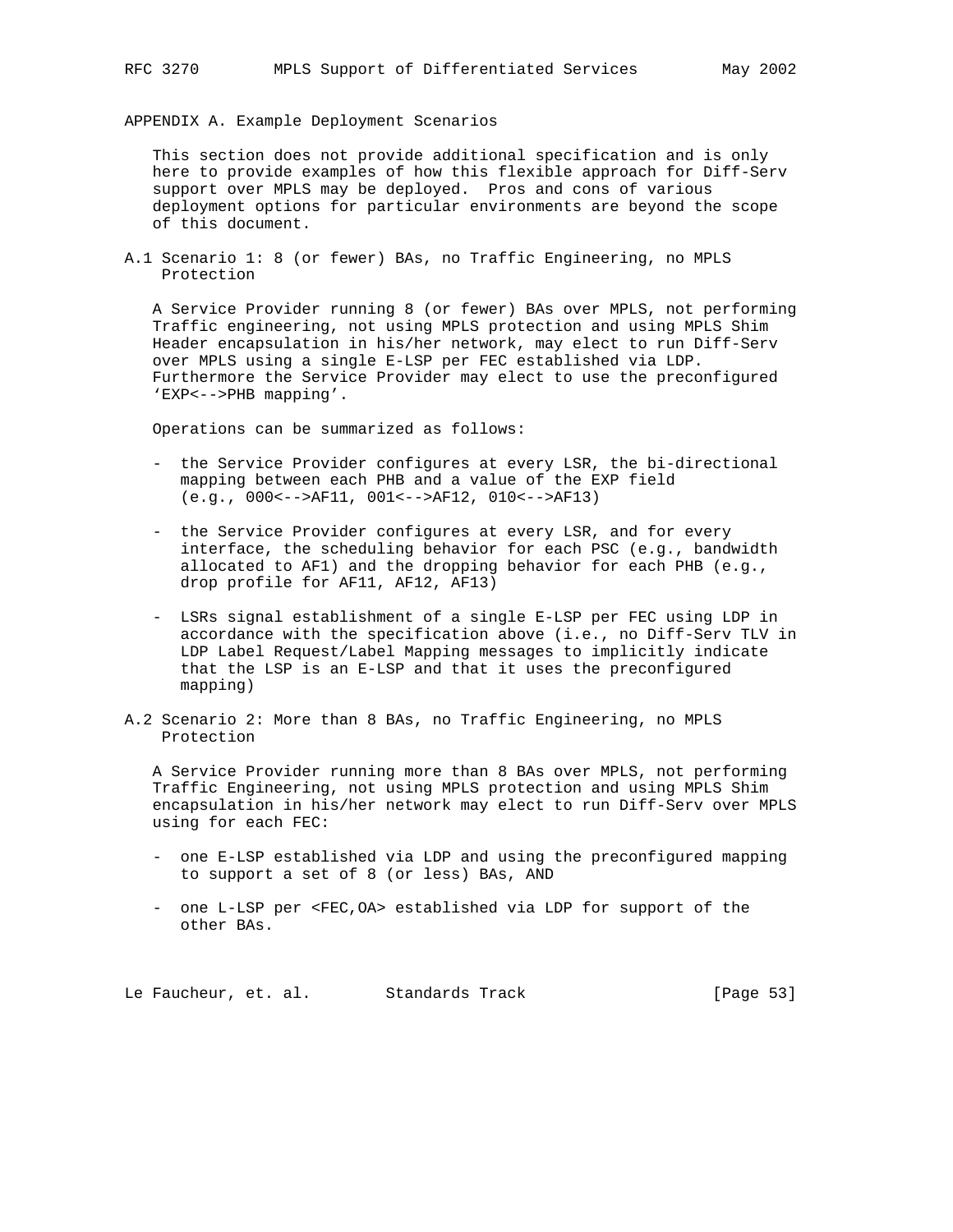Operations can be summarized as follows:

- the Service Provider configures at every LSR the bi-directional mapping between each PHB and a value of the EXP field for the BAs transported over the E-LSP
- the Service Provider configures at every LSR, and for every interface, the scheduling behavior for each PSC supported over the E-LSP and the dropping behavior for each corresponding PHB
- the Service Provider configures at every LSR, and for every interface, the scheduling behavior for each PSC supported over the L-LSPs and the dropping behavior for each corresponding PHB
- LSRs signal establishment of a single E-LSP per FEC for the set of E-LSP transported BAs using LDP as specified above (i.e., no Diff-Serv TLV in LDP Label Request/Label Mapping messages to implicitly indicate that the LSP is an E-LSP and that it uses the preconfigured mapping)
- LSRs signal establishment of one L-LSP per <FEC,OA> for the other BAs using LDP as specified above (i.e., Diff-Serv TLV in LDP Label Request/Label Mapping messages to indicate the L-LSP's PSC).
- A.3 Scenario 3: 8 (or fewer) BAs, Aggregate Traffic Engineering, Aggregate MPLS Protection

 A Service Provider running 8 (or fewer) BAs over MPLS, performing aggregate Traffic Engineering (i.e., performing a single common path selection for all BAs), using aggregate MPLS protection (i.e., restoring service to all PSCs jointly) and using MPLS Shim Header encapsulation in his/her network, may elect to run Diff-Serv over MPLS using a single E-LSP per FEC established via RSVP [RSVP\_MPLS\_TE] or CR-LDP [CR-LDP MPLS TE] and using the preconfigured mapping.

Operations can be summarized as follows:

- the Service Provider configures at every LSR the bi-directional mapping between each PHB and a value of the EXP field (e.g., 000<-->AF11, 001<-->AF12, 010<-->AF13)
- the Service Provider configures at every LSR, and for every interface, the scheduling behavior for each PSC (e.g., bandwidth allocated to AF1) and the dropping behavior for each PHB (eg drop profile for AF11, AF12, AF13)
- LSRs signal establishment of a single E-LSP per FEC which will use the preconfigured mapping:

Le Faucheur, et. al. Standards Track [Page 54]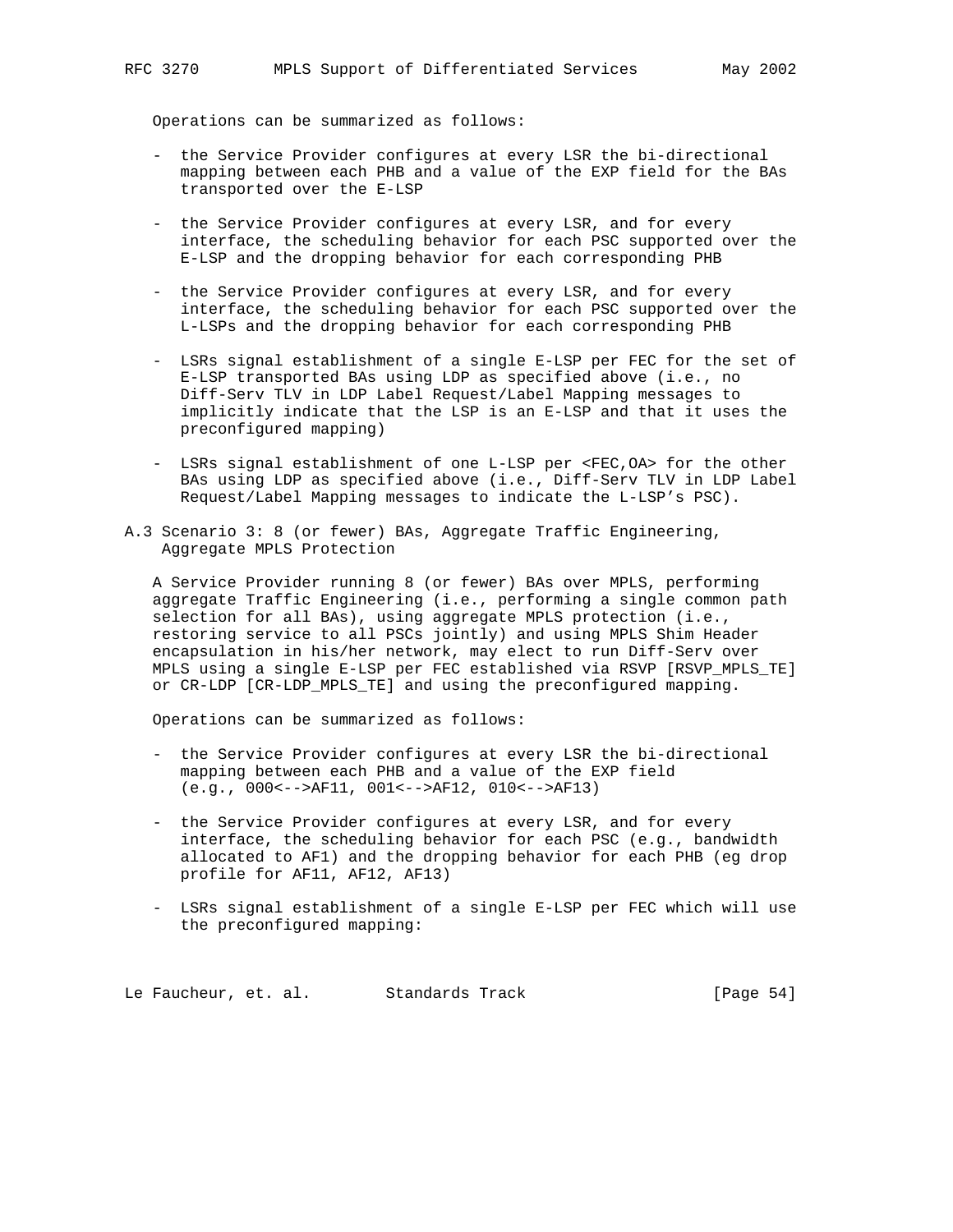- \* using the RSVP protocol as specified above (i.e., no DIFFSERV RSVP Object in the PATH message containing the LABEL\_REQUEST Object), OR
- \* using the CR-LDP protocol as specified above (i.e., no Diff- Serv TLV in LDP Label Request/Label Mapping messages).
- protection is activated on all the E-LSPs in order to achieve MPLS protection via mechanisms outside the scope of this document.
- A.4 Scenario 4: per-OA Traffic Engineering/MPLS Protection

 A Service Provider running any number of BAs over MPLS, performing per-OA Traffic Engineering (i.e., performing a separate path selection for each OA) and performing per-OA MPLS protection (i.e., performing protection with potentially different levels of protection for the different OAs) in his/her network, may elect to run Diff-Serv over MPLS using one L-LSP per <FEC,OA> pair established via RSVP or CR-LDP.

Operations can be summarized as follows:

- the Service Provider configures at every LSR, and for every interface, the scheduling behavior for each PSC (e.g., bandwidth allocated to AF1) and the dropping behavior for each PHB (e.g., drop profile for AF11, AF12, AF13)
- LSRs signal establishment of one L-LSP per <FEC,OA>:
	- \* using the RSVP as specified above to signal the L-LSP's PSC (i.e., DIFFSERV RSVP Object in the PATH message containing the LABEL\_REQUEST), OR
	- \* using the CR-LDP protocol as specified above to signal the L- LSP PSC (i.e., Diff-Serv TLV in LDP Label Request/Label Mapping messages).
- the appropriate level of protection is activated on the different L-LSPs (potentially with a different level of protection for each PSC) via mechanisms outside the scope of this document.

Le Faucheur, et. al. Standards Track [Page 55]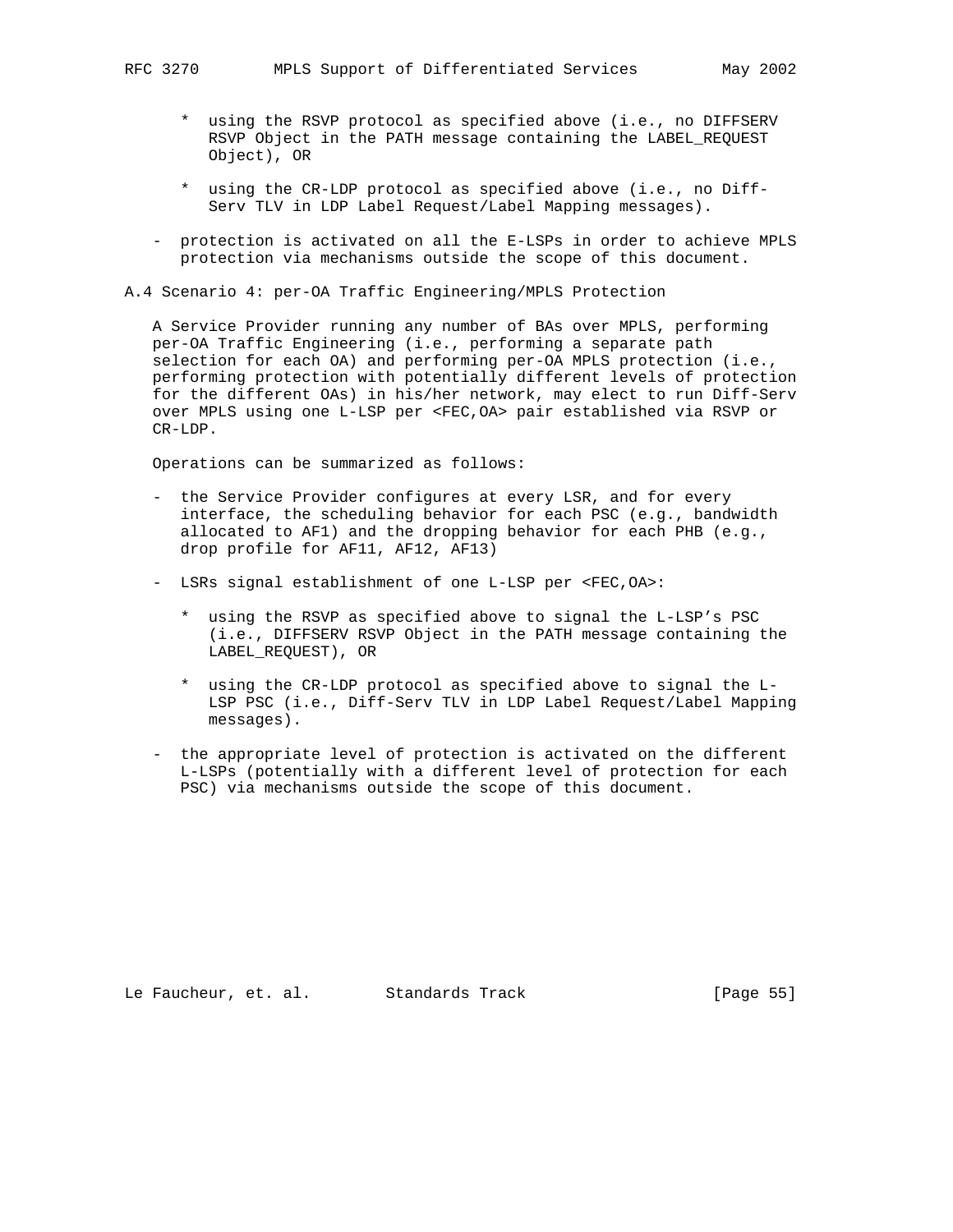A.5 Scenario 5: 8 (or fewer) BAs, per-OA Traffic Engineering/MPLS Protection

 A Service Provider running 8 (or fewer) BAs over MPLS, performing per-OA Traffic Engineering (i.e., performing a separate path selection for each OA) and performing per-OA MPLS protection (i.e., performing protection with potentially different levels of protection for the different OAs) in his/her network, may elect to run Diff-Serv over MPLS using one E-LSP per <FEC,OA> pair established via RSVP or CR-LDP. Furthermore, the Service Provider may elect to use the preconfigured mapping on all the E-LSPs.

Operations can be summarized as follows:

- the Service Provider configures at every LSR the bi-directional mapping between each PHB and a value of the EXP field (e.g., 000<-->AF11, 001<-->AF12, 010<-->AF13)
- the Service Provider configures at every LSR, and for every interface, the scheduling behavior for each PSC (e.g., bandwidth allocated to AF1) and the dropping behavior for each PHB (eg drop profile for AF11, AF12, AF13)
- LSRs signal establishment of one E-LSP per <FEC,OA>:
	- \* using the RSVP protocol as specified above to signal that the LSP is an E-LSP which uses the preconfigured mapping (i.e., no DIFFSERV RSVP Object in the PATH message containing the LABEL\_REQUEST), OR
	- \* using the CR-LDP protocol as specified above to signal that the LSP is an E-LSP which uses the preconfigured mapping (i.e., no Diff-Serv TLV in LDP Label Request/Label Mapping messages)
- the Service Provider configures, for each E-LSP, at the head-end of that E-LSP, a filtering/forwarding criteria so that only the packets belonging to a given OA are forwarded on the E-LSP established for the corresponding FEC and corresponding OA.
- the appropriate level of protection is activated on the different E-LSPs (potentially with a different level of protection depending on the PSC actually transported over each E-LSP) via mechanisms outside the scope of this document.

Le Faucheur, et. al. Standards Track [Page 56]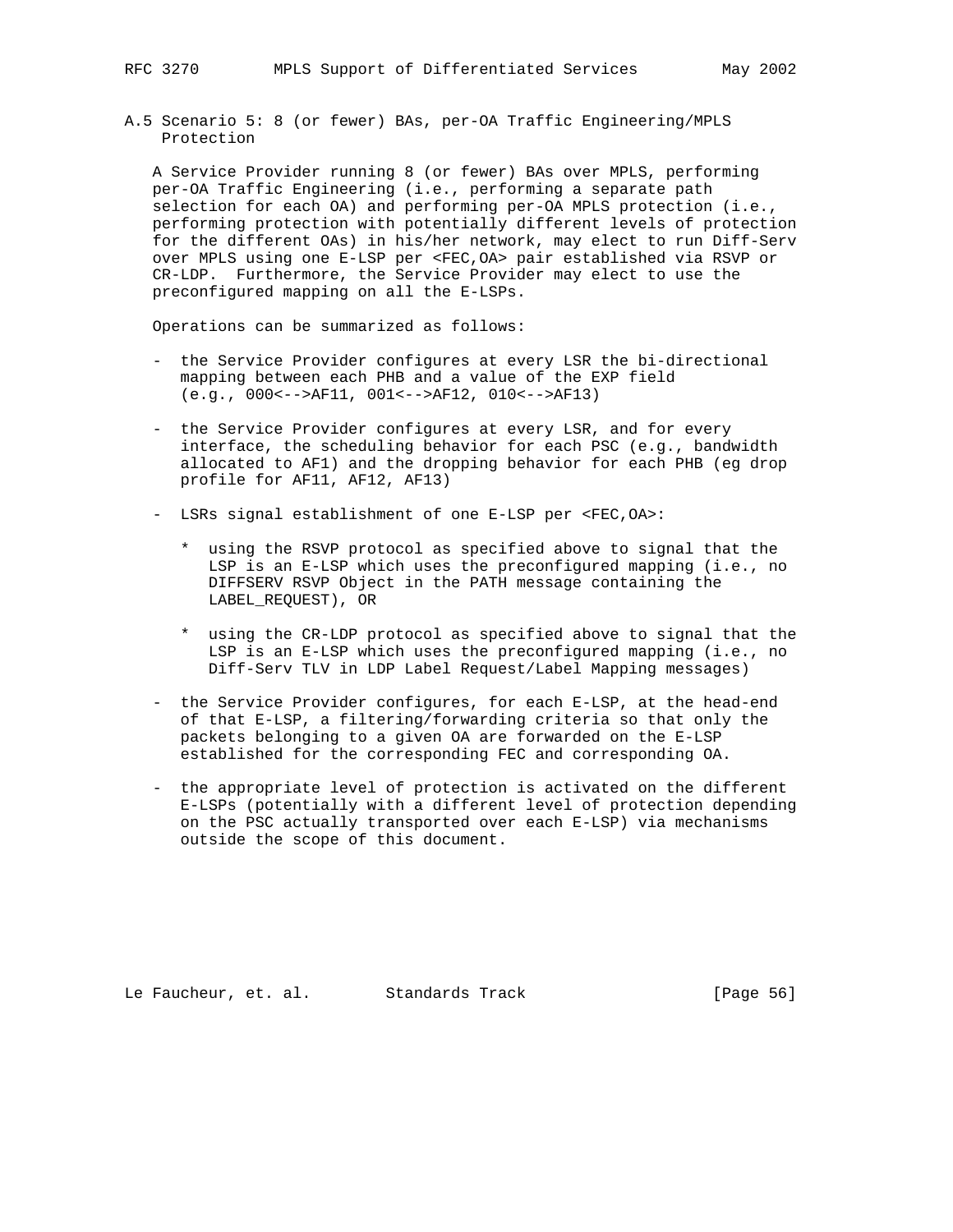A.6 Scenario 6: no Traffic Engineering/MPLS Protection on 8 BAs, per-OA Traffic Engineering/MPLS Protection on other BAs.

 A Service Provider not performing Traffic Engineering/MPLS Protection on 8 (or fewer) BAs, performing per-OA Traffic Engineering/MPLS Protection on the other BAs (i.e., performing a separate path selection for each OA corresponding to the other BAs and performing MPLS Protection with a potentially different policy for each of these OA) and using the MPLS Shim encapsulation in his/her network may elect to run Diff-Serv over MPLS, using for each FEC:

- one E-LSP using the preconfigured mapping established via LDP to support the set of 8 (or fewer) non-traffic-engineered/non protected BAs, AND
- one L-LSP per <FEC,OA> pair established via RSVP or CR-LDP for support of the other BAs.

Operations can be summarized as follows:

- the Service Provider configures at every LSR the bi-directional mapping between each PHB and a value of the EXP field for the BAs supported over the E-LSP
- the Service Provider configures at every LSR, and for every interface, the scheduling behavior for each PSC supported over the E-LSP and the dropping behavior for each corresponding PHB
- the Service Provider configures at every LSR, and for every interface, the scheduling behavior for each PSC supported over the L-LSPs and the dropping behavior for each corresponding PHB
- LSRs signal establishment of a single E-LSP per FEC for the non traffic engineered BAs using LDP as specified above (i.e., no Diff-Serv TLV in LDP Label Request/Label Mapping messages)
- LSRs signal establishment of one L-LSP per <FEC,OA> for the other BAs:
	- \* using the RSVP protocol as specified above to signal the L-LSP PSC (i.e., DIFFSERV RSVP Object in the PATH message containing the LABEL\_REQUEST Object), OR
	- \* using the CR-LDP protocol as specified above to signal the L- LSP PSC (i.e., Diff-Serv TLV in LDP Label Request/Label Mapping messages).

Le Faucheur, et. al. Standards Track [Page 57]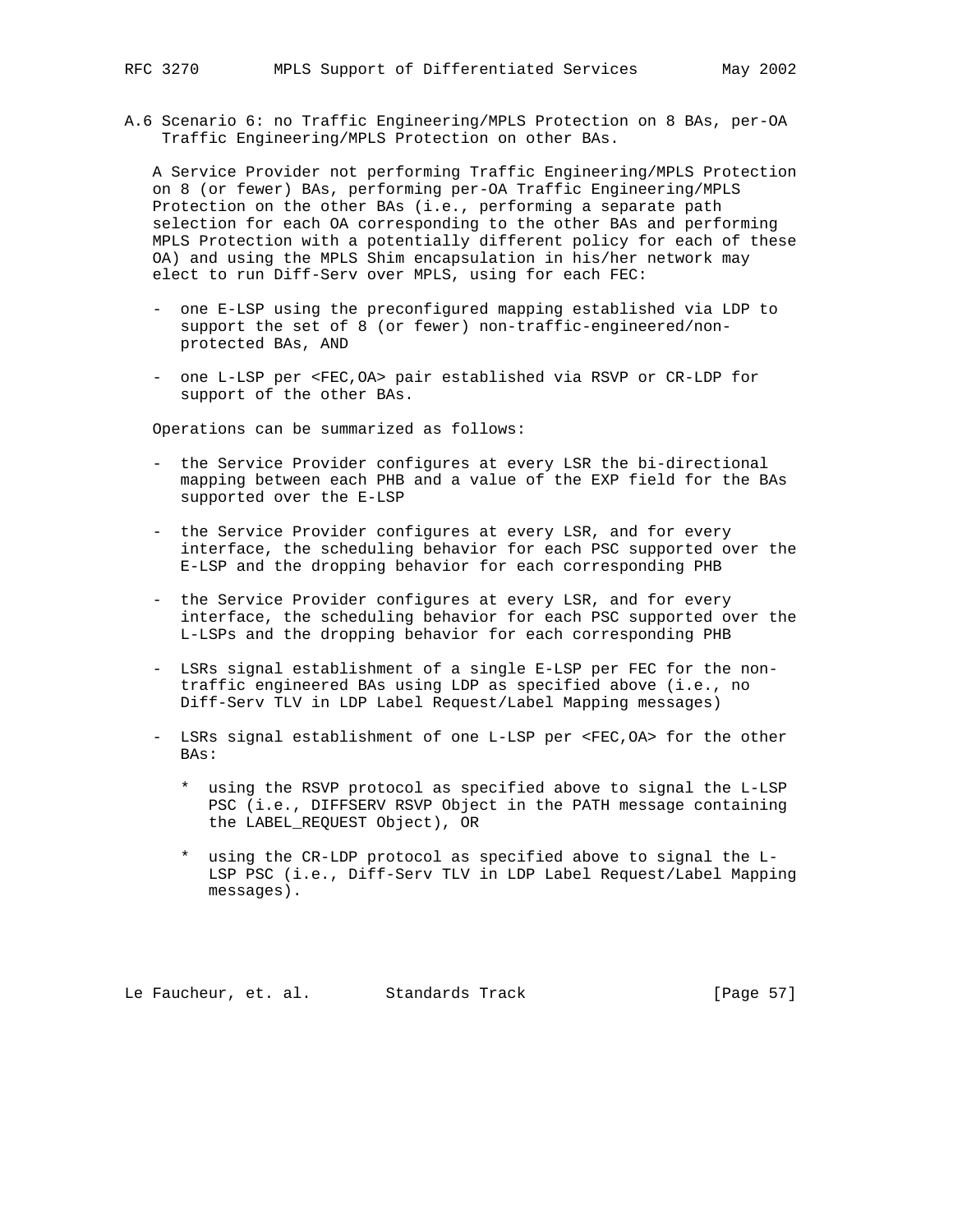- protection is not activated on the E-LSPs.
- the appropriate level of protection is activated on the different L-LSPs (potentially with a different level of protection depending on the L-LSP's PSC) via mechanisms outside the scope of this document.
- A.7 Scenario 7: More than 8 BAs, no Traffic Engineering, no MPLS Protection

 A Service Provider running more than 8 BAs over MPLS, not performing Traffic engineering, not performing MPLS protection and using MPLS Shim Header encapsulation in his/her network, may elect to run Diff- Serv over MPLS using two E-LSPs per FEC established via LDP and using signaled 'EXP<-->PHB mapping'.

Operations can be summarized as follows:

- the Service Provider configures at every LSR, and for every interface, the scheduling behavior for each PSC (e.g., bandwidth allocated to AF1) and the dropping behavior for each PHB (e.g., drop profile for AF11, AF12, AF13)
- LSRs signal establishment of two E-LSPs per FEC using LDP in accordance with the specification above (i.e., Diff-Serv TLV in LDP Label Request/Label Mapping messages to explicitly indicate that the LSP is an E-LSP and its 'EXP<-->PHB mapping'). The signaled mapping will indicate the subset of 8 (or less) BAs to be transported on each E-LSP and what EXP values are mapped to each BA on each E-LSP.

APPENDIX B. Example Bandwidth Reservation Scenarios

#### B.1 Scenario 1: No Bandwidth Reservation

Consider the case where a network administrator elects to:

- have Diff-Serv resources entirely provisioned off-line (e.g., via Command Line Interface, via SNMP, via COPS,...)
- have Shortest Path Routing used for all the Diff-Serv traffic.

 This is the closest model to provisioned Diff-Serv over non-MPLS IP. In that case, E-LSPs and/or L-LSPs would be established without signaled bandwidth.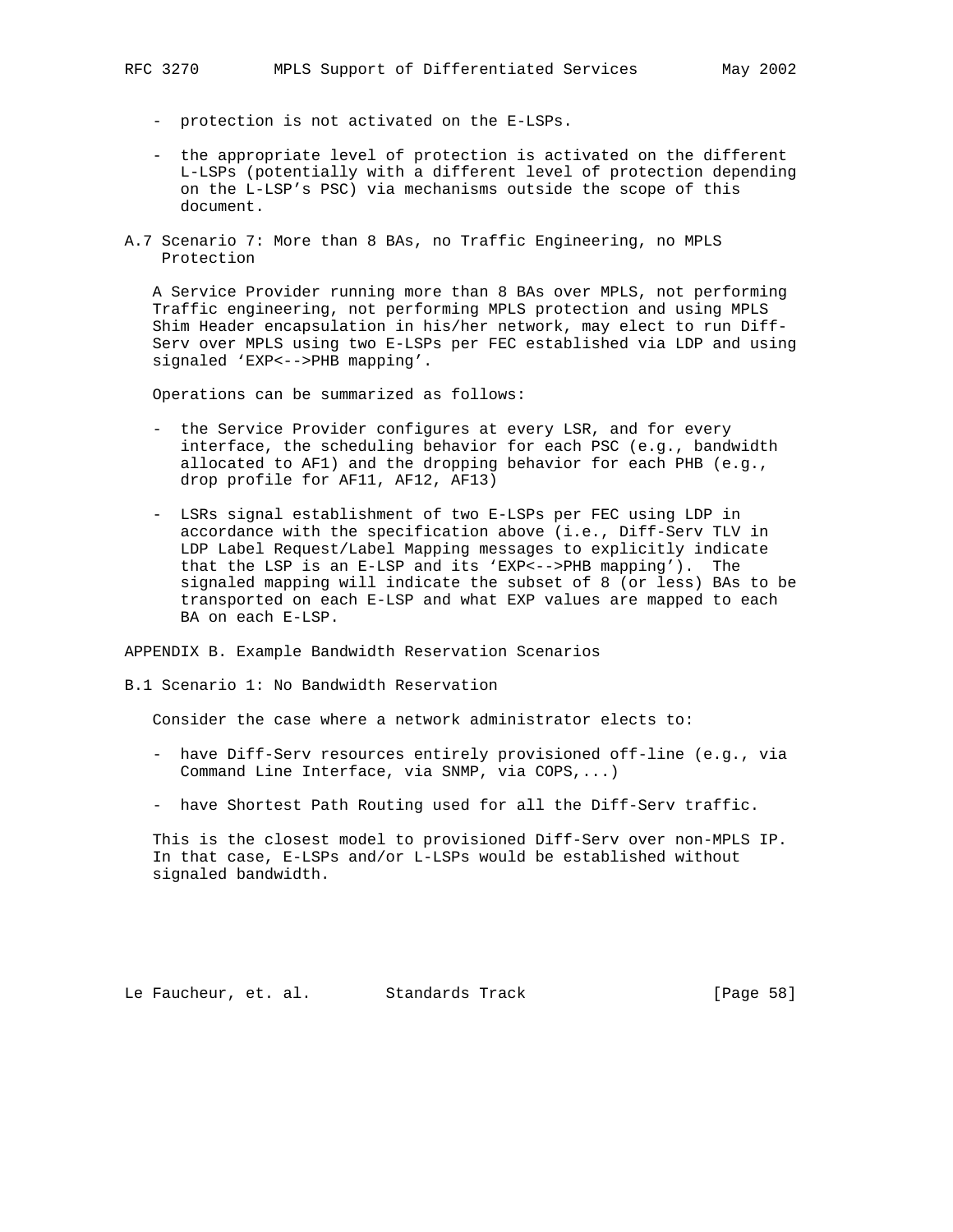B.2 Scenario 2: Bandwidth Reservation for per-PSC Admission Control

Consider the case where a network administrator elects to:

- have Diff-Serv resources entirely provisioned off-line (e.g., via Command Line Interface, via SNMP, via COPS,...)
- use L-LSPs
- have Constraint Based Routing performed separately for each PSC, where one of the constraints is availability of bandwidth from the bandwidth allocated to the relevant PSC.

 In that case, L-LSPs would be established with signaled bandwidth. The bandwidth signaled at L-LSP establishment would be used by LSRs to perform admission control at every hop to ensure that the constraint on availability of bandwidth for the relevant PSC is met.

B.3 Scenario 3: Bandwidth Reservation for per-PSC Admission Control and per-PSC Resource Adjustment

Consider the case where a network administrator elects to:

- use L-LSPs
- have Constraint Based Routing performed separately for each PSC, where one of the constraints is availability of bandwidth from the bandwidth allocated to the relevant PSC.
- have Diff-Serv resources dynamically adjusted

 In that case, L-LSPs would be established with signaled bandwidth. The bandwidth signaled at L-LSP establishment would be used by LSRs to attempt to adjust the resources allocated to the relevant PSC (e.g., scheduling weight) and then perform admission control to ensure that the constraint on availability of bandwidth for the relevant PSC is met after the adjustment.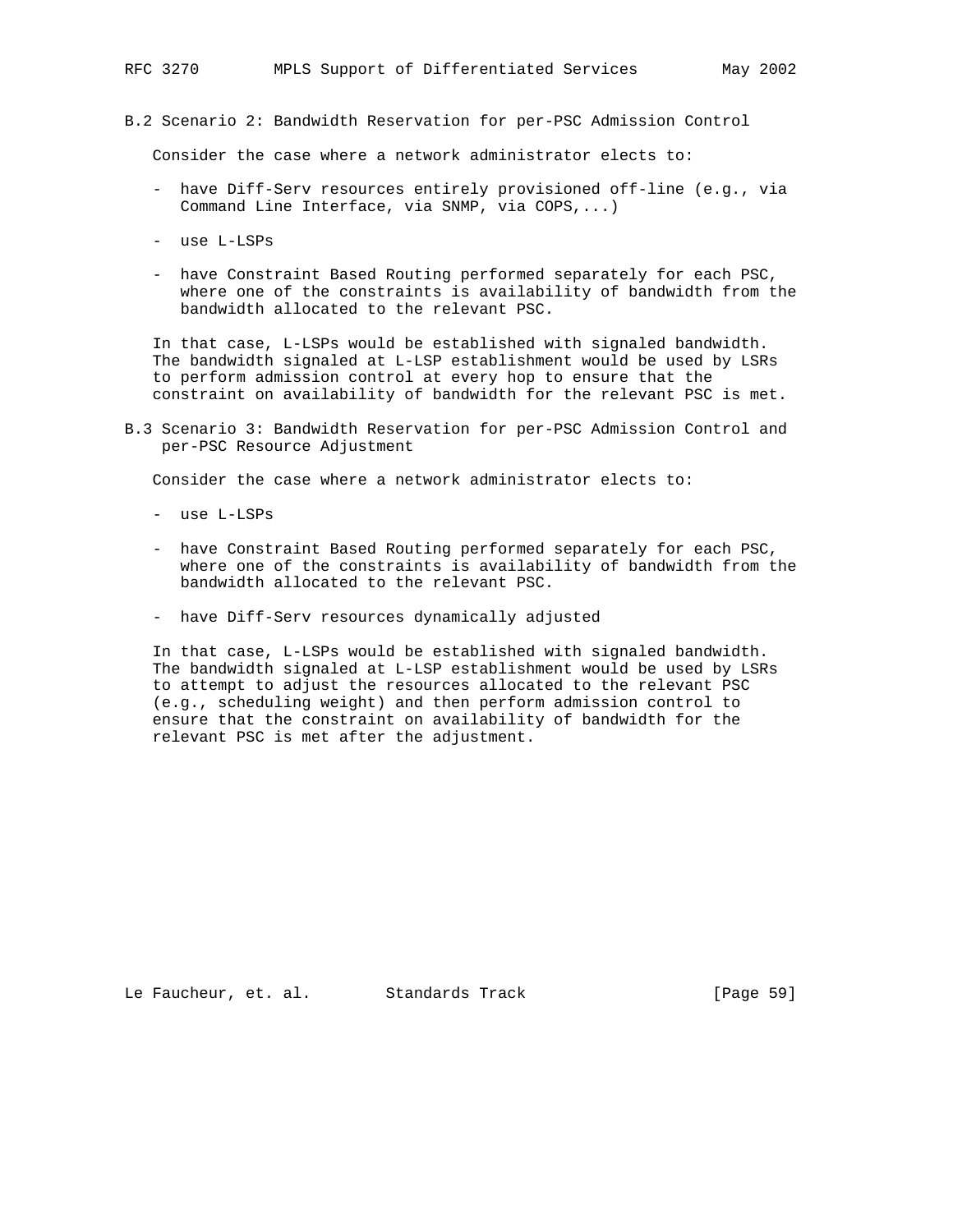References

- [ANSI/IEEE] ANSI/IEEE Std 802.1D, 1993 Edition, incorporating IEEE supplements P802.1p, 802.1j-1996, 802.6k-1992, 802.11c-1998, and P802.12e).
- [ATMF\_TM] ATM Forum, "Traffic Management Specification Version 4.1", March 1999.
- [CR-LDP\_MPLS\_TE] Jamoussi, B., Editor, Andersson, L., Callon, R. and R. Dantu, "Constraint-Based LSP Setup using LDP", RFC 3212, January 2002.
- [DCLASS] Bernet, Y., "Format of the RSVP DCLASS Object", RFC 2996, November 2000.
- [DIFF\_AF] Heinanen, J., Baker, F., Weiss, W. and J. Wroclawski, "Assured Forwarding PHB Group", RFC 2597, June 1999.
- [DIFF\_ARCH] Blake, S., Black, D., Carlson, M., Davies, E., Wang, Z. and W. Weiss, "An Architecture for Differentiated Services", RFC 2475, December 1998.
- [DIFF\_EF] Davie, B., Charny, A., Baker, F., Bennet, J., Benson, K., Boudec, J., Chiu, A., Courtney, W., Davari, S., Firoiu, V., Kalmanek, C., Ramakrishnam, K. and D. Stiliadis, "An Expedited Forwarding PHB (Per-Hop Behavior)", RFC 3246, March 2002.
	- [DIFF\_HEADER] Nichols, K., Blake, S., Baker, F. and D. Black, "Definition of the Differentiated Services Field (DS Field) in the IPv4 and IPv6 Headers", RFC 2474, December 1998.
	- [DIFF\_NEW] Grossman, D., "New Terminology and Clarifications for Diffserv", RFC 3260, April 2002.
	- [DIFF\_TUNNEL] Black, D., "Differentiated Services and Tunnels", RFC 2983, October 2000.
	- [ECN] Ramakrishnan, K., Floyd, S. and D. Black, "The Addition of Explicit Congestion Notification (ECN) to IP", RFC 3168, September 2001.
	- [IANA] Narten, T. and H. Alvestrand, "Guidelines for Writing an IANA Considerations Section in RFCs", BCP 26, RFC 2434, October 1998.

Le Faucheur, et. al. Standards Track [Page 60]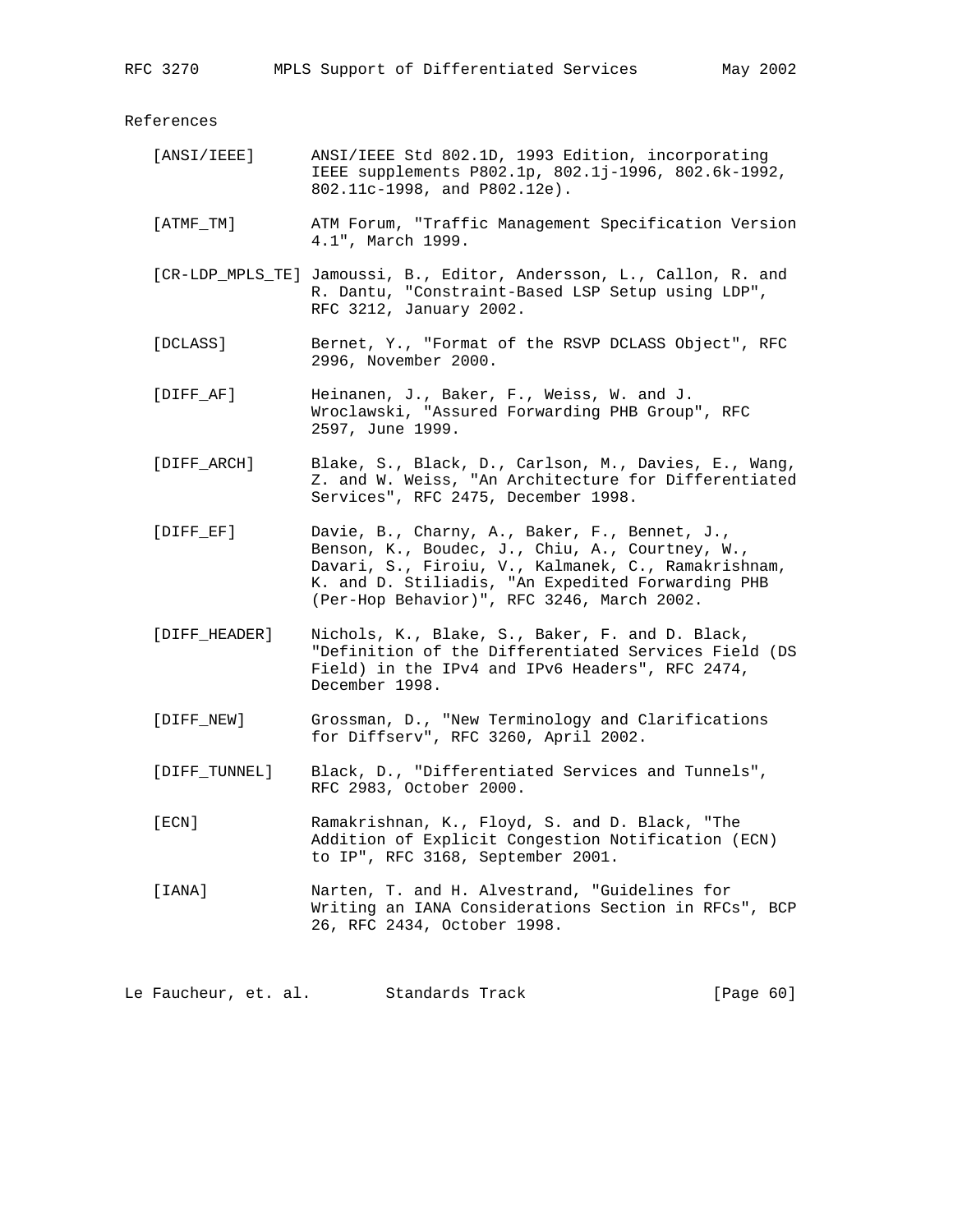| RFC 3270 |              | MPLS Support of Differentiated Services          |  |  |  |  | May 2002 |
|----------|--------------|--------------------------------------------------|--|--|--|--|----------|
|          |              |                                                  |  |  |  |  |          |
|          | [IEEE 802.1] | ISO/IEC 15802-3: 1998 ANSI/IEEE Std 802.1D, 1998 |  |  |  |  |          |
|          |              | Edition (Revision and redesignation of ISO/IEC   |  |  |  |  |          |

10038:98.

 [LDP] Andersson, L., Doolan, D., Feldman, N., Fredette, A. and B. Thomas, "LDP Specification", RFC 3036, January 2001.

 [MPLS\_ARCH] Rosen, E., Viswanathan, A. and R. Callon, "Multiprotocol Label Switching Architecture", RFC 3031, January 2001.

 [MPLS\_ATM] Davie, B., Lawrence, J., McCloghrie, K., Rosen, E., Swallow, G., Rekhter, Y. and P. Doolan, "MPLS using LDP and ATM VC Switching", RFC 3035, January 2001.

 [MPLS\_ENCAPS] Rosen, E., Tappan, D., Fedorkow, G., Rekhter, Y., Farinacci, D., Li, T. and A. Conta, "MPLS Label Stack Encoding", RFC 3032, January 2001.

 [MPLS\_FR] Conta, A., Doolan, P. and A. Malis, "Use of Label Switching on Frame Relay Networks Specification", RFC 3034, January 2001.

[MPLS\_VPN] Rosen, E., "BGP/MPLS VPNs", Work in Progress.

- [NULL] Bernet, Y., Smith, A. and B. Davie, "Specification of the Null Service Type", RFC 2997, November 2000.
- [PHBID] Black, D., Brim, S., Carpenter, B. and F. Le Faucheur, "Per Hop Behavior Identification Codes" RFC 3140, June 2001.
- [RSVP] Braden, R., Zhang, L., Berson, S., Herzog, S. and S. Jamin, "Resource ReSerVation Protocol (RSVP) - Version 1 Functional Specification", RFC 2205, September 1997.
- [RSVP\_MPLS\_TE] Awduche, D., Berger, L., Gan, D., Li, T., Srinivasan, V. and G. Swallow, "Extensions to RSVP for LSP Tunnels", RFC 3209, December 2001.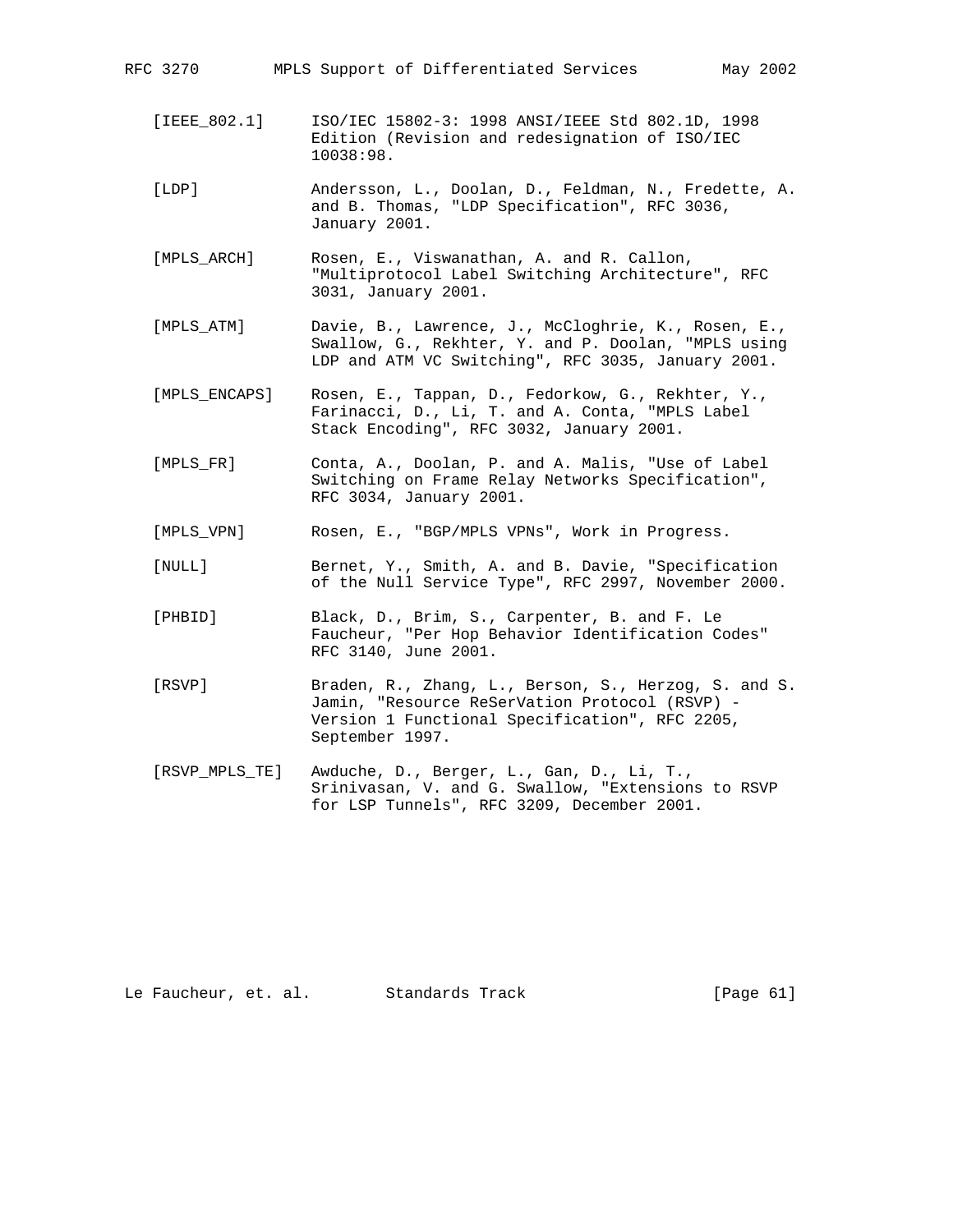Authors' Addresses Francois Le Faucheur Cisco Systems Village d'Entreprise Green Side - Batiment T3 400, Avenue de Roumanille 06410 Biot-Sophia Antipolis France Phone: +33 4 97 23 26 19 EMail: flefauch@cisco.com Liwen Wu Cisco Systems 3550 Cisco Way San Jose, CA 95134 USA Phone: +1 (408) 853-4065 EMail: liwwu@cisco.com Bruce Davie Cisco Systems 250 Apollo Drive, Chelmsford, MA 01824 USA Phone: +1 (978) 244-8000 EMail: bsd@cisco.com Shahram Davari PMC-Sierra Inc. 411 Legget Drive Kanata, Ontario K2K 3C9 Canada Phone: +1 (613) 271-4018 EMail: davari@ieee.org

Le Faucheur, et. al. Standards Track [Page 62]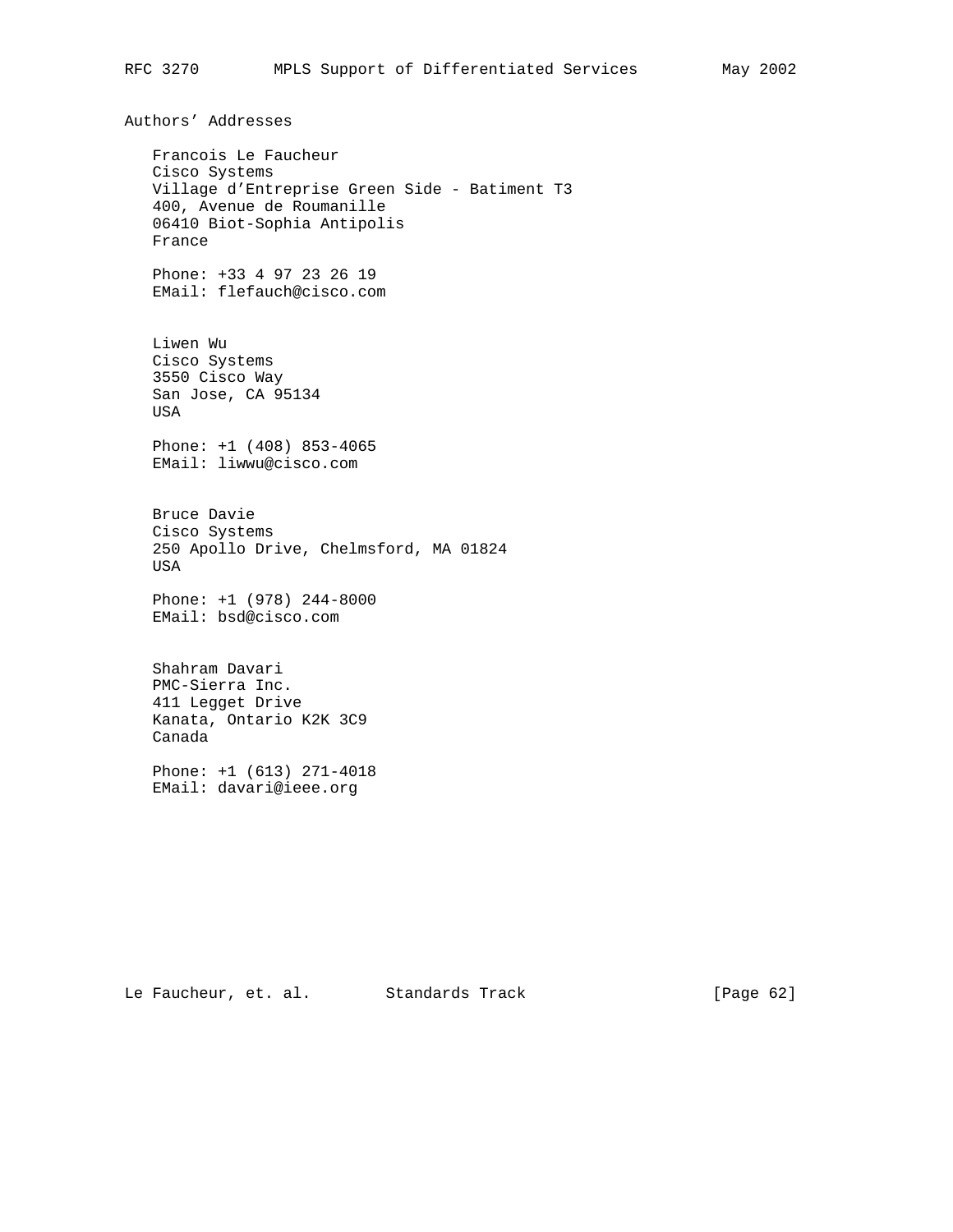Pasi Vaananen Nokia 3 Burlington Woods Drive, Suit 250 Burlington, MA 01803 USA

 Phone +1 (781) 993-4900 EMail: pasi.vaananen@nokia.com

 Ram Krishnan Axiowave Networks 200 Nickerson Road Marlboro, MA 01752

EMail: ram@axiowave.com

 Pierrick Cheval Alcatel 5 rue Noel-Pons 92737 Nanterre Cedex France EMail: pierrick.cheval@space.alcatel.fr

 Juha Heinanen Song Networks, Inc. Hallituskatu 16 33200 Tampere, Finland

EMail: jh@song.fi

Le Faucheur, et. al. Standards Track [Page 63]